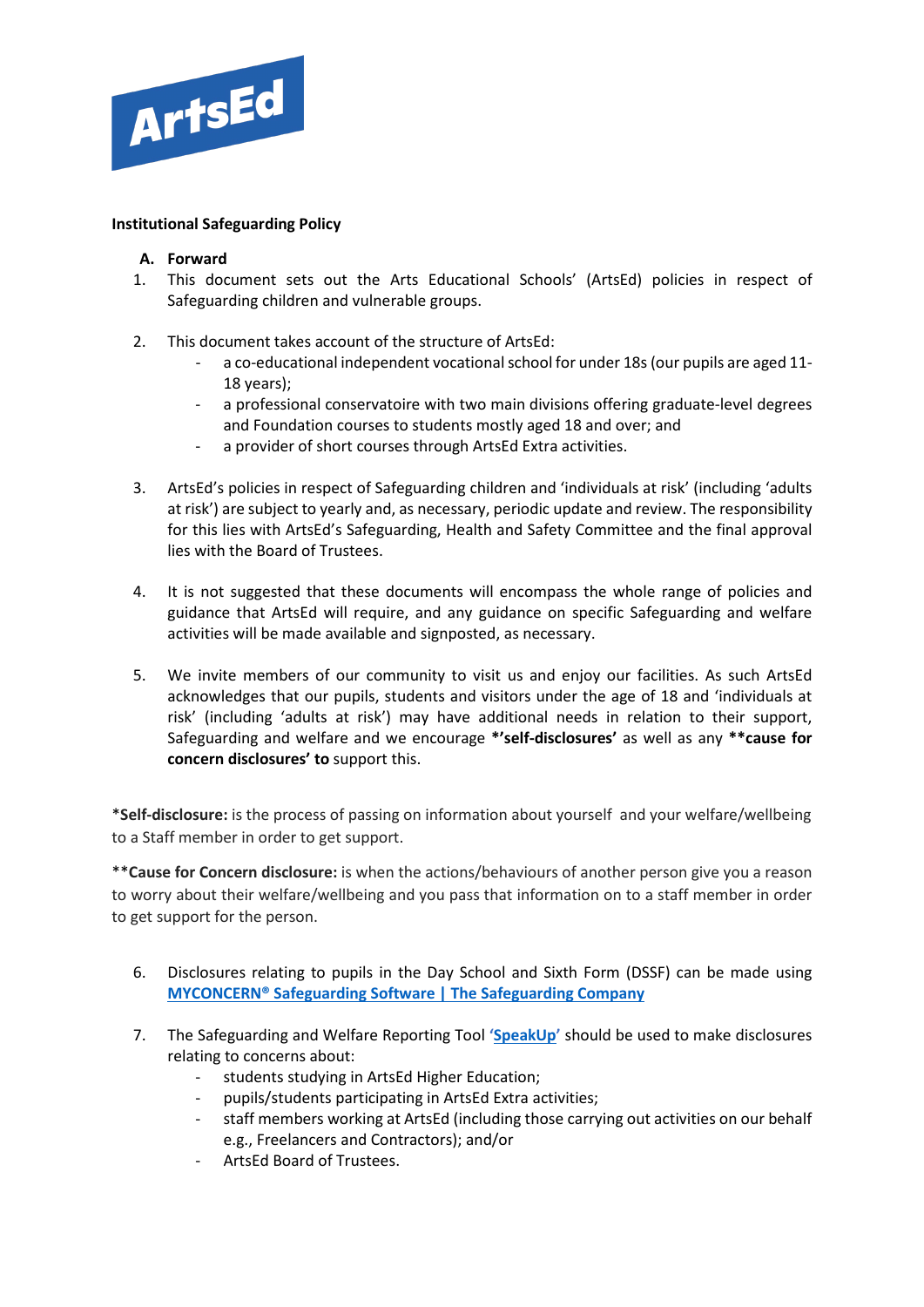- 8. ArtsEd's Safeguarding and Welfare Reporting Tool **['SpeakUp'](https://artsed.qualtrics.com/jfe/form/SV_7OMFULwD1kl0dX8)** is available to be able to report a 'concern', an 'incident that has occurred or make a disclosure regarding your own or someone else's safety and wellbeing to staff members with enhanced Safeguarding and welfare responsibilities (i.e., Designated Institutional Safeguarding Lead (DISL), Designated Safeguarding Lead (DSL), Deputy Designated Safeguarding Leads (DDSLs) and/or Designated Safeguarding and Welfare Officers (DSWOs)). **[Please click here for our](https://artsed003.blob.core.windows.net/policy/speakup-user-guide.pdf) 'SpeakUp' User Guide.**  All staff members and Trustees are DBS checked at a 'Regulated Activity' level and the appropriate mandatory Safeguarding training is made available to staff and Trustees.
- 9. This Institutional Safeguarding Policy is divided into various sections which are detailed in the list of content.
- 10. If you have any queries about Safeguarding and/or the welfare of any pupil, student, staff member, Trustee and/or visitor please contact:

| <b>Area of Responsibility</b>                                                                    | <b>ArtsEd's Designated</b><br><b>Safeguarding Lead</b> | <b>Contact Details</b>    |
|--------------------------------------------------------------------------------------------------|--------------------------------------------------------|---------------------------|
| <b>Designated Safeguarding Lead (DSL) responsible</b>                                            | <b>Claire Parker-Woods</b>                             | Safeguarding@artsed.co.uk |
| for matters relating to:                                                                         | Deputy Head, Day<br><b>School and Sixth Form</b>       | 0208 987 6612             |
| Day School                                                                                       | (DSSF)                                                 |                           |
| Sixth Form                                                                                       |                                                        |                           |
| <b>Designated Institutional Safeguarding Lead (DISL)</b><br>responsible for matters relating to: | <b>Yewande Akindele</b>                                | Safeguarding@artsed.co.uk |
|                                                                                                  | <b>Deputy Principal</b>                                |                           |
| <b>ArtsEd Extra</b>                                                                              |                                                        | 0208 987 6684             |
| <b>ArtsEd's Higher Education Provision</b>                                                       |                                                        |                           |
| <b>ArtsEd Staff Members (including those</b><br>acting on our behalf)                            |                                                        |                           |

- **11. For external support regarding the Safeguarding and/or welfare of any pupil, student, staff member, Trustee and/or visitors please use the details in the table below.**
- **12. However, in the event of an emergency, including a threat to life, always call the police on 999. If you believe you have information relating to terrorism, please call the Anti-Terrorist Hotline on 0800 789 321.**

| <b>Contact Point</b>                   | <b>Contact Details</b>         |
|----------------------------------------|--------------------------------|
| SAAM DUTY, Hounslow Designated Officer | 02085835730                    |
|                                        | cpcc-gcsx@hounslow.gcsx.goc.uk |
| <b>Hounslow Child Protection Line</b>  | 02085833200/6600               |
|                                        | 02085832222 (24 hours)         |
| Hounslow Early Help Support            | 02085832742                    |
|                                        | earlyhelp@hounsnlow.gov.uk     |
| First Contact Team (Adult Services)    | 020 8583 3100                  |
| <b>Hounslow LADO</b>                   | 020 8583 3066                  |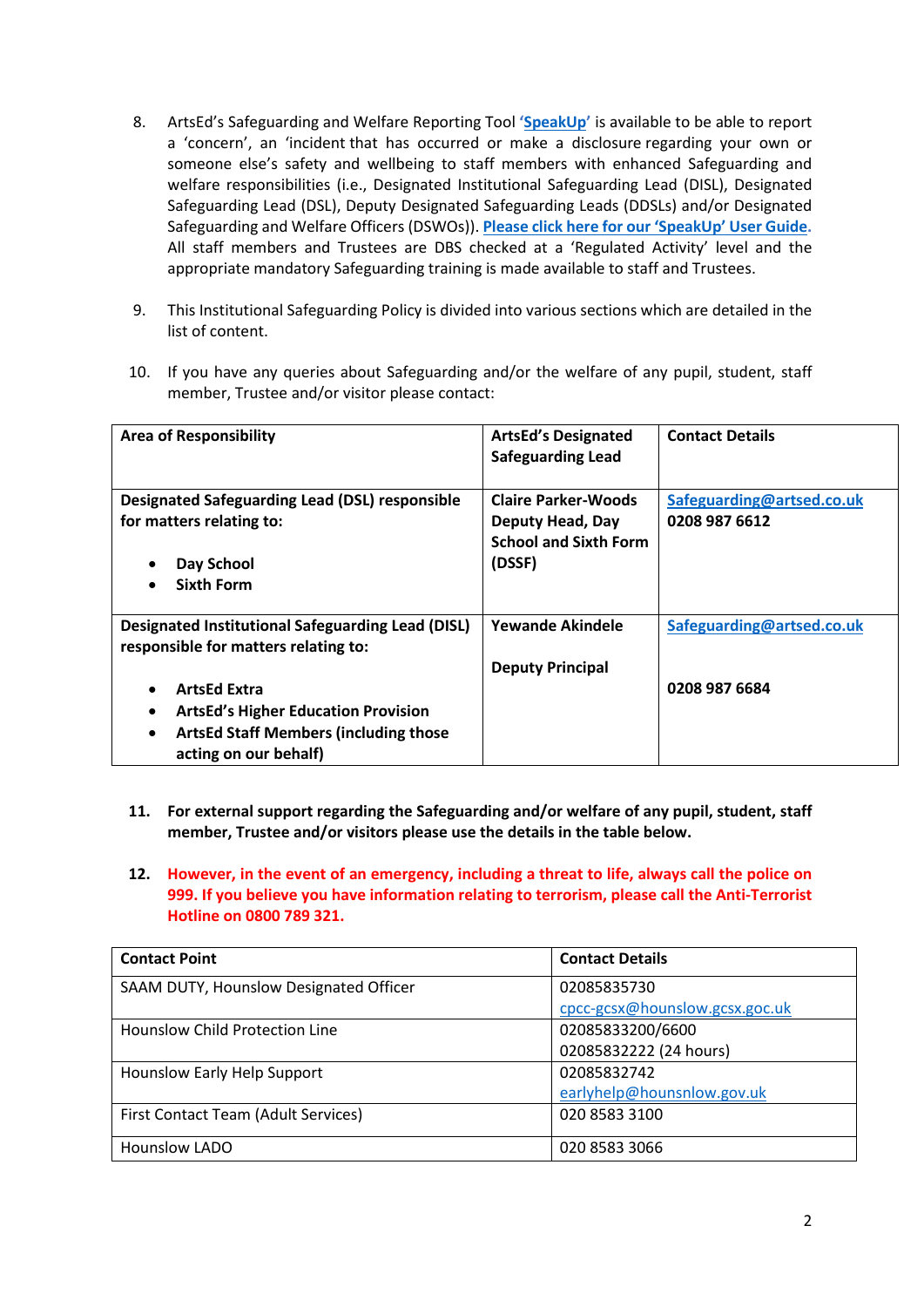| <b>Contact Point</b>                                            | <b>Contact Details</b>         |
|-----------------------------------------------------------------|--------------------------------|
| <b>Hounslow Prevent Coordinator</b>                             | 07890 540433                   |
|                                                                 | najeeb.ahmed@hounslow.gov.uk   |
| <b>Hounslow Prevent Education Officer</b>                       | 07976 721119                   |
|                                                                 | Karmjit.Rekhi@hounslow.gov.uk  |
| <b>Hounslow CME Officer</b>                                     | 02085832768                    |
| Sandra Weir                                                     | sandra.weir@hounslow.gov.uk    |
|                                                                 |                                |
| Channel Help Line                                               | 020 7340 7264                  |
|                                                                 |                                |
| FE/HE Regional Prevent co-ordinator for London                  | Jennie Fisher                  |
|                                                                 | Jennie.fisher@education.gov.uk |
| NSPCC Whistleblowing Helpline                                   | 08000280285                    |
| NSPCC National Child Protection Helpline (24hrs)                | 0800 800 500                   |
|                                                                 |                                |
| <b>Mental Health Team</b>                                       | 0300 1234 244                  |
| DfE Prevent dedicated phoneline for non-emergency advice        | 020 7340 7264                  |
|                                                                 |                                |
|                                                                 | 0208 246 1901                  |
| Police Child Abuse Investigation Team<br>Police (Non-Emergency) | 101                            |
| Local Community Police Support Officer                          | 020 8247 6415                  |
|                                                                 |                                |
| Local community support officers - PC Lee Anne McLean           | 07900656695                    |
|                                                                 |                                |
| Childline                                                       | 800 11                         |
|                                                                 |                                |

- 13. Also, please note that the three Safeguarding partners identified in Keeping Children Safe in [Education](https://www.gov.uk/government/publications/keeping-children-safe-in-education--2) (and defined in the Children Act 2004, as amended by Chapter 2 of the Children and Social Work Act 2017) will make arrangements to work together to safeguard and promote the welfare of local children, including identifying and responding to their needs. The partners are:
	- The local authority (LA);
	- A clinical commissioning group for an area within the LA;
	- The chief officer of police for a police area in the LA area.

## **B. Policy Statement**

14. The Arts Educational Schools (ArtsEd) is committed to providing a safe environment for children and young people under 18 and 'individuals at risk' including 'adults at risk' who may be present on site or engaged in the Institution's activities (including all learners (pupils and students), staff, trustees and individual visitors who access the Institution's facilities and services). ArtsEd is committed to Safeguarding and promoting the welfare of its children, young people and 'individuals at risk' (including 'adults at risk') and expects all members of our community including pupils, students, staff and trustees to share this commitment.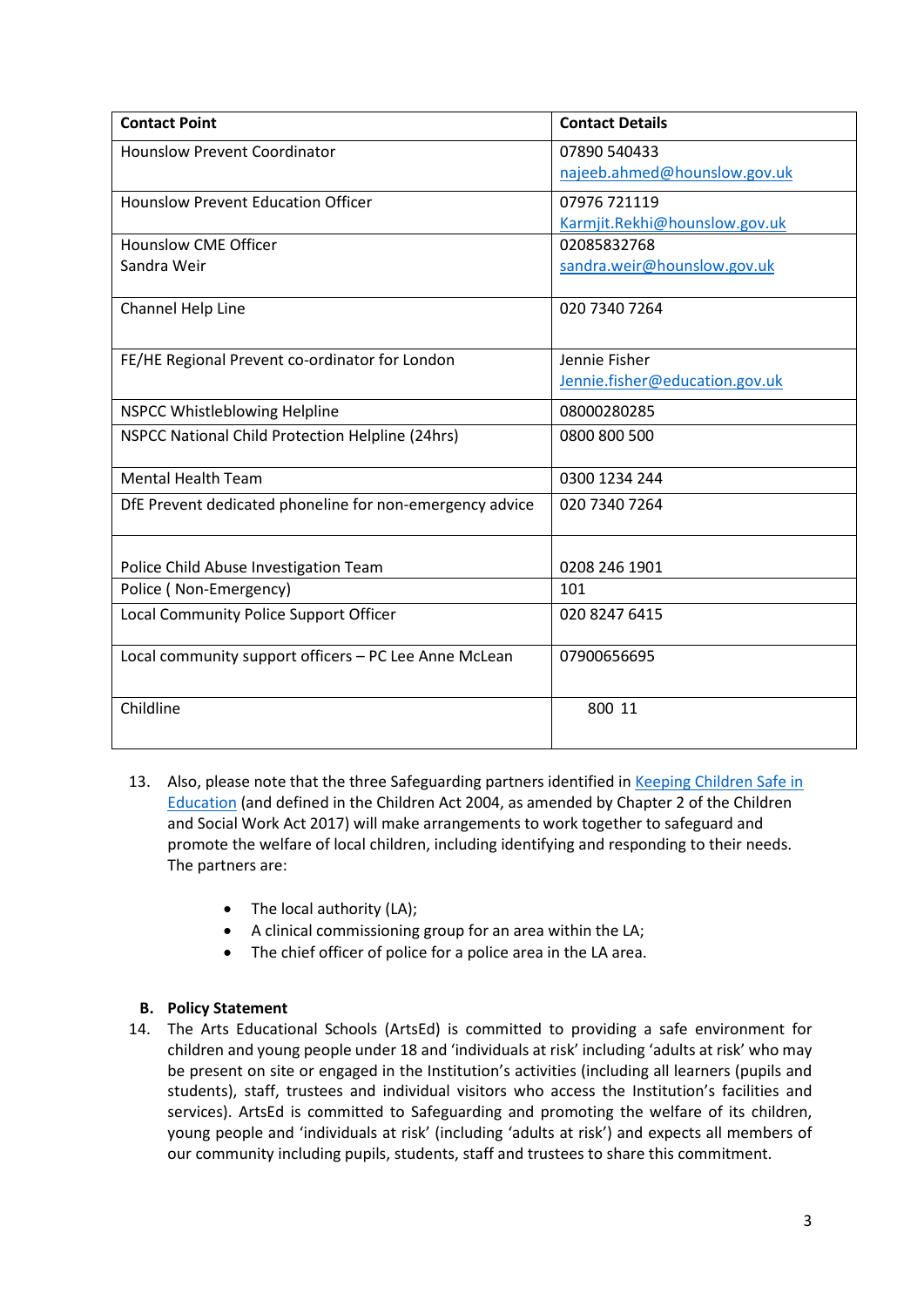- 15. Everyone at ArtsEd has a responsibility for Safeguarding and protecting the welfare of children, young people and 'individuals at risk' (including 'adults at risk') and this policy applies to all learners who study with us as well as staff members, Trustees and individual visitors who engage with ArtsEd.
- 16. The Institution recognises that it has a duty to support all learners, staff members and trustees to recognise their responsibilities (through guidance, support and training), minimise risk and avoid situations where abuse or neglect might arise or be alleged.
- 17. ArtsEd accepts its responsibilities as an employer for providing a safe and healthy study and work environment and as far as is reasonably practicable, for non-employees (i.e., contractors, visitors as well as children and young people who do not study at ArtsEd and members of the public) who use our buildings and the buildings ArtsEd occupy whilst carrying out ArtsEd's duties and those who may be affected by our work, equipment or property.
- 18. The Institution complies with all statutory health and safety requirements pertaining to nonemployees and adopts all other reasonably practicable means to eliminate hazards and reduce any risk to non-employees.
- 19. In particular, ArtsEd requires that all planned and supervised activities, including non-teaching activities, involving under 18s must be risked assessed by staff members within the **[Blue](https://artseducation.blhealthandsafety.co.uk/pages/risk-overview)  [Lemon](https://artseducation.blhealthandsafety.co.uk/pages/risk-overview)** Health and Safety Application in line with the Institution's Health and Safety Policy.
- **20. The Institution requires that this Institutional Safeguarding Policy must be read in conjunction wit[h ArtsEd's Day School and Sixth Form Safeguarding Policy.](https://artsed.sharepoint.com/:w:/g/orgfileshare/EQP1CKF-Z6JMjiG7_u6srwIBhVuoGqvaz64mVdyXq-_suA?e=1CI1GN)**
- 21. The Day School [and Sixth Form Safeguarding](https://artsed.sharepoint.com/:w:/g/orgfileshare/EQP1CKF-Z6JMjiG7_u6srwIBhVuoGqvaz64mVdyXq-_suA?e=1CI1GN) Policy should be referred to for more detailed guidance on child protection issues. Although the Policy relates specifically to DSSF, staff in all sections of ArtEd must adopt it in its entirety because all of ArtsEd's staff and members of staff working on ArtsEd's behalf are responsible for Safeguarding. DSSF's Policy outlines the procedures that staff should follow, and guidance on issues related to child protection generally. However, it is not exhaustive. All staff members must, keep the needs and safety of the child at the centre of any decision they make and have a zero-tolerance approach.
- 22. Where relevant, this **Safeguarding Policy** should also be read in conjunction with the following documents:
	- [Fitness to Study Policy](https://artsed003.blob.core.windows.net/policy/fitness-to-study-policy.pdf) for HE Students
	- **[Student Charter](https://artsed003.blob.core.windows.net/policy/student-charter.pdf)**
	- **[Health and Safety Policy](https://artsed003.blob.core.windows.net/policy/health-and-safety-policy.pdf)**
	- [Lanyard Policy](https://artsed003.blob.core.windows.net/policy/lanyard-policy.pdf)
	- **[Student Discipline](https://artsed003.blob.core.windows.net/policy/student-discipline-policy.pdf) Policy**
	- **[Staff Disciplinary Policy](https://artsed003.blob.core.windows.net/policy/staff-disciplinary-policy-and-procedure.pdf) and Procedures**
	- **[Student Sexual Misconduct Policy](https://artsed003.blob.core.windows.net/policy/student-sexual-misconduct-policy.pdf)**
	- **[Student Substance and](https://artsed003.blob.core.windows.net/policy/student-substance-and-alcohol-misuse-policy.pdf) Misuse Alcohol Policy**
	- [Staff Substance and Alcohol](https://artsed003.blob.core.windows.net/policy/staff-substance-and-alcohol-misuse-policy.pdf) Misuse Policy
	- [Whistleblowing Policy](https://artsed003.blob.core.windows.net/policy/whistleblowing-policy-and-procedure.pdf)
	- [Staff Code of Conduct](https://artsed003.blob.core.windows.net/policy/staff-code-of-conduct.pdf) and [Staff Handbook](https://artsed003.blob.core.windows.net/policy/staff-handbook.pdf)
	- **[Staff Sexual Misconduct Policy](https://artsed003.blob.core.windows.net/policy/staff-sexual-misconduct-policy.pdf)**
	- [Equal Opportunities Policy](https://artsed003.blob.core.windows.net/policy/equal-opportunities-policy.pdf)
	- [Bribery, Improper Behaviour and Accountability Policy](https://artsed003.blob.core.windows.net/policy/bribery-improper-behaviour-and-accountability-policy.pdf)
	- [Recruitment, Selection and Disclosures Policy](https://artsed003.blob.core.windows.net/policy/recruitment-selection-and-disclosures-policy.pdf)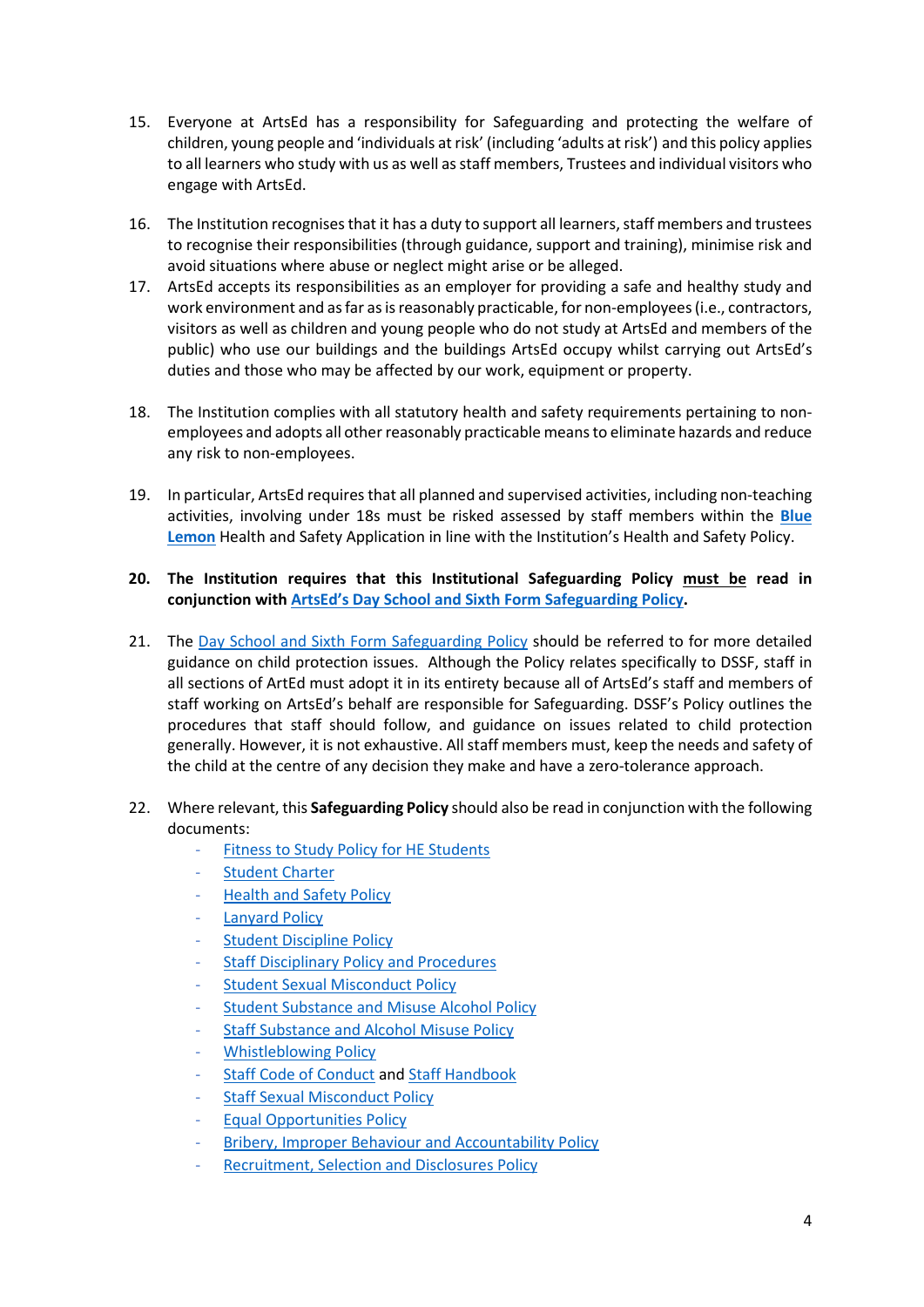- [Student Complaints](https://artsed003.blob.core.windows.net/policy/student-complaint-procedure.pdf) procedure
- [Day School and Sixth Form Pupils Complaint Policy](https://artsed.sharepoint.com/:w:/g/orgfileshare/EUOO9yPEDpxHlEu5lJNpOBkB3un-Fmmvot-e8aiwZ8i-yw?e=qXBx28)
- [Relationship and Sex Education Policy](https://artsed003.blob.core.windows.net/policy/relationship-and-sex-education-policy.pdf)
- **[Online Safety Policy](https://artsed003.blob.core.windows.net/policy/online-safety-policy.pdf)**
- [Behaviour, Rewards and Sanctions Policy](https://artsed003.blob.core.windows.net/policy/sixth-form-behaviour-rewards-and-sanctions-policy.pdf)
- **[First Aid Policy](https://artsed003.blob.core.windows.net/policy/first-aid-policy.pdf)**
- **[IT Acceptable Use Policy](https://artsed003.blob.core.windows.net/policy/it-acceptable-use-policy.pdf)**

\*\*\* All staff and students should read the 'Safeguarding Essentials' for the vital information they need to know about Safeguarding at ArtsEd.

## **C. Institutional Overview**

23. As a co-educational independent vocational school for under 18s (our pupils are aged 11-18 years), professional conservatoire with two main divisions offering graduate level degrees and Foundation courses to students mostly aged 18 and over and a provider of short courses through ArtsEd Extra, the Institution is fully aware of its Safeguarding and welfare responsibilities and how its responses must be tailored to the needs of its users and staff as defined by law, and to ensure their protection.

## **i. Contextualising Safeguarding at ArtsEd**

- 24. The structure of ArtsEd means there are Higher Education (HE) students who are aged 18 and over studying onsite as well as Day School and Sixth Form (DSSF) pupils. The Day School classrooms and studios are secured from the rest of the building by security doors and only pupils and staff from DSSF can access these areas.
- 25. All staff members including temporary staff, Sixth Form pupils and Higher Education students must carry an identity badge attached to the appropriately colour-coded lanyard and worn around their necks whilst in the building or on ArtsEd designated sites. The lanyard must be fully visible and not obstructed by clothing.
- 26. In addition, Day School pupils are supervised by staff members when they are in communal areas such as the canteen or foyer and the entire building has CCTV cameras which are monitored by the IT Department. **For lanyards and colour references, please see Appendix 10 of this Policy. Also please refer to [ArtsEd's Lanyard Policy.](https://artsed003.blob.core.windows.net/policy/lanyard-policy.pdf)**

#### **ii. Institutional Structure**

27. ArtsEd offers a comprehensive approach towards Safeguarding children and 'individuals at risk' (including 'adults at risk'). To provide clarity of approach to all at ArtsEd as well as to ensure compliance we maintain an accessible and easily understood organisational Safeguarding structure for Safeguarding and welfare. This, however, does not remove individual responsibility for Safeguarding. Everyone is responsible for Safeguarding at ArtsEd. Please see ArtsEd's 'Safeguarding Committee Reporting Structure' below.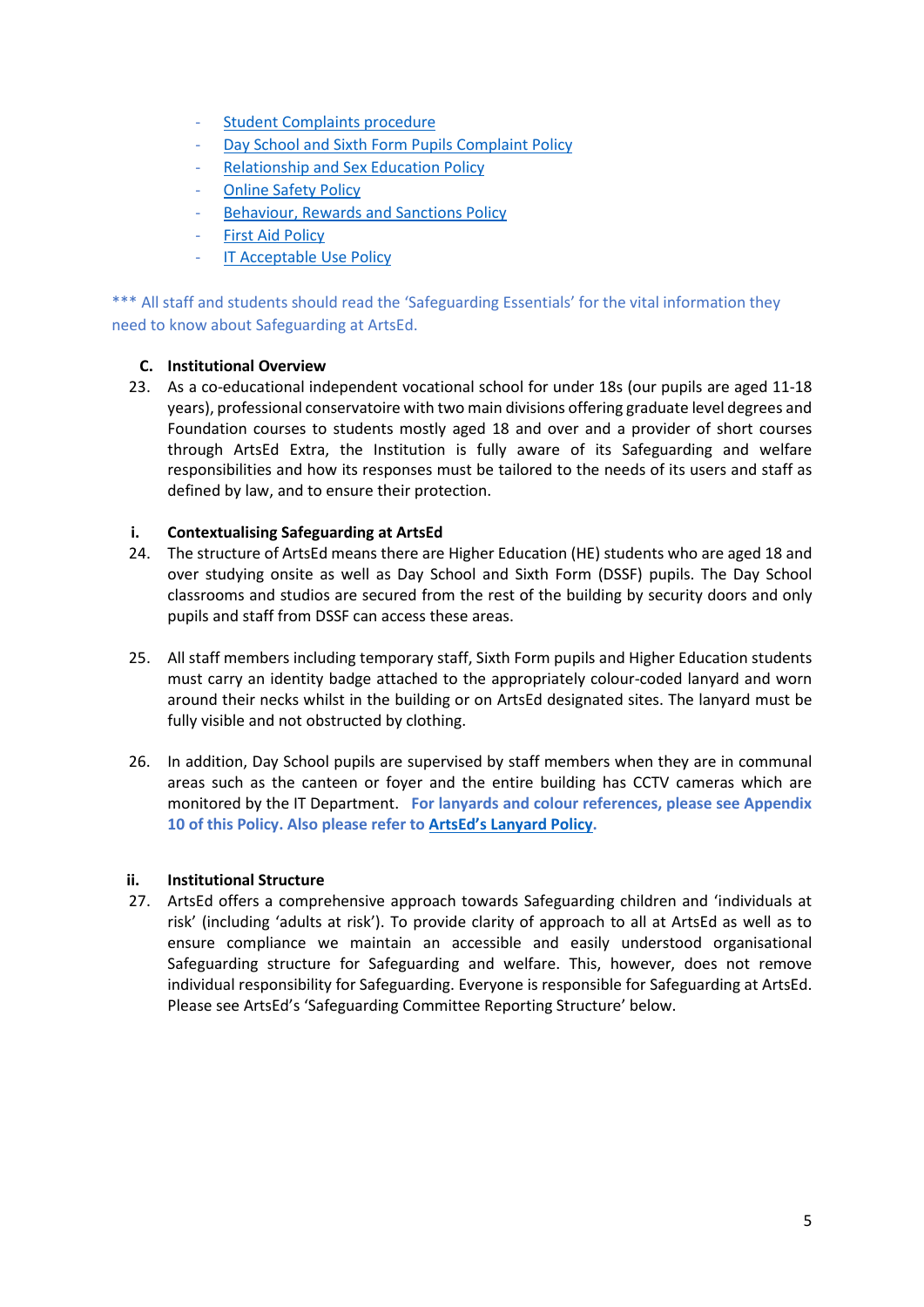# Safeguarding and Welfare Committee Reporting Structure



**Chart 1: Safeguarding Committee Reporting Structure: \***Please note that the Safeguarding, Health and Safety' Committee is currently being established (its members are being constituted and Terms of Reference is being drafted.

- 28. ArtsEd's Board of Trustees take Safeguarding seriously and ensure that they comply with their duties under Safeguarding and associated legislation. The Board must have regard to Keeping Children Safe in Education 2021 *'*to ensure that the policies, procedures and training in the school are effective and comply with the law at all times'.
- 29. The Board of Trustees ensure that the school designates an appropriate senior member of staff (who has status and authority within ArtsEd to carry out their duties, including committing resources and, where appropriate, supporting and directing staff members) to take lead responsibility for child protection and Safeguarding ''individuals at risk' (including 'adults at risk'). They ensure sufficient funding, time, supervision and support are given to the Designated Institutional Safeguarding Lead (DISL) and the Designated Safeguarding Lead (DSL) in order for them to carry out their responsibilities effectively.
- 30. The Board nominates a Trustee as the Designated Safeguarding Trustee (DST) to take senior responsibility for Safeguarding arrangements at Board level.
- 31. The DST liaises with the local authority and/or partner agencies on issues of Safeguarding including child protection and the Safeguarding of 'individuals at risk' (including 'adults at risk'). In the event of allegations of abuse being made against a Headteacher, Principal and/or any members of the Board of Trustees the DST will liaise with the local authority and/or partner agencies as required.

## **32. The Board also:**

- a. ensures that there is an effective Safeguarding Policy and [a Staff Code of Conduct](https://artsed003.blob.core.windows.net/policy/staff-code-of-conduct.pdf) in place and made available to all staff;
- b. undertakes annual reviews of the procedures that apply to child protection and Safeguarding of ''individuals at risk' (including 'adults at risk'), judging the effectiveness with which the related duties have been discharged;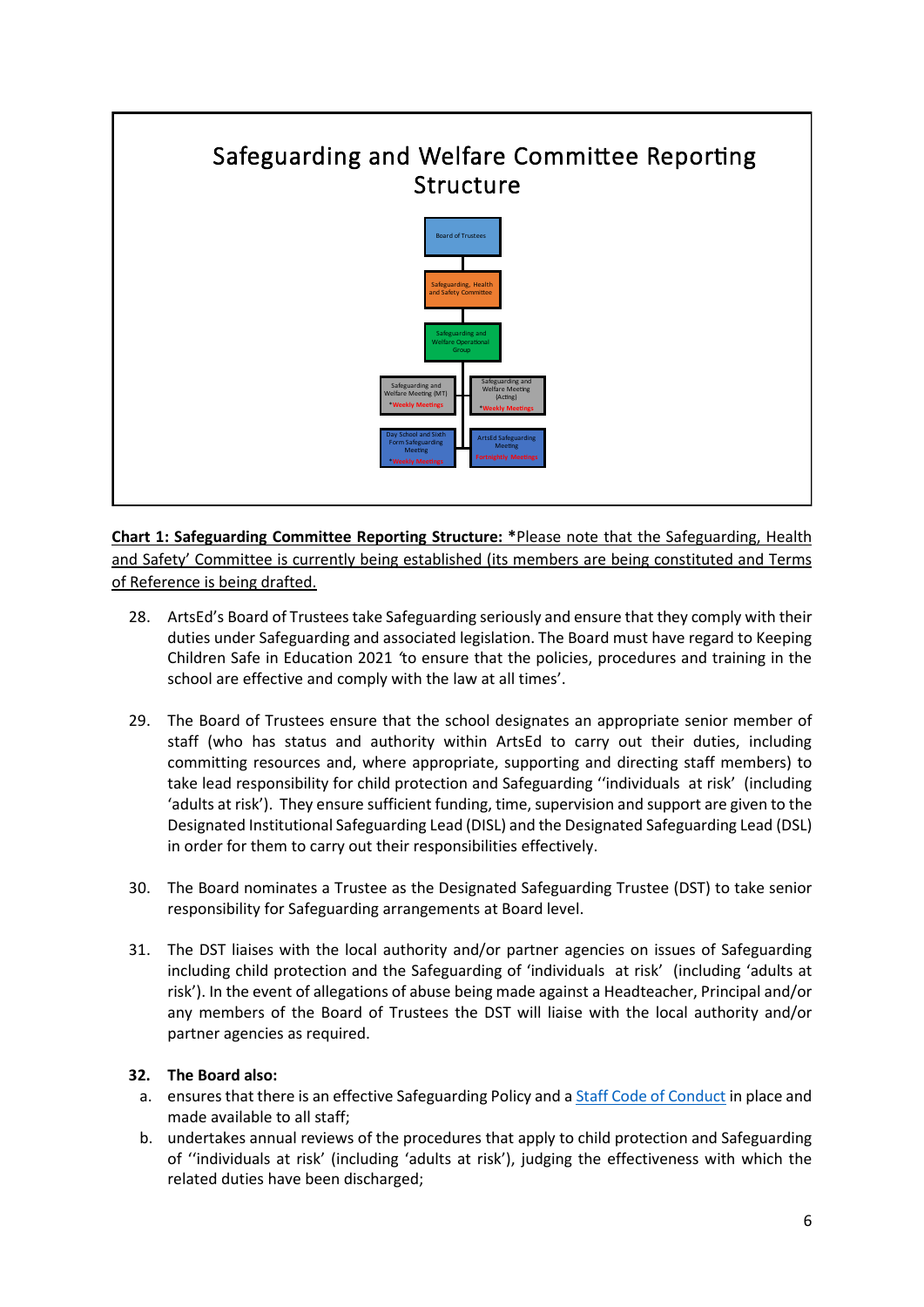- c. considers and approves ArtsEd's Safeguarding Policies annually;
- d. ensures that appropriate IT filters and monitoring devices are in place at ArtsEd to safeguard pupils and students online;
- e. considers how its learners (pupils and students) may be taught about safeguarding through teaching and learning opportunities, as part of providing a broad and balanced curriculum;
- f. ensures there are procedures in place to handle allegations against members of staff and volunteers;
- g. ensures that the Chair of the Trustees will act as the 'case manager' in the event that an allegation of abuse is made against the Headteacher and/or Principal, where appropriate;
- h. ensures staff know how to make immediate referrals to children's social care where there is a risk of immediate serious harm to a child and/or adult social care where there is a risk of immediate serious harm to an 'adult at risk'. Anyone at ArtsEd can make a referral.
- **33.** Key staff with designated Safeguarding and welfare responsibilities are members of the Safeguarding, Health and Safety Committee. The Group meets once a term and may also meet as required in order to monitor, review, discuss, or develop ArtsEd's work with regards to the Institution delivering its duty of care. The Group is chaired by the DST.
- **34.** All staff with designated Safeguarding responsibilities are members of the Designated Safeguarding and Welfare Operational Group. The Group is chaired by the Deputy Principal and the Group's Deputy Chair is the Deputy Head of the Day School and Sixth Form. **Please see Appendix 7 for the Terms of Reference for the Designated Safeguarding and Welfare Operational Group.**
- **35.** ArtsEd's Designated Institutional Safeguarding Lead (DISL), who has overall accountability for Safeguarding children and 'individuals at risk' (including 'adults at risk'), is the Deputy Principal. The DISL carries out a leadership and co-ordination role. In the absence of the Deputy Principal, the Deputy Head of Day School and Sixth Form, who is also the Designated Safeguarding Lead (DSL) for the Day School and Sixth Form will act as the Institutional Safeguarding Lead. **The role description for the DISL can be found at Appendix 1 of this Policy.**

#### **iii. Reporting Structure for Safeguarding (Day School and Sixth Form)**

- 36. In the Day School and Sixth Form where staff work primarily with children as part of their roles, a member of staff is nominated to have special responsibility for Safeguarding in their area of charge. This person will be the focal point for Safeguarding issues within that area. This nominated member of staff holds the title Deputy Designated Safeguarding Lead (DDSL). **The role description for the DDSL for the Day School and Sixth Form can be found in ArtsEd's Day School and Sixth Form Safeguarding Policy. Please click [HERE.](https://artsed.sharepoint.com/:w:/g/orgfileshare/EQP1CKF-Z6JMjiG7_u6srwIBhVuoGqvaz64mVdyXq-_suA?e=1CI1GN)**
- 37. The DDSLs in the Day School and Sixth Form report to the Designated Safeguarding Lead (DSL) who is the responsible person for Safeguarding under 18s for the Day School and Sixth Form. **The role description for the DSL for the Day School and Sixth Form can be found in ArtsEd's Day School and Sixth Form Safeguarding Policy. Please click [HERE.](https://artsed.sharepoint.com/:w:/g/orgfileshare/EQP1CKF-Z6JMjiG7_u6srwIBhVuoGqvaz64mVdyXq-_suA?e=1CI1GN)**

#### **iv. Reporting Structure for Safeguarding (ArtsEd Extra)**

38. In ArtsEd Extra where staff work primarily with children as part of their roles, relevant members of staff are nominated to have special responsibility for Safeguarding in their area of charge. These staff members are the focal point for Safeguarding issues within ArtsEd Extra and hold the title Deputy Designated Safeguarding Leads (DDSL). **The role description for the DDSLs for ArtsEd Extra can be found Appendix 2 of this policy.**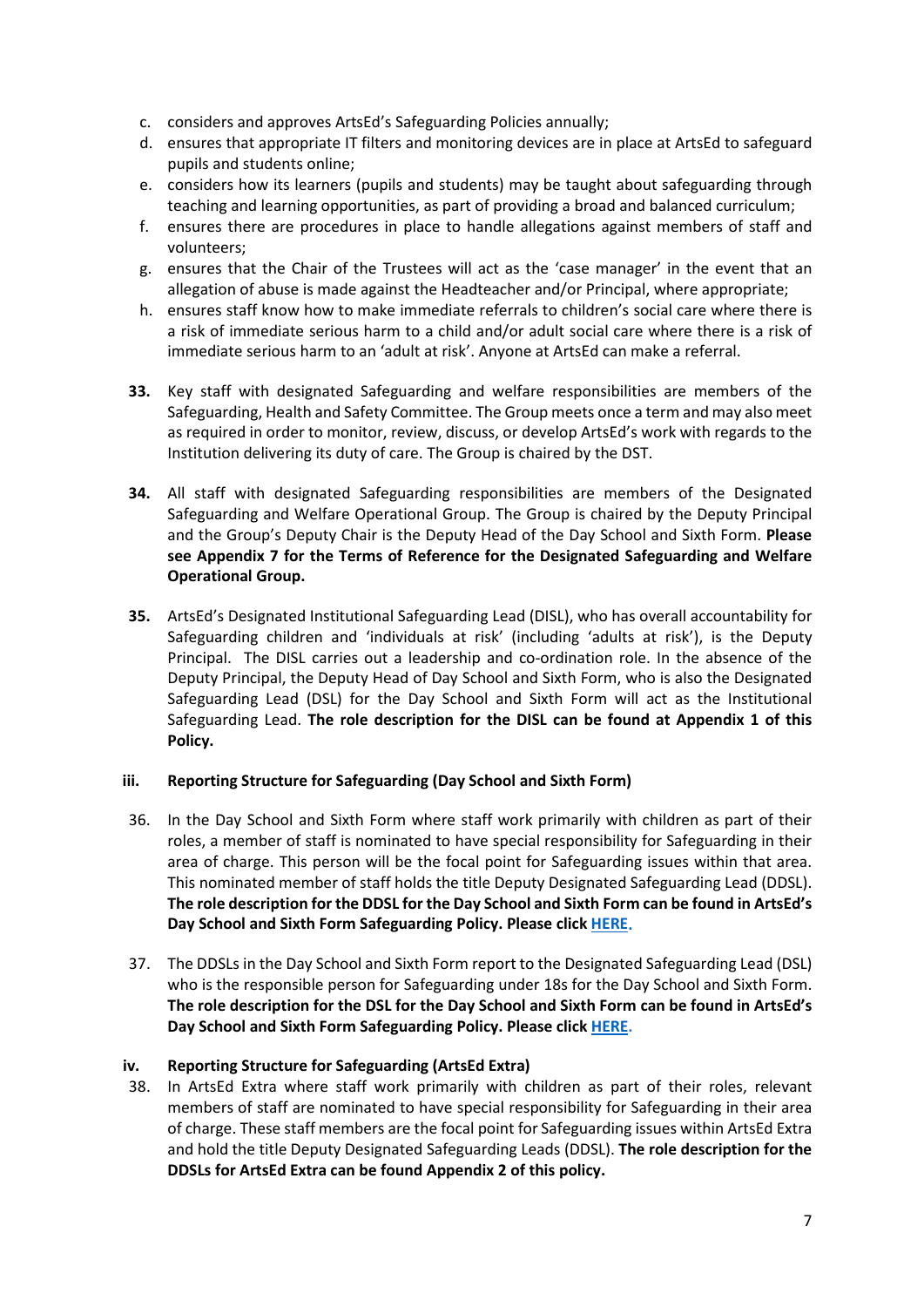- 39. The DDSLs in ArtsEd Extra report to the Designated Institutional Safeguarding Lead (DISL).
- 40. Those working in direct contact with children on a day-to-day basis (i.e., staff involved in teaching and providing pastoral guidance to pupils and students) may come across signs of harm and/or abuse. Staff need to ensure that significant concerns for the wellbeing of a child are reported immediately to the appropriate person (DSL or DDSLs) or the DISL (if DSL/DDSLs are not available).
- 41. The DSL, DDSLs and/or DISL will invoke the appropriate procedures to protect the child, involving Social Services and/or the Police as appropriate. In the case of an emergency, please notify the relevant emergency services direct. It is ArstEd's requirement that staff have sufficient information to make direct referrals to children's social care where there is a risk of immediate serious harm to a child and to adult social care where there is a risk of immediate serious harm to a vulnerable adult. Anyone at ArtsEd can make a referral. **To make a referral, please call Hounslow LADO via telephone by calling 020 8583 3066.**
- 42. Where a risk is identified to an 'adult at risk' in an area where staff mainly work with children, the DSL and/or DISL must be notified. The DSL and/or DISL will invoke the appropriate procedures to protect the vulnerable adult involving Social Services and/or the Police as appropriate. In the case of an emergency, please notify the relevant emergency services direct. Please note that anyone at ArtsEd can make a referral.

## **v. Reporting Structure for Safeguarding (HE and Staff)**

- **43.** In areas (including HE and for Staff) where staff mainly work with those aged 18 and over as part of their roles, members of staff are nominated to have special responsibility for Safeguarding for 'individuals at risk' including 'adults at risk' and for overseeing general welfare matters for staff and students. These staff members are the focal point for Safeguarding issues (including where relevant matters relating to under 18s) within that area of responsibility. These nominated members of staff hold the title Designated Safeguarding and Welfare Officers (DSWOs). **The role description for DSWOs can be found in Appendix 3 of this Policy.**
- **44.** Where a risk is identified to a child in an area where staff mainly work with adults, the DISL and/or DSL must be notified. The DISL and/or DSL will invoke the appropriate procedures to protect the child involving Social Services and/or the Police as appropriate. In cases of emergency, please notify the emergency services. It is ArstEd's requirement that staff have sufficient information to make direct referrals to children's social care where there is a risk of immediate serious harm to a child and to adult social care where there is a risk of immediate serious harm to a vulnerable adult. Anyone at ArtsEd can make a referral.
- **45. Please see the overview and names of ArtsEd's 'Designated Safeguarding Leads and Designated Safeguarding and Welfare Officers' below.**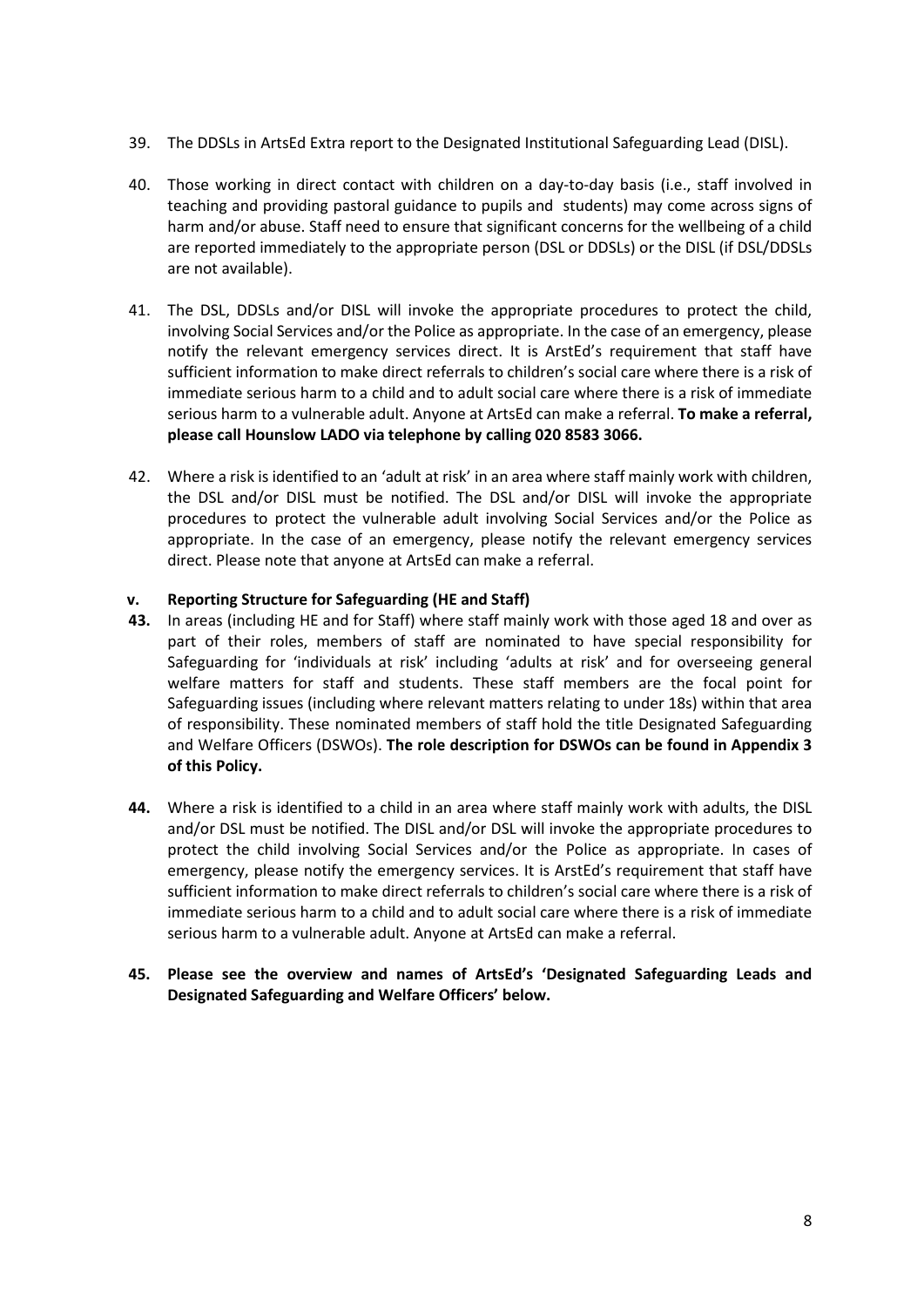

**Chart 2: Overview of 'Designated Safeguarding Leads and Designated Safeguarding and Welfare Officers' at ArtsEd**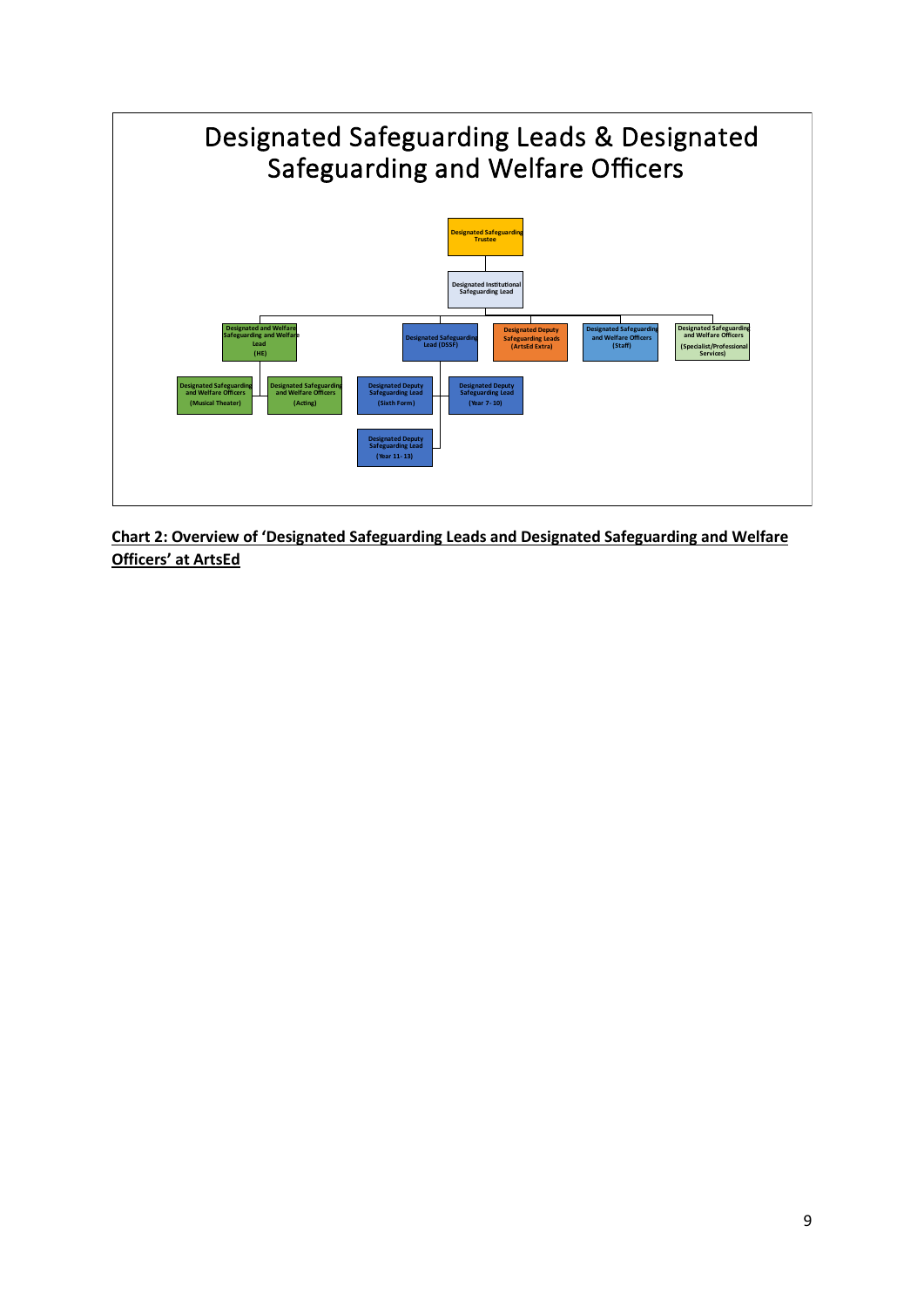| <b>Name</b>                     | <b>Title</b>                                    | <b>Responsible for</b>                                                                                                                | <b>School / Department</b>                                       |
|---------------------------------|-------------------------------------------------|---------------------------------------------------------------------------------------------------------------------------------------|------------------------------------------------------------------|
| <b>Board of Trustees</b>        |                                                 |                                                                                                                                       |                                                                  |
| Diana Maine                     | <b>Designated Safeguarding</b><br>Trustee (DST) | Governance and<br>assurance to the Board of<br><b>Trustees</b>                                                                        | <b>Trustee Lead</b>                                              |
| <b>Institutional</b>            |                                                 |                                                                                                                                       |                                                                  |
| Yewande Akindele                | Designated Institutional<br>Safeguarding Lead   | Institutional Safeguarding<br>Lead<br><b>HE</b><br>ArtsEd Extra<br>Staff                                                              | <b>Institutional Lead</b>                                        |
| Day School and Sixth Form       |                                                 |                                                                                                                                       |                                                                  |
| Claire Parker-Wood              | <b>Designated Safeguarding</b><br>Lead          | Day School<br>$\overline{\phantom{a}}$<br>(pupils and staff)<br>Sixth Form<br>(students and<br>staff)<br>Institutional<br>Deputy Lead | Day School and Sixth<br>Form<br><b>Institutional Deputy Lead</b> |
| Georgina Kent                   | Deputy Designated<br>Safeguarding Lead          | (Day School:<br>Years $7 - 10$ )                                                                                                      | Day School                                                       |
| Leigh Brennan                   | Deputy Designated<br>Safeguarding Lead          | (Day School:<br>Years $11 - 13$ )                                                                                                     | Day School                                                       |
| Mark Ferrington                 | Deputy Designated<br>Safeguarding Lead          | Sixth Form                                                                                                                            | Sixth Form                                                       |
| <b>ArtsEd Extra</b>             |                                                 |                                                                                                                                       |                                                                  |
| Maame Atuah                     | Deputy Designated<br>Safeguarding Lead          | ArtsEd Extra                                                                                                                          | ArtsEd Extra                                                     |
| <b>Higher Education Schools</b> |                                                 |                                                                                                                                       |                                                                  |
| Tim Whiting                     | Safeguarding and Welfare<br>Lead                | $(MT - Lead)$                                                                                                                         | <b>Musical Theatre</b>                                           |
| <b>Heather Robbins</b>          | Safeguarding and Welfare<br>Officer             | (MT - Foundation)                                                                                                                     | <b>Musical Theatre</b>                                           |
| Dan Bird                        | Safeguarding and Welfare<br>Officer             | $(MT - Year 1)$                                                                                                                       | <b>Musical Theatre</b>                                           |
| Caitlin Stegemoller             | Safeguarding and Welfare<br>Officer             | $(MT - Year 2)$                                                                                                                       | <b>Musical Theatre</b>                                           |
| Karen Edwards                   | Safeguarding and Welfare<br>Officer             | $(MT - Year 3)$                                                                                                                       | <b>Musical Theatre</b>                                           |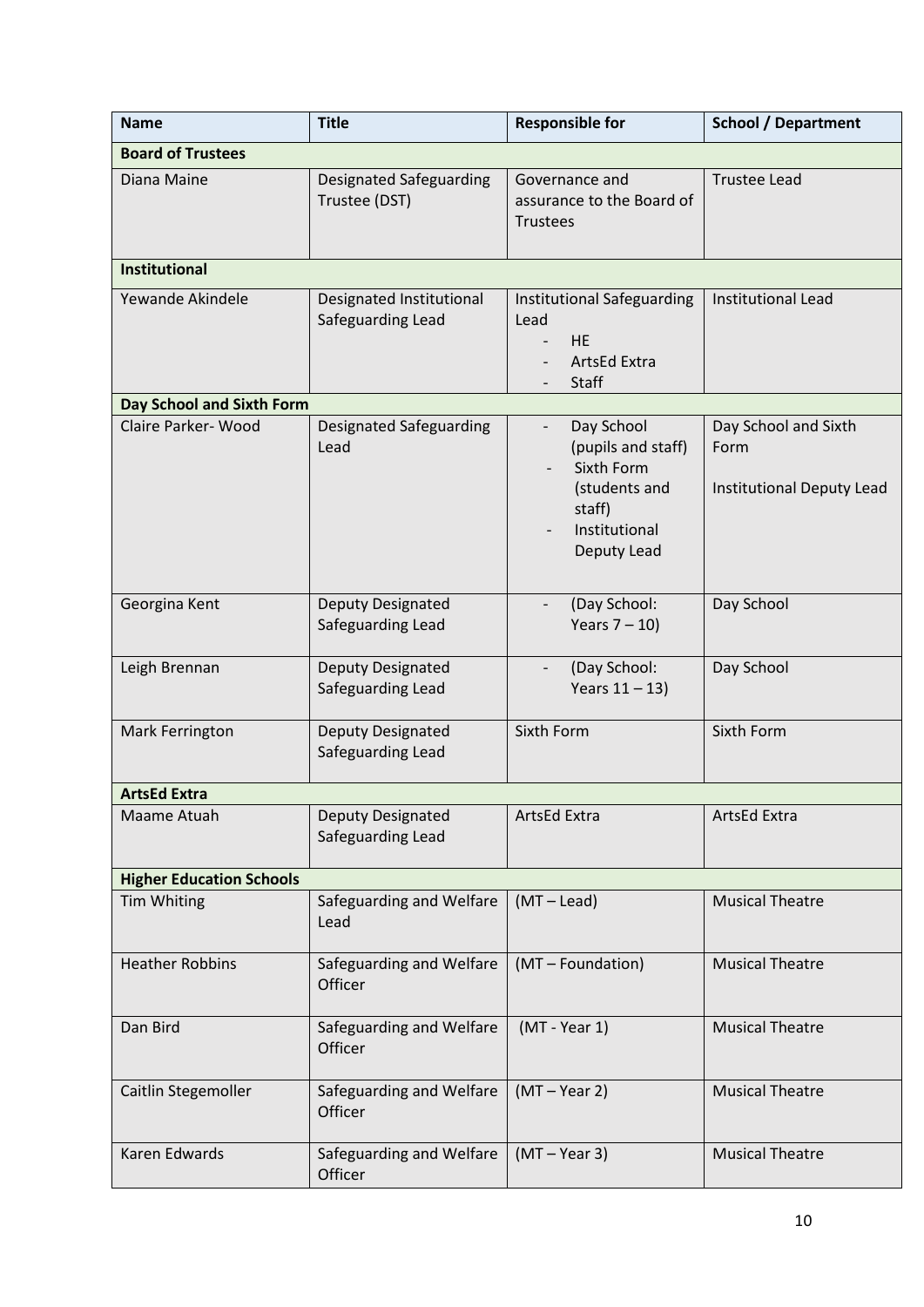| <b>Name</b>               | <b>Title</b>                        | <b>Responsible for</b>              | <b>School / Department</b>              |
|---------------------------|-------------------------------------|-------------------------------------|-----------------------------------------|
|                           |                                     |                                     |                                         |
| Aundrea Fudge             | Safeguarding and Welfare<br>Lead    | (Acting - Lead)                     | Acting                                  |
| Steven Kavuma             | Safeguarding and Welfare<br>Officer | (Acting<br>- Foundation)            | Acting                                  |
| Gabrielle Nimo            | Safeguarding and Welfare<br>Officer | (Acting - Year 1)                   | Acting                                  |
| <b>Marcus Ellard</b>      | Safeguarding and Welfare<br>Officer | (Acting-Year 2)                     | Acting                                  |
| Kim Vithana               | Safeguarding and Welfare<br>Officer | (Acting-Year 3)                     | Acting                                  |
| <b>Heather Hartnett</b>   | Safeguarding and Welfare<br>Officer | (Acting-MA)                         | Acting                                  |
| <b>Staff</b>              |                                     |                                     |                                         |
| Sue Sandle                | Safeguarding and Welfare<br>Officer | <b>Staff</b>                        | Cross-institutional                     |
| Ekaete Onipinla           | Safeguarding and Welfare<br>Officer | <b>Staff</b>                        | Cross-institutional                     |
| <b>Specialist Support</b> |                                     |                                     |                                         |
| <b>Fuschia Peters</b>     | Safeguarding and Welfare<br>Officer | <b>Student Counselling</b>          | <b>Higher Education</b>                 |
| David Bumpstead           | Safeguarding and Welfare<br>Officer | <b>Admission and Auditions</b>      | <b>Admissions (Higher</b><br>Education) |
| Simon Robinson            | Safeguarding and Welfare<br>Officer | <b>Student Support/Welfare</b>      | <b>Higher Education</b>                 |
| <b>Nick Granville</b>     | Safeguarding and Welfare<br>Officer | <b>Information Technology</b>       | <b>Central Services</b>                 |
| <b>Frank Daniel</b>       | Safeguarding and Welfare<br>Officer | Facilities and Health and<br>Safety | <b>Central Services</b>                 |
| Cheryl Jarman             | Safeguarding and Welfare<br>Officer | <b>Human Resources</b>              | <b>Central Services</b>                 |

# **Table 1: Staff with Designated Safeguarding Lead and Designated Safeguarding and Welfare Officer roles**

**vi. Principal guidance to all staff, including staff members working on behalf of ArtsEd**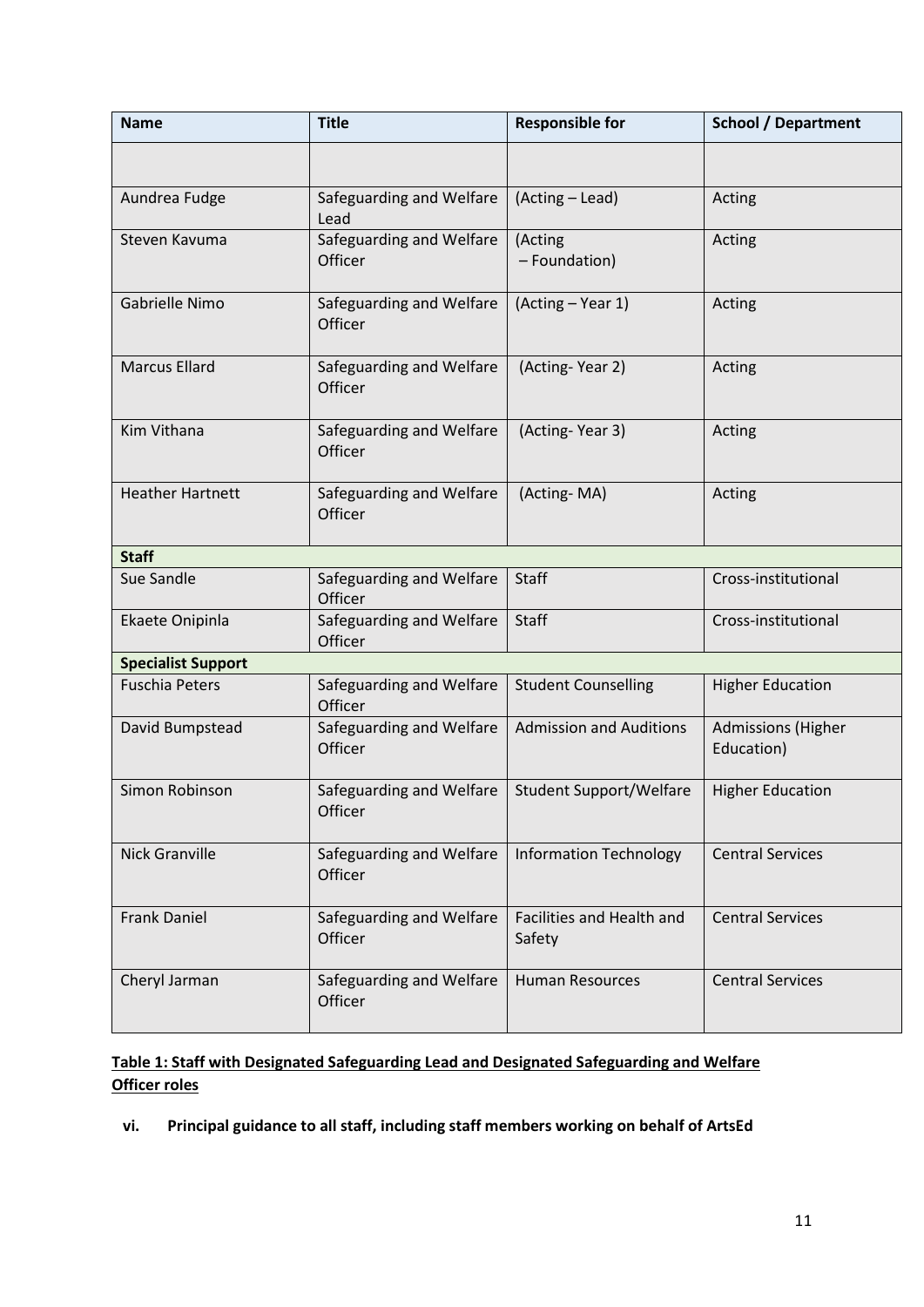- 46. Staff members must demonstrate model behaviour when working with children and/or 'individuals at risk' including 'adults at risk'. This is in order to protect children from abuse, safeguard 'individuals at risk' and protect themselves from false allegations.
- 47. All staff must read and understand part 1 and Annex B of the Department for Education's statutory safeguarding guidance[, Keeping Children Safe in Education,](https://www.gov.uk/government/publications/keeping-children-safe-in-education--2) and review this guidance annually. Staff are required to sign a declaration at the beginning of each academic year to say that they have reviewed the guidance. This guidance is periodically updated.
- **48.** Any member of staff who is told of an incident or who has a strong suspicion of abuse occurring within ArtsEd, or to a pupil/child at home or outside of ArstEd, **must report it to the DISL and/or DSL immediately**. The DISL and/or DSL will usually decide whether to make a referral to children's social care, but it is important to note that any staff member can refer their concerns to children's social care directly by informing the child's Local Safeguarding Children Partnership. **Also, please see (vii) below for the section on 'Managing Reports'.**
- **49.** The following are some common-sense examples of how to create a positive culture and climate. **Good practice and how to minimise risk especially when working with children:**
	- a. Maintain a register of children (pupils and students) working with you at any given time;
	- b. Maintain an attitude of 'it could happen here';
	- c. Be alert to the signs of abuse as detailed in this policy and **[ArtsEd's Day School and](https://artsed.sharepoint.com/:w:/g/orgfileshare/EQP1CKF-Z6JMjiG7_u6srwIBhVuoGqvaz64mVdyXq-_suA?e=1CI1GN)  [Sixth Form Safeguarding Policy](https://artsed.sharepoint.com/:w:/g/orgfileshare/EQP1CKF-Z6JMjiG7_u6srwIBhVuoGqvaz64mVdyXq-_suA?e=1CI1GN)**;
	- d. Recognise that young people with Special Educational Needs and Disability (SEND) may be more vulnerable to abuse;
	- e. Reassure victims that they are being taken seriously and that they will be supported and kept safe;
	- f. Follow the advice given in this policy in relation to how to handle disclosures;
	- g. Contribute to developing pupils' and students' understanding, awareness and resilience through the curriculum;
	- h. Work in an open environment avoiding private or unobserved situations, encouraging open communication;
	- i. Avoid spending excessive amounts of time alone with children away from others;
	- j. Treat all children and 'individuals at risk' equally and with respect and dignity, regardless of race, disability, religion or belief, gender and/or sexual orientation;
	- k. Always put the welfare of your pupils and students first;
	- l. Maintain a safe and appropriate distance with children and students. (It is not appropriate for staff, students or volunteers to have an intimate relationship with a child);
	- m. Ensure that if any form of manual/physical touching is required, it should be provided openly;
	- n. Involve parents/carers/teachers wherever possible, e.g., by encouraging them to take responsibility for the children in their care, especially in areas such as changing rooms;
	- o. Be an excellent role model this includes not smoking or drinking alcohol in the company of pupils and/or students;
	- p. Where required give enthusiastic and constructive feedback rather than negative criticism;
	- q. Keep a written record of any injury that occurs, along with the details of any treatment given;
	- r. Attend relevant training courses that ArtsEd provides;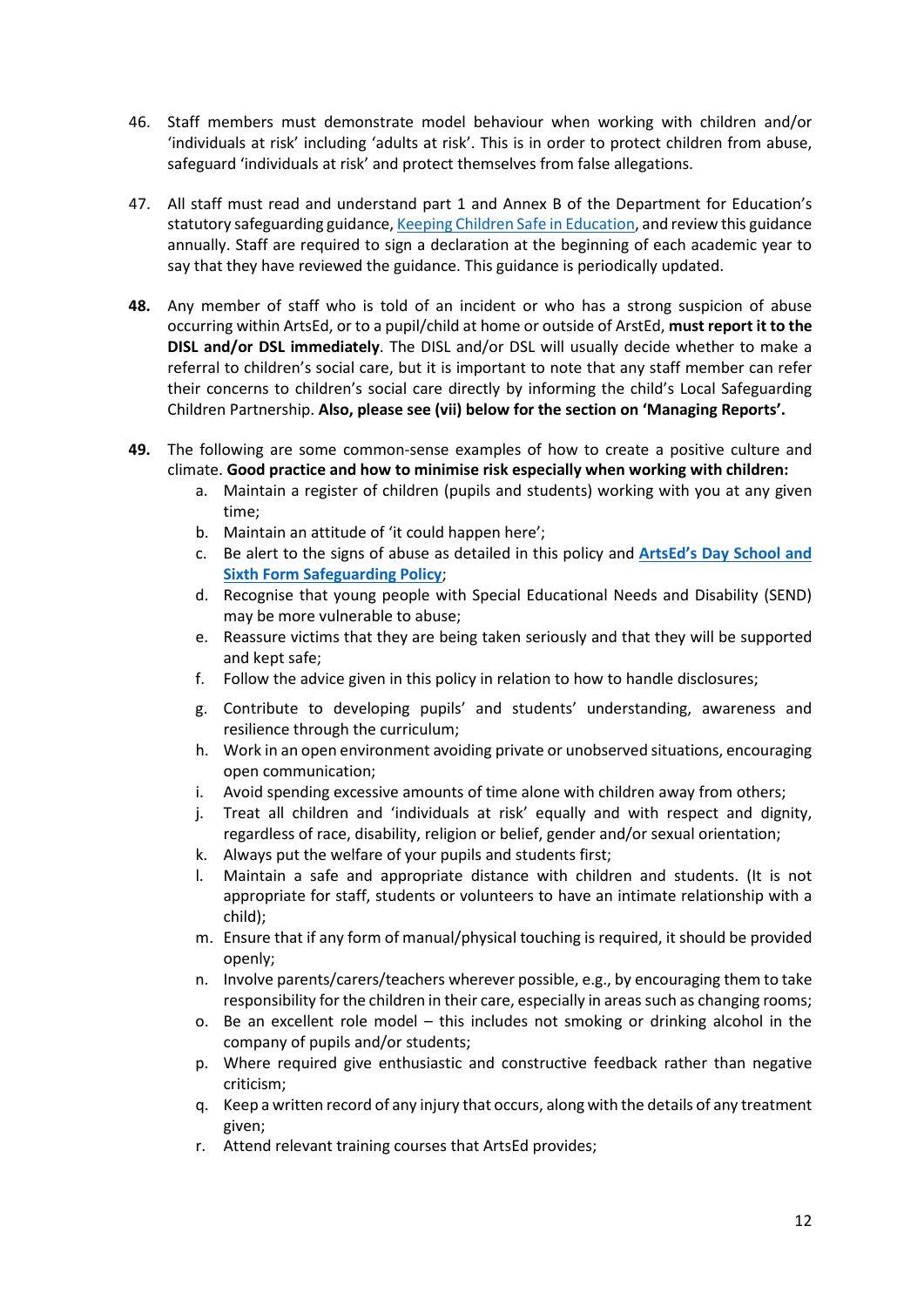- s. Be aware of the [Early Help](https://assets.publishing.service.gov.uk/government/uploads/system/uploads/attachment_data/file/1066034/Early_Help_System_Guide.pdf) process (sometimes known as the common assessment framework) and staff members' role in it, including identifying emerging problems;
- t. Report any suspected safeguarding cases to the DISL and/or DSL immediately.
- 50. It is ArtsEd's requirement that staff have sufficient information to make direct referrals to children's social care where there is a risk of immediate serious harm to a child and adult social care where there is a risk of immediate serious harm to a vulnerable adult. Anyone at ArtsEd can make a referral. **To make a referral, please call Hounslow LADO via telephone by calling 020 8583 3066**

#### **vii. Guidance to Staff on Physical Contact with Pupils/Students**

- 51. Staff members must be aware of issues related to touching and the ways in which this might be misconstrued. This relates particularly to any sensitive areas of the body. There are times when it is inevitable and/or appropriate for staff to have physical contact with a pupil/student, for example to make physical corrections, but it is crucial that they do so in an appropriate and professional way. Particular care must be taken when making corrections in technique in vocational lessons.
- 52. Staff members must ensure that any manual/physical support required should be provided openly and in line with the Staff Code of Conduct. Staff members must seek the consent of learners before touch is made and should never touch a pupil and/or student in a way that may be considered indecent.
- 53. Staff members may legitimately physically intervene to maintain a pupil's and/or student's safety or prevent a pupil or student from committing a criminal offence, injuring themselves or others, or causing damage to property.
- 54. **For more information about physical contact with pupils/students, please refer to ArtsEd's Day School and Sixth Form Safeguarding Policy. Please click [HERE](https://artsed.sharepoint.com/:w:/g/orgfileshare/EQP1CKF-Z6JMjiG7_u6srwIBhVuoGqvaz64mVdyXq-_suA?e=1CI1GN)**.

#### **viii. Managing Reports**

- 55. Support will be provided by ArtsEd to children and vulnerable groups who disclose that they have been or are being abused or are the victim of other inappropriate behaviour. ArtsEd's DISL/DSL will report incidents to the appropriate authorities as required and this duty will override responsibilities in respect of confidentiality.
- 56. Where an allegation of abuse or inappropriate behaviour is made against a member of the Board of Trustees, the DISL/DSL in conjunction with the Head of Human Resources will review the matter and set out the next steps which may include invoking the requirements set out in the ArtsEd Whistleblowing Policy.
- 57. Where an allegation of abuse or inappropriate behaviour is made against a member of staff and relates to their actions as a member of ArtsEd, Human Resources will advise and guide the line manager of the member of staff against whom allegations have been made in relation to staff support and/or disciplinary matters.
- 58. Where an allegation of abuse or inappropriate behaviour is made against a student and relates to their actions as a member of ArtsEd, the Head of Student Support and Wellbeing Services or nominee will advise and guide the School and/or Chair of the Disciplinary Board in relation to student support and/or disciplinary matters.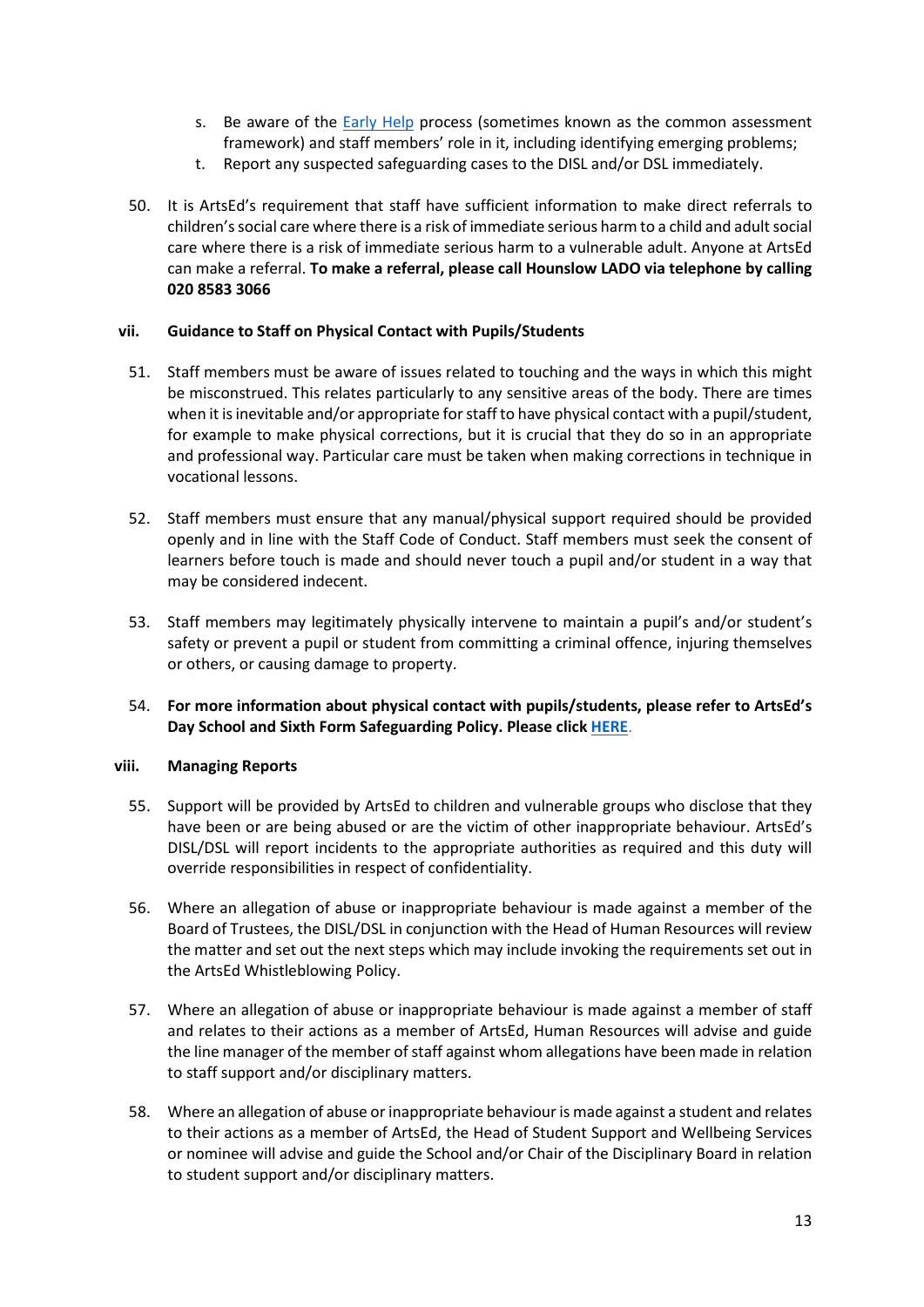- 59. Where an allegation of abuse or inappropriate behaviour is made against a pupil under the age of 18, please refer to the DSSF Safeguarding Policy and contact the Designated for advice and guidance.
- 60. Where an allegation of abuse or inappropriate behaviour is made against an independent contractor to ArtsEd, the DISL in conjunction with the Head of Human Resources will review the matter and set out the next steps to take.
- 61. Where an allegation of abuse or inappropriate behaviour is made against a visitor to ArtsEd, the DISL will review the matter and set out the next steps to take.
- 62. If the allegations of abuse are about the DISL and/or DSL, the report should be made to the Headteacher and/or Principal.
- 63. If the allegations of abuse are about the Headteacher (DSSF), the Director of the School of Acting and/or the Director of the School of Musical Theatre a referral should be made to the Principal without informing the Headteacher or the Directors.
- 64. If the allegations of abuse are about the Principal, then a referral should be made to the Designated Safeguarding Trustee without informing the Principal.
- 65. In cases of emergencies, please notify the emergency services and also note that anyone at ArtsEd can make a referral.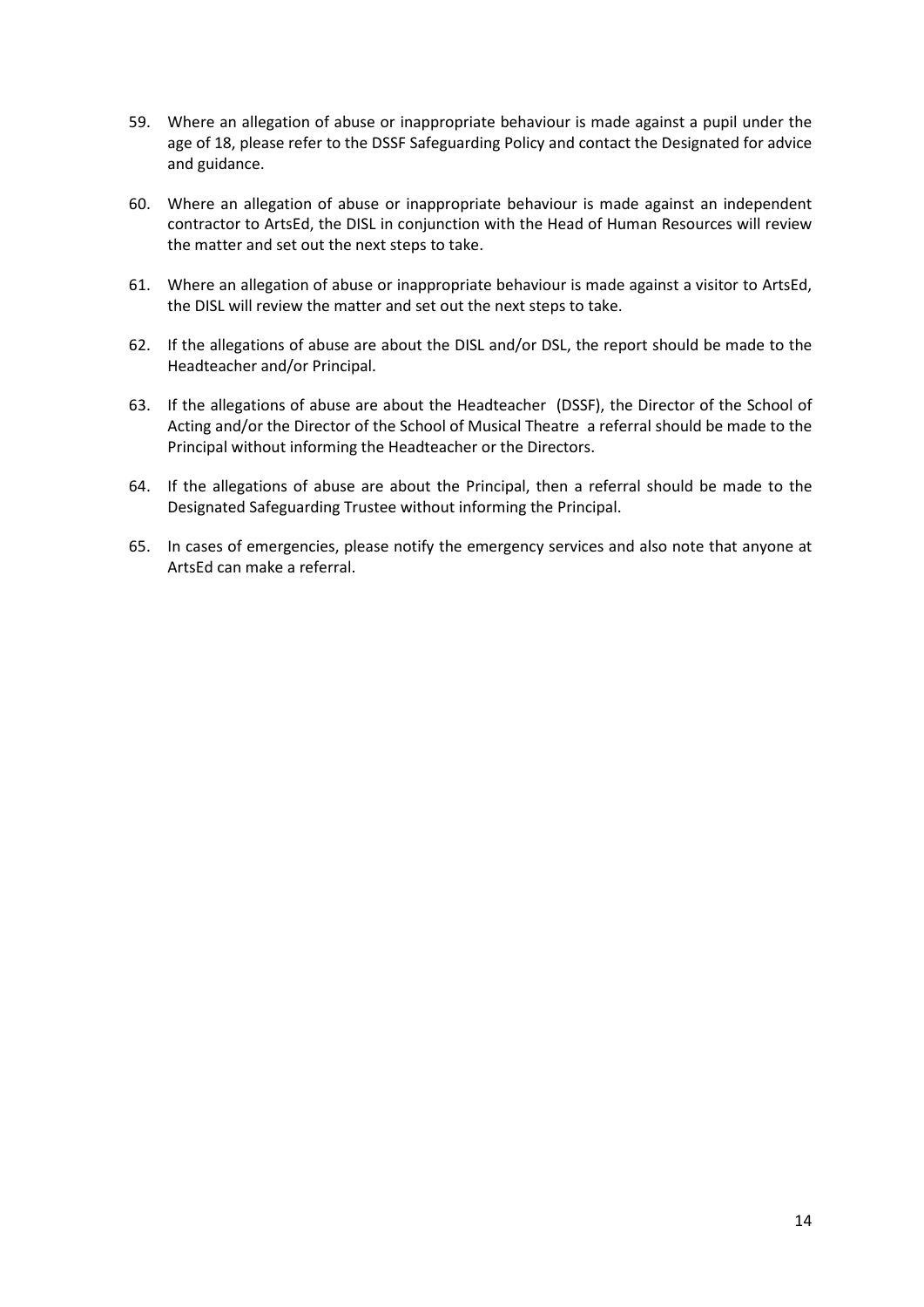#### **D. Legal Framework and Definitions**

## **i. Definition (Please see Appendix 9 of this Policy for more definitions)**

## **66. For the purposes of this policy:**

#### **a. Child**

Section 60 of the Safeguarding Vulnerable Groups Act 2006 defines a Child as "a person who has not attained the age of 18".

## b. **Young Person**

A Young Person is defined as a person who has not attained the age of eighteen.

## **c. Adult**

An Adult is defined as a person of eighteen years or more. To identify an 'adult at risk' consider these three questions;

- Does the adult have need for specific care and support?
- Is the adult experiencing, or at risk of experiencing, abuse or neglect?
- As a result of their support needs, are they unable to protect themselves from the risk of abuse or neglect?

## **ArtsEd will follow the six safeguarding principles set out in the Care Act 2014:**

- **Empowerment**: People are supported and encouraged to make their own decisions and informed consent
- Prevention: It is better to act before harm occurs
- **Proportionality:** The least intrusive response appropriate to the risk presented
- Protection: To support and protect those in greatest need.
- Partnership: Working collaboratively with other agencies
- **Accountability:** To be transparent about, and responsible for, our safeguarding practice

#### **d. Vulnerable Group**

A member of a 'Vulnerable Group' (also referred to as 'adults at risk') is defined as a person aged 18 or over who is, or may be in need of, community care services by reason of mental or other disability, age or illness; and who is or may be unable to take care of themselves, or unable to protect him or herself against significant harm or exploitation. Those defined to be members of a 'Vulnerable Group' are to be treated with the same standard of care as that offered to children and young people.

#### **e. Loco Parentis**

'In loco parentis' means "in the place of a parent." (Latin) ArtsEd acts in loco parentis when carrying out its duties in relation to under 18s.

## **f. Hazard**

A Hazard is something with the potential to cause harm (e.g., a moving vehicle).

#### **g. Risk**

Risk is the likelihood that a hazard will cause harm (e.g., chance of a child being in collision with a moving vehicle).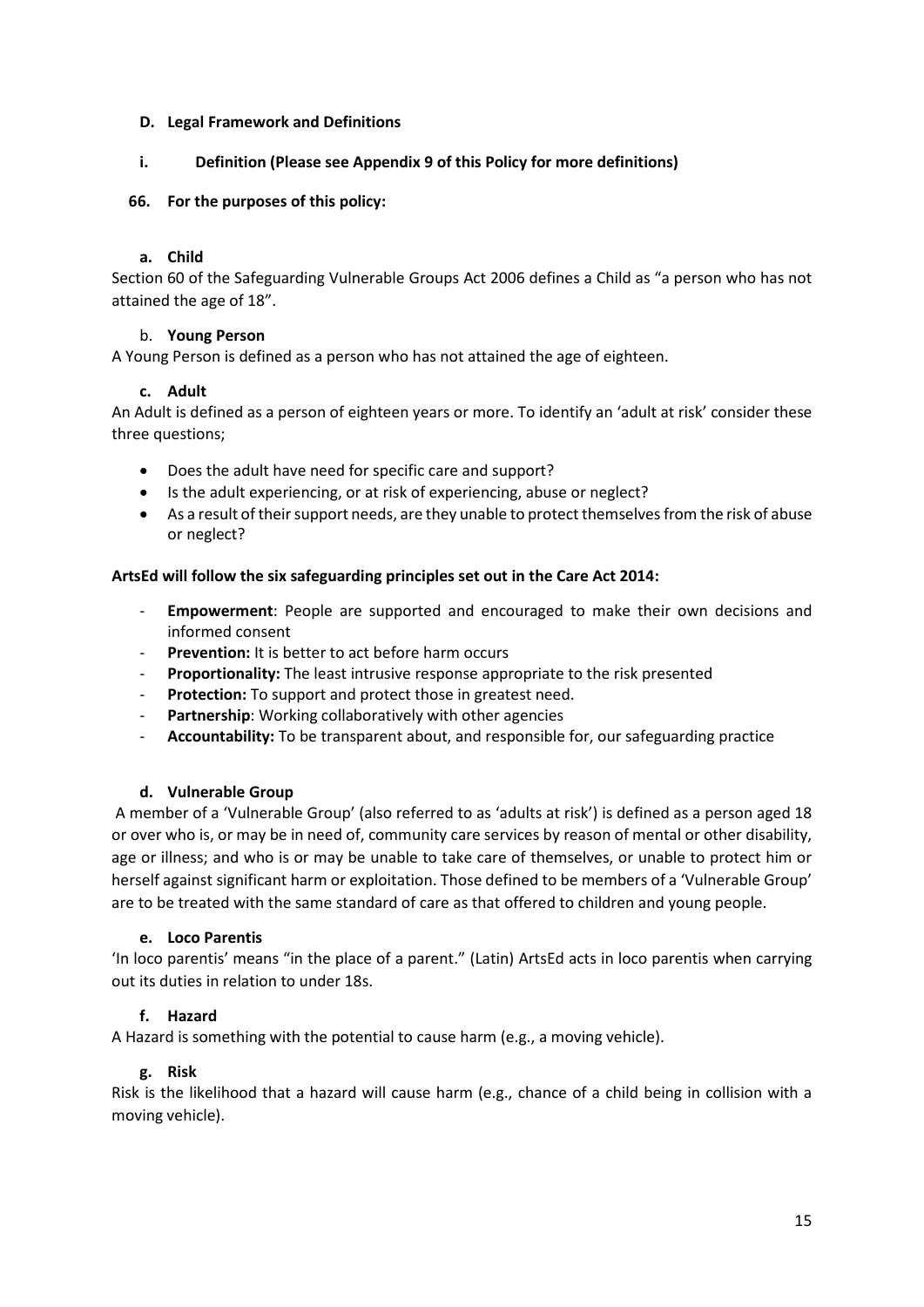## **h. Control Measure**

A Control Measure is a positive action taken to reduce the risk of a hazard causing harm (e.g., adult supervision of children when walking near traffic). For further guidance on the above definition and other definitions please contact ArtsEd's Designated Institutional Safeguarding Lead and/or ArtsEd's Designated Safeguarding Lead

# **i. Safeguarding and promoting the welfare of children**

Safeguarding and promoting the welfare of children means:

- Protecting children from maltreatment
- Preventing impairment of children's mental and physical health or development
- Ensuring that children grow up in circumstances consistent with the provision of safe and effective care
- Taking action to enable all children to have the best outcomes

Child protection is part of this definition and refers to activities undertaken to prevent children suffering, or being likely to suffer, significant harm.

## **j. Abuse**

Abuse is a form of maltreatment of a child or 'adults at risk' and may involve inflicting harm or failing to act to prevent harm. Neglect is a form of abuse and is the persistent failure to meet a child's or a vulnerable adult's basic physical and/or psychological needs, likely to result in the serious impairment affecting health and/or development. The categories of abuse are:

- **Physical abuse:** a form of abuse which may involve hitting, shaking, throwing, poisoning, burning, scalding, drowning, suffocating or otherwise causing physical harm to a child or an 'individual at risk' including an 'adult at risk'. Physical harm may also be caused when a parent or carer fabricates the symptoms of, or deliberately induces, illness in a child/ 'adult at risk'. Signs of possible physical abuse are:
	- a. Unexplained recurrent injuries or burns;
	- b. Fabricated or induced illness;
	- c. Injuries that form a shape or pattern that may look like the object used to make the injury (e.g. buckle, hand, iron, teeth, cigarette burns);
	- d. Improbable excuses or refusal to explain injuries;
	- e. Wearing clothes to cover injuries, even in hot weather;
	- f. Refusal to change for vocational lessons;
	- g. Bald patches;
	- h. Running away;
	- i. Fear of medical help or examination;
	- j. Self-destructive tendencies;
	- k. Aggression towards others;
	- l. Fear of physical contact shrinking back if touched;
	- m. Admitting that they are punished, but the punishment is excessive (such as a child being beaten every night to 'make him study'); and
	- n. Fear of their suspected abuser being contacted.
- **Emotional abuse:** the persistent emotional maltreatment of a child/'individual at risk' including an 'adult at risk' such as to cause severe and adverse effects on their emotional development. It may involve conveying to a child / 'individual at risk' that they are worthless or unloved, inadequate, or valued only insofar as they meet the needs of another person. It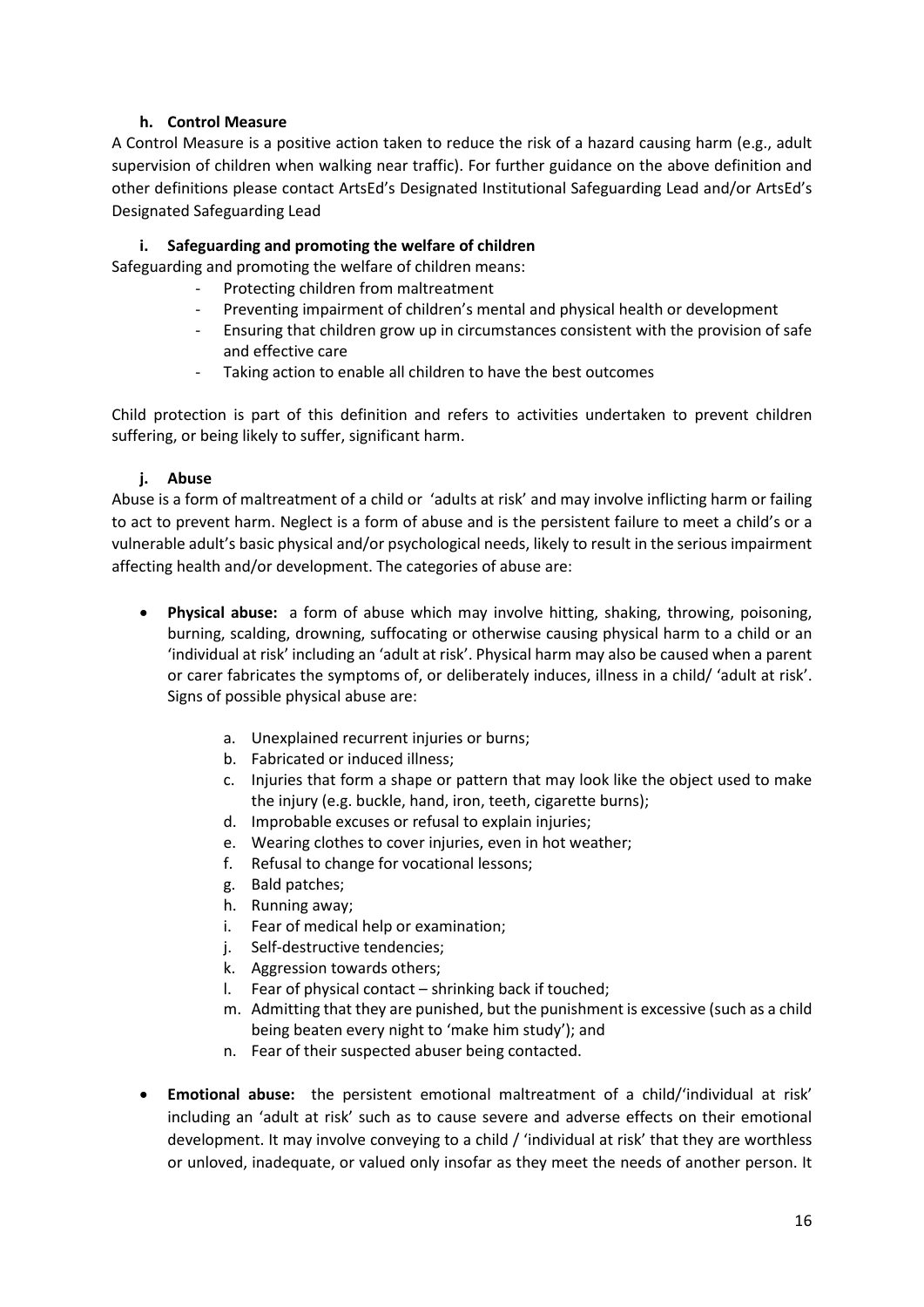may include not giving the child / 'individual at risk' opportunities to express their views, deliberately silencing them or 'making fun' of what they say or how they communicate. It may feature age or developmentally inappropriate expectations being imposed. These may include interactions that are beyond a child's / 'individual at risk's' developmental capability as well as overprotection and limitation of exploration and learning, or preventing them from participating in normal social interactions. It may involve seeing or hearing the ill-treatment of another. It may involve serious bullying (including cyber-bullying), causing children / 'individuals at risk' frequently to feel frightened or in danger, or the exploitation or corruption of children / 'individuals at risk'. Some level of emotional abuse is involved in all types of maltreatment, although it may occur alone. **Signs of possible emotional abuse are:**

- a. Physical, mental and emotional development flags;
- b. Low self-esteem;
- c. Sudden speech disorders;
- d. Continual self-depreciation ('I'm stupid, ugly, worthless, etc.');
- e. Overreaction to mistakes;
- f. Extreme fear of any new situation;
- g. Inappropriate response to pain ('I deserve this');
- h. Neurotic behaviour (rocking, hair twisting, self-mutilation);
- i. Running away; and
- j. Extremes of passivity or aggression.
- **Sexual abuse:** involves forcing or enticing to take part in sexual activities, not necessarily a high level of violence, whether or not they are aware of what is happening. The activities may involve physical contact, including assault by penetration (for example rape or oral sex) or non-penetrative acts such as masturbation, kissing, rubbing and touching outside of clothing. They may also include non-contact activities, such as involving children in looking at, or in the production of, sexual images, watching sexual activities, encouraging children to behave in sexually inappropriate ways, or grooming a child in preparation for abuse. Sexual abuse can take place online, and technology can be used to facilitate offline abuse. Sexual abuse is not solely perpetrated by men. Women can also commit acts of sexual abuse, as can other children. **Signs of possible sexual abuse:**
	- a. Being overly affectionate or knowledgeable in a sexual way inappropriate to the child's age;
	- b. Medical problems, such as chronic itching, pain in the genitals, venereal diseases;
	- c. Other extreme reactions, such as depression, self-mutilation, suicide attempts, running away, overdoses, anorexia;
	- d. Personality changes, such as becoming insecure or clingy;
	- e. Regressing to younger behaviour patterns, such as thumb sucking or bringing out discarded cuddly toys;
	- f. Sudden loss of appetite or compulsive eating;
	- g. Being isolated or withdrawn;
	- h. Inability to concentrate;
	- i. Lack of trust or fear of someone they know well, such as not wanting to be alone with a babysitter or child minder;
	- j. Displays sexual knowledge beyond a child's years;
	- k. Overly sexualised behaviour, promiscuity;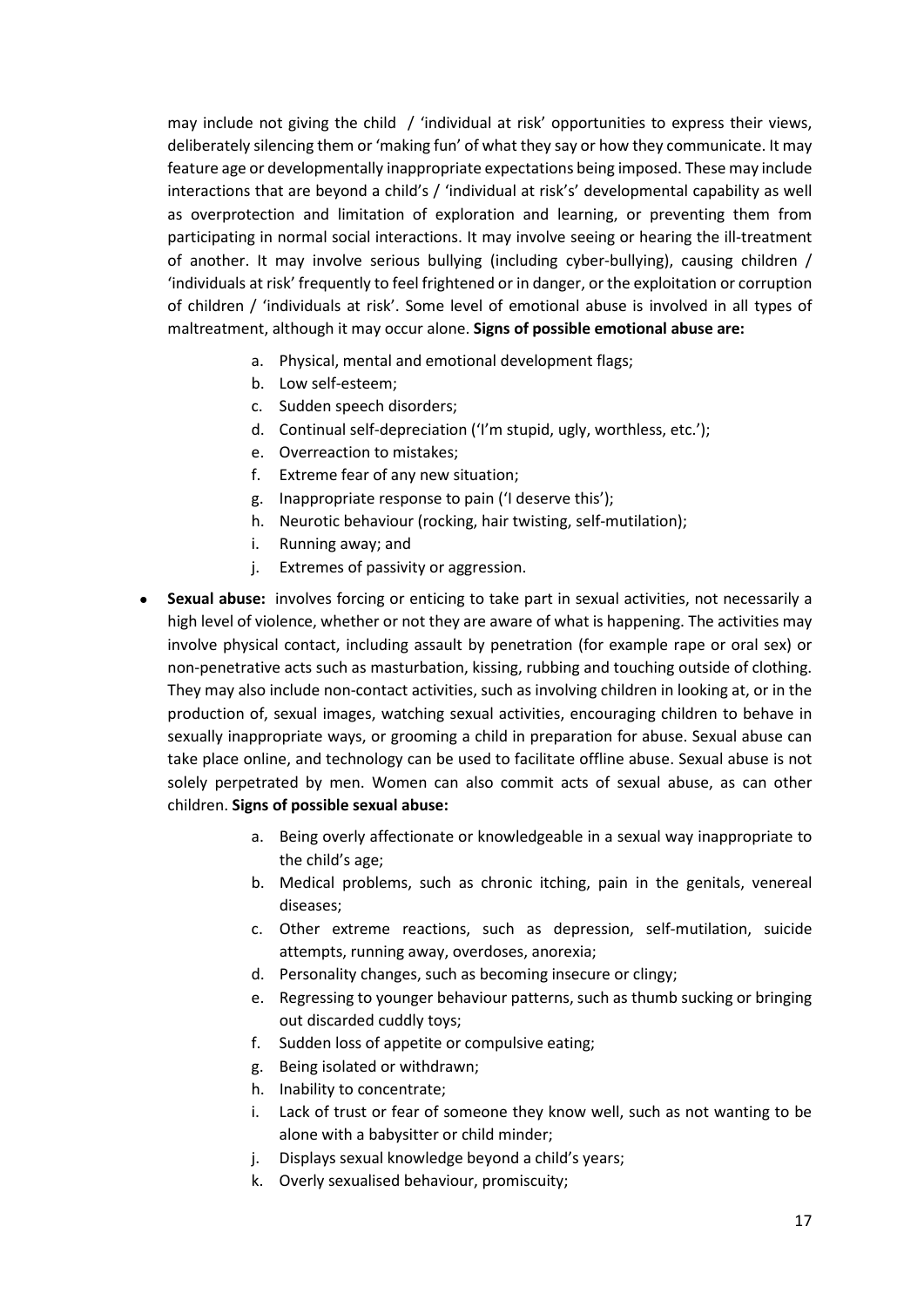- l. Pregnancy, particularly when reluctant to name father;
- m. Starting to wet again, day or night/nightmares;
- n. Becomes worried about clothing being removed;
- o. A child suddenly drawing sexually explicit pictures;
- p. Drugs, alcohol or solvent abuse; and
- q. Trying to be 'ultra-good' or perfect, overreacting to criticism.
- **Neglect:** the persistent failure to meet a child's and/or an 'individual at risks' basic physical and/or psychological needs, likely to result in the serious impairment of health or development. Neglect may occur during pregnancy as a result of maternal substance abuse. Neglect may involve a parent or carer failing to: provide adequate food, clothing or shelter (including exclusion from home or abandonment); not protecting from physical and emotional harm or danger; not ensuring adequate supervision (including the use of inadequate caregivers); or denying access to appropriate medical care or treatment. It may also include neglect of, or unresponsiveness to, a child's and/or an 'individual at risks' basic emotional needs. **Signs of possible neglect are:**
	- a. Constant hunger;
	- b. Poor personal hygiene;
	- c. Constant tiredness;
	- d. Poor state of clothing;
	- e. Emaciation;
	- f. Untreated medical problems;
	- g. No social relationships;
	- h. Compulsive scavenging; and
	- i. Destructive tendencies.
- **Peer-on-peer abuse:** this occurs when pupils and/or students abuse their peers. ArtsEd seeks to ensure that abuse is not tolerated or passed off as "banter", "just having a laugh" or "part of growing up", as this can lead to a culture of unacceptable behaviours and an unsafe environment for our learners. This type of abuse can take place inside and outside of ArtsEd and online. Peer-on-peer abuse is most likely to include, but may not be limited to:
	- a. Bullying (including cyber-bullying, prejudice-based and discriminatory bullying);
	- b. Abuse in intimate personal relationships between peers;
	- c. Physical abuse such as hitting, kicking, shaking, biting, hair pulling, or otherwise causing physical harm (this may include an online element which facilitates, threatens and/or encourages physical abuse);
	- d. Sexual violence, such as rape, assault by penetration and sexual assault (this may include an online element which facilitates, threatens and/or encourages sexual violence);
	- e. Sexual harassment, such as sexual comments, remarks, jokes and online sexual harassment, which may be standalone or part of a broader pattern of abuse;
	- f. Causing someone to engage in sexual activity without consent, such as forcing someone to strip, touch themselves sexually, or to engage in sexual activity with a third party;
	- g. Consensual and non-consensual sharing of nude and semi-nude images and/or videos (also known as sexting or youth produced sexual imagery);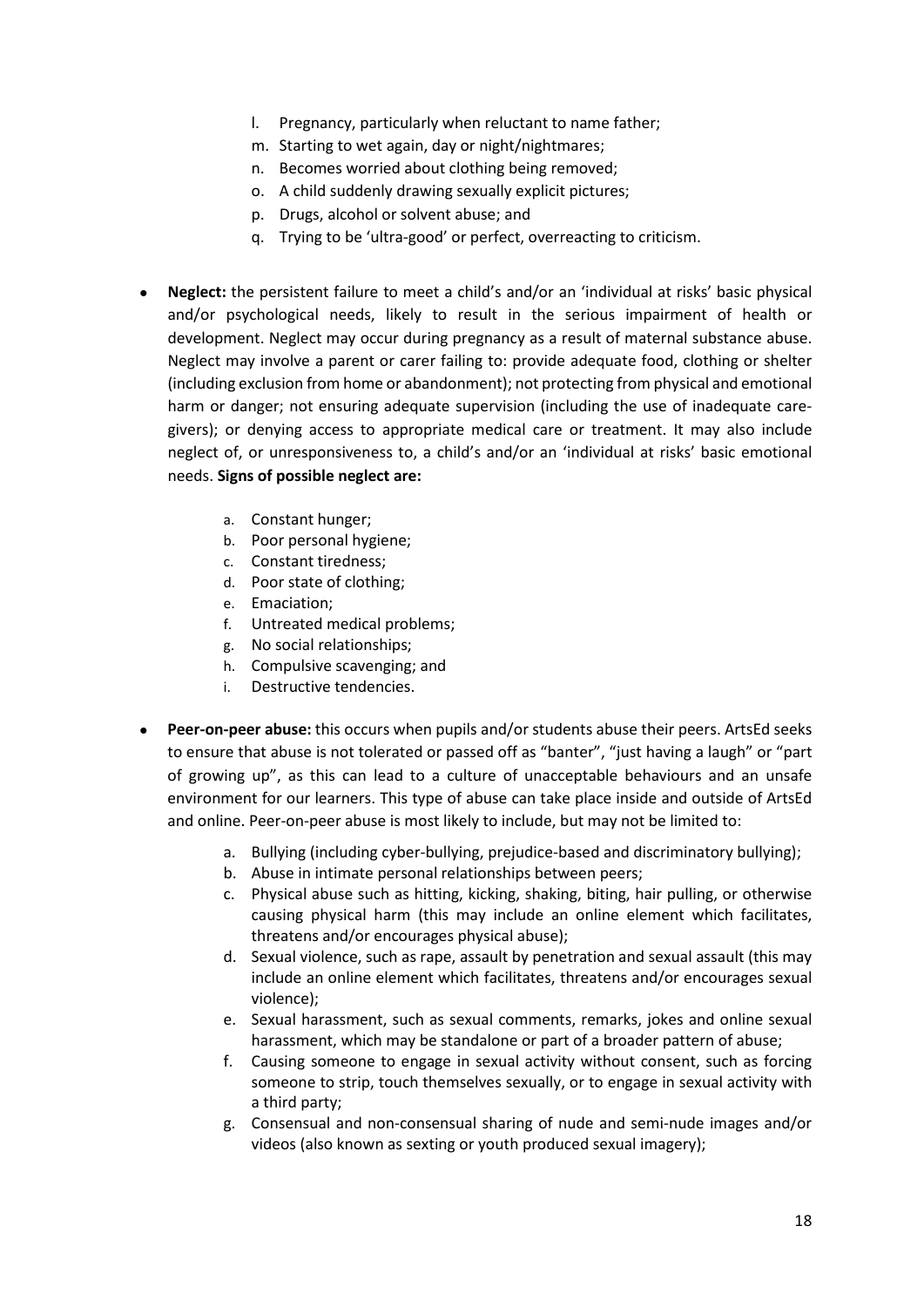- h. Upskirting, which typically involves taking a picture under a person's clothing without their permission, with the intention of viewing their genitals or buttocks to obtain sexual gratification, or cause the victim humiliation, distress or alarm;
- i. Initiation/hazing type violence and rituals (this could include activities involving harassment, abuse or humiliation used as a way of initiating a person into a group and may also include an online element);
- j. Where peer on peer abuse takes place online, this can take the form of, for example, abusive, harassing, and misogynistic messages; the non-consensual sharing of indecent images, especially around chat groups; and the sharing of abusive images and pornography, to those who don't want to receive such content.
- **Domestic Abuse**: Domestic abuse and/or violence at home can adversely impact children and 'individuals at risk'. Types of domestic abuse include intimate partner violence, abuse by family members, teenage relationship abuse and child/adolescent to parent violence and abuse. Anyone can be a victim of domestic abuse, regardless of gender, age, ethnicity, socioeconomic status, sexuality or background, and domestic abuse can take place inside or outside of the home. Older children and young adults may experience domestic abuse and/or violence in their own personal relationships. Exposure to domestic abuse and/or violence can have a serious, long-lasting emotional and psychological impact on victims.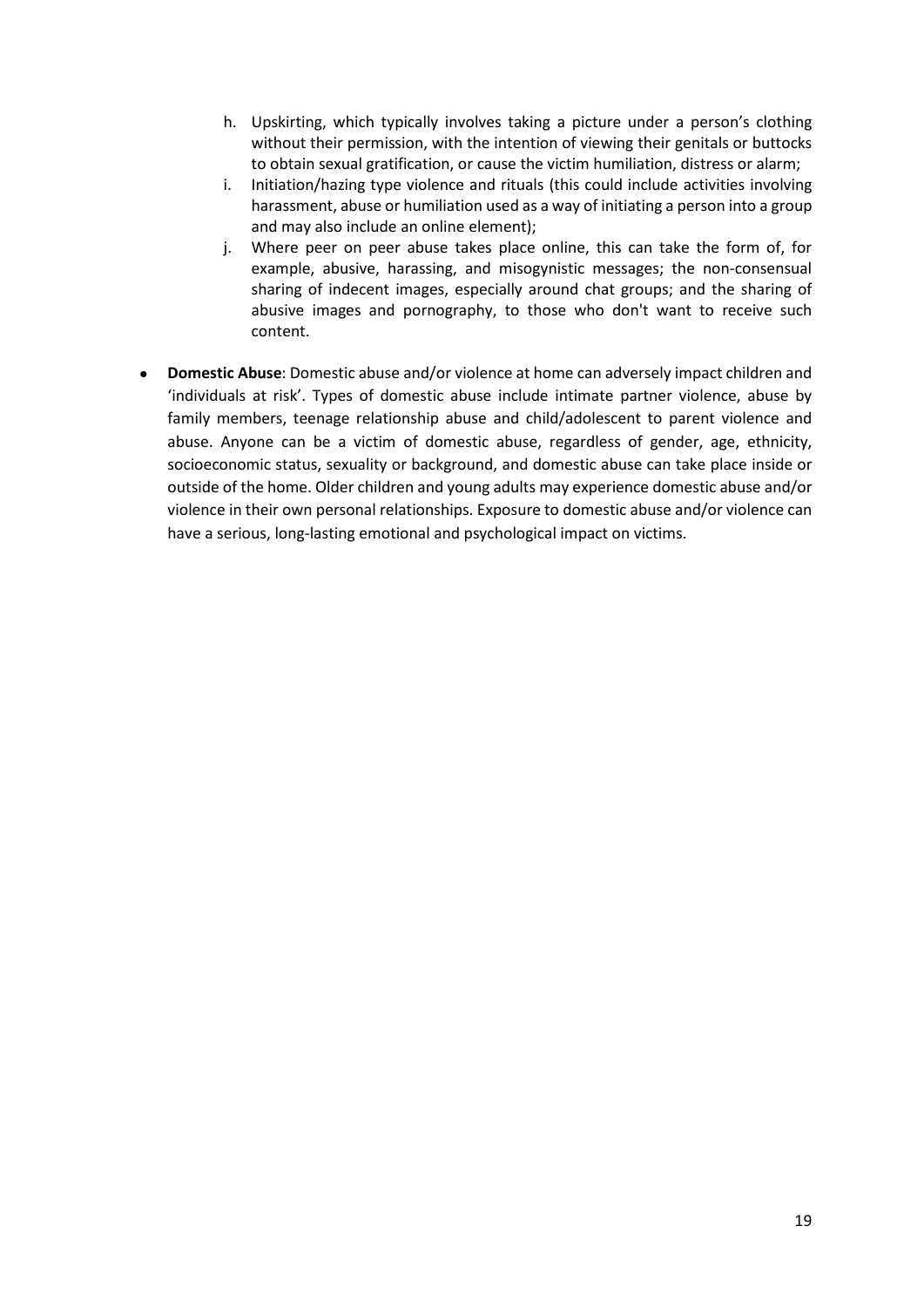## **E. Underlying Principles**

## **i. Whistleblowing**

- 67. In accordance with the Public Interest Disclosure Act 1988, ArtsEd will support and protect any pupils, students, staff members and Trustees who, in good faith and without malicious intent, report suspicions of abuse or concerns against staff members or Trustees and their actions. ArtsEd has a robust system for reporting and handling concerns, including poor or unsafe practices and potential failures in ArtsEd's safeguarding procedures. Reports about any concerns or allegations about the behaviour of colleagues or practices that are likely to put children and/or 'individuals at risk', including 'adults at risk' at risk of abuse or other serious harm should be made to the DISL and/or DSL. Any reports made will be handled with sensitivity. Pupils, students, staff members and Trustees reporting the alleged incident should be assured that they will not face any retribution as a result of their actions.
- 68. Staff members and Trustees are expected to follow the procedures laid out in this policy as well as the [Day school and Sixth Form Safeguarding Policy.](https://artsed.sharepoint.com/:w:/g/orgfileshare/EQP1CKF-Z6JMjiG7_u6srwIBhVuoGqvaz64mVdyXq-_suA?e=1CI1GN) Please also refer to the [Whistleblowing Policy](https://artsed003.blob.core.windows.net/policy/whistleblowing-policy-and-procedure.pdf) for more details. Pupils, students, staff members and Trustees who feel unable to raise their concerns internally should use the **NSPCC's Whistleblowing Helpline 08000280285.**

## **ii. Early Help**

- 69. Early identification of children who may not be at risk of significant harm but are in need of additional support from one or more agencies is essential. Early help means providing support as soon as a problem arises.
- 70. If a staff member feels that a child needs additional support, they should record and report their concerns to the DISL and/or DSL. The DISL and/or DSL will decide whether to refer immediately to **Early Help or School Pastoral Support as appropriate. If a decision is made to** access Early Help then the safeguarding team will monitor the case and refer should the situation not seem to improve. Hounslow Early Help Support can be contacted via telephone on 0208 583 2742 and/or email: [earlyhelp@housnlow.gov.uk](mailto:earlyhelp@housnlow.gov.uk)

#### **iii. Safer Recruitment**

- 71. All children and vulnerable adults deserve to live in a safe environment that promotes their health and development and is free from abuse, maltreatment and exploitation. ArtsEd through the Safe Recruitment process maintains an environment that ensures staff members, whether paid or voluntary, are suitable for a position working with children and/or vulnerable people. To carry out a safer recruitment process, ArtsEd will:
	- a. Inform candidates of the Institution's commitment to Safeguarding those in our care;
	- b. Carefully plan the recruitment process timeline to properly vet each candidate;
	- c. Ensure all interview panels include at least one staff member who has Safer Recruitment in Education accreditation;
	- d. Ensure applicants undergo strict vetting procedures before appointment;
	- e. Carry out pre-employment checks. This includes Enhanced DBS checks, qualification checks, reference checks, identity checks, overseas police checks where relevant, checks with the Teaching Regulations Agency, and Prohibition from Management Checks;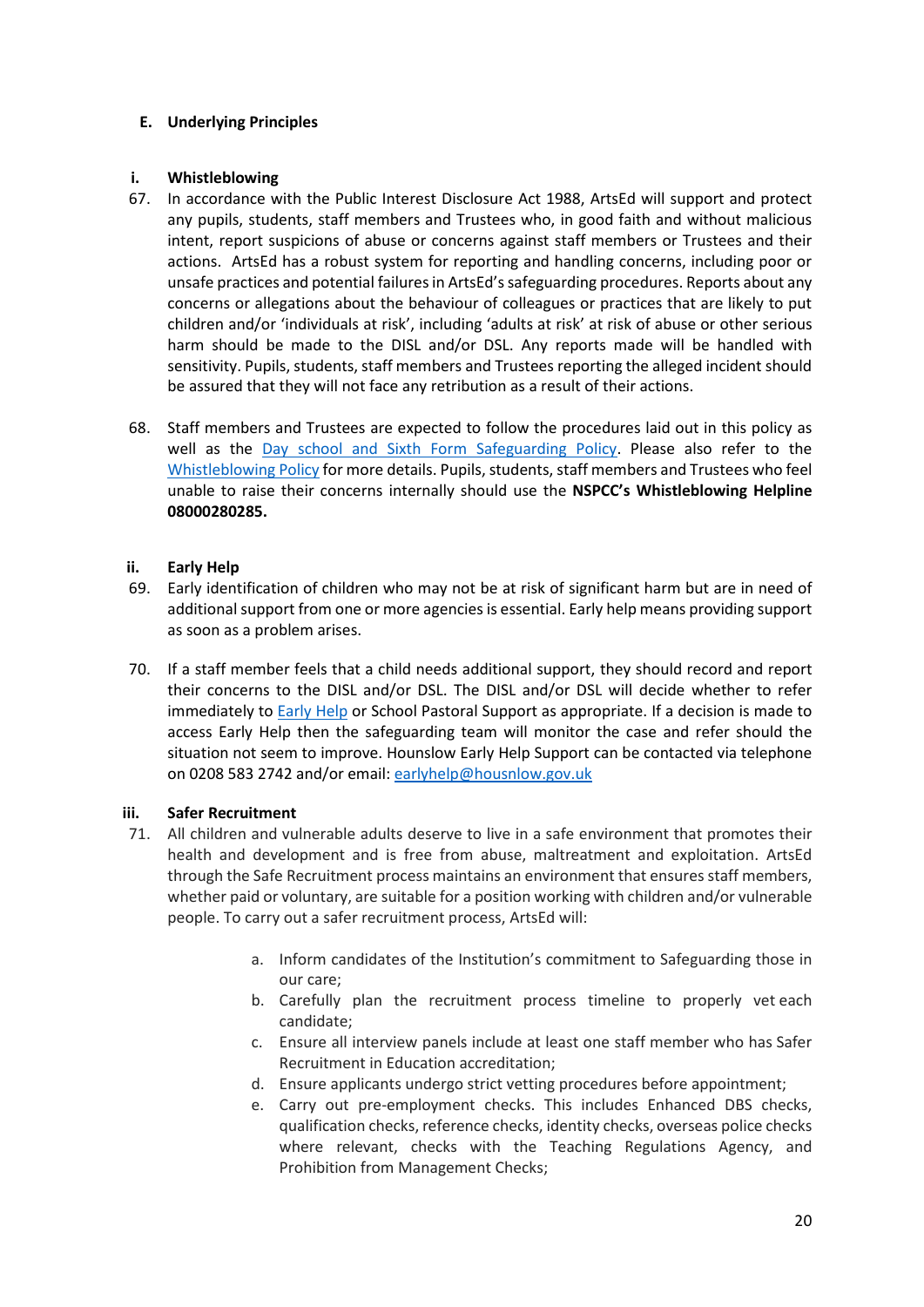- f. Only confirm employment once all checks are complete;
- g. Ensure staff members are appropriately trained for their duties commencing with formal Safeguarding Induction training.
- 72. This is not an exhaustive list of how to carry out a safer recruitment process. For more information, please contact Human Resources by sending an email to [hr@artsed.co.uk.](mailto:hr@artsed.co.uk) Please also refer to the [Safer Recruitment Policy](https://artsed003.blob.core.windows.net/policy/safer-recruitment-policy.pdf) and Recruitment, Selection and Disclosures [Policy.](https://artsed003.blob.core.windows.net/policy/recruitment-selection-and-disclosures-policy.pdf)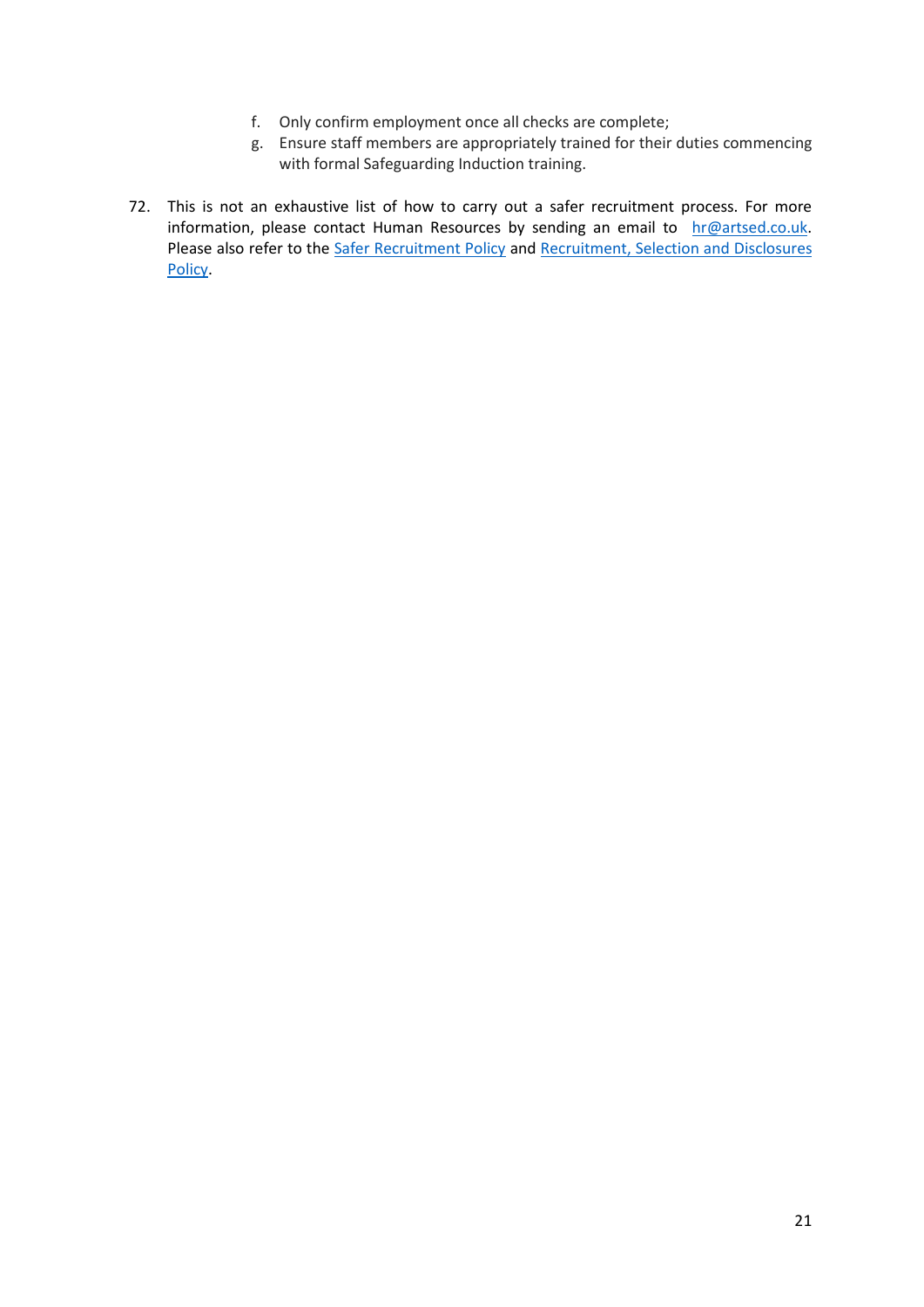# **F. Legal Framework**

# **i. Legislation and Statute**

73. ArtsEd's Safeguarding and welfare approach is guided by the legal framework set out below. Any relevant future/new legislation will be included at the first opportunity to do so.

| <b>Legislation</b>                             | <b>Summary</b>                                                                                                                                                                                                                                                                                                                                                                                                                                                                                                                                                                                                                                                                                                                                                                                                                                                                                                                                                                                                                                                                                                                                                                                                                                                                                                                                                          |
|------------------------------------------------|-------------------------------------------------------------------------------------------------------------------------------------------------------------------------------------------------------------------------------------------------------------------------------------------------------------------------------------------------------------------------------------------------------------------------------------------------------------------------------------------------------------------------------------------------------------------------------------------------------------------------------------------------------------------------------------------------------------------------------------------------------------------------------------------------------------------------------------------------------------------------------------------------------------------------------------------------------------------------------------------------------------------------------------------------------------------------------------------------------------------------------------------------------------------------------------------------------------------------------------------------------------------------------------------------------------------------------------------------------------------------|
| <b>Malicious</b><br><b>Act 2003</b>            | The Malicious Communications Act 1988 and The Communications Act<br>Communications Act 1988 2003 make it a criminal offence for individuals to send messages which<br>and The Communications are indecent, grossly offensive or contain threats. A criminal prosecution<br>under this legislation can result in a criminal record, a fine and<br>potentially a prison sentence.<br>An offence of Malicious Communications occurs once the<br>communication is sent and does not have to be received by the intended<br>person. It is the sending and intent of the offender which counts as an<br>offence.                                                                                                                                                                                                                                                                                                                                                                                                                                                                                                                                                                                                                                                                                                                                                              |
| <b>Children Act 1989</b><br>(and Amended 2004) | The Act pprovides a framework for the care and protection of children. A<br>child in need is defined under the Children Act 1989 as a child who is<br>unlikely to achieve or maintain a satisfactory level of health or<br>development, or their health and development will be significantly<br>impaired, without the provision of services; or a child who is disabled.<br>Local authorities are required to provide services for children in need for<br>the purposes of Safeguarding and promoting their welfare under the<br>Act. Local Authorities undertake assessments of the needs of individual<br>children to determine what services to provide and action to take. For<br>such cases, assessments by a social worker are carried out under section<br>17 of the Act.<br>Local Authorities, with the help of other organisations as appropriate,<br>also have a duty to make enquiries under section 47 of the Act if they<br>have reasonable cause to suspect that a child is suffering, or is likely to<br>suffer, significant harm, to enable them to decide whether they should<br>take any action to safeguard and promote the child's welfare.<br>Concerns about maltreatment may be the reason for a referral to local<br>authority children's social care or concerns may arise during the course<br>of providing services to the child and family. |
| <b>The Education Act 1989</b>                  | The Children Act 1989 allocates duties to local authorities, courts,<br>parents, and other agencies in the UK, to ensure children are<br>safeguarded and their welfare is promoted. It centres on the idea that<br>children are best cared for within their own families; however, it also<br>makes provisions for instances when parents and families do not co-<br>operate with statutory bodies.                                                                                                                                                                                                                                                                                                                                                                                                                                                                                                                                                                                                                                                                                                                                                                                                                                                                                                                                                                     |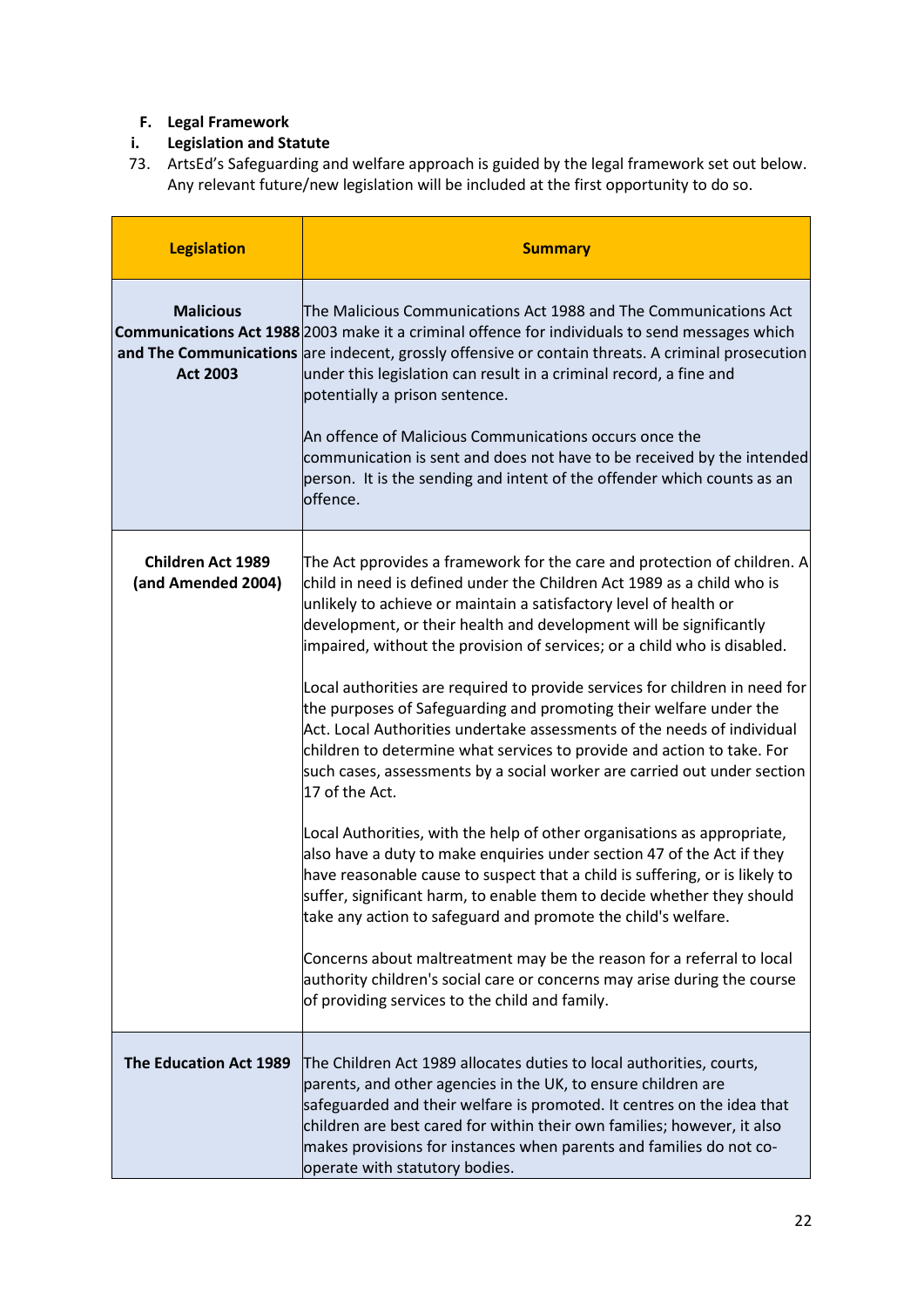| <b>Legislation</b>                                   | <b>Summary</b>                                                                                                                                                                                                                                                                                                                                                                                                                                                                                                                                                                                                                                                                                                                                                                                                                                                                                                                                                                                                                                                                                                                                                                                                                                                                                                          |  |
|------------------------------------------------------|-------------------------------------------------------------------------------------------------------------------------------------------------------------------------------------------------------------------------------------------------------------------------------------------------------------------------------------------------------------------------------------------------------------------------------------------------------------------------------------------------------------------------------------------------------------------------------------------------------------------------------------------------------------------------------------------------------------------------------------------------------------------------------------------------------------------------------------------------------------------------------------------------------------------------------------------------------------------------------------------------------------------------------------------------------------------------------------------------------------------------------------------------------------------------------------------------------------------------------------------------------------------------------------------------------------------------|--|
|                                                      | Most notably, the Act:<br>reformed the law relating to children.<br>made provision for local authority services for children in need<br>$\bullet$<br>and others.<br>amended the law with respect to children's homes, community<br>homes, voluntary homes and voluntary organisations.<br>made provision with respect to fostering, child minding and day<br>care for young children and adoption, and for connected<br>purposes.                                                                                                                                                                                                                                                                                                                                                                                                                                                                                                                                                                                                                                                                                                                                                                                                                                                                                       |  |
| <b>Protection from</b><br><b>Harassment Act 1997</b> | The Protection from Harassment Act 1997 provides protection from<br>harassment in a wide variety of disputes such as, stalking, bullying at<br>work, protection from the media, and libel disputes.<br>Under the act a person must not pursue a course of conduct (a) which<br>amounts to harassment of another, and (b) which they know or ought to<br>know amounts to harassment of the other.<br>It does not apply if the person who pursued it shows (a) that it was<br>pursued for the purpose of preventing or detecting crime (b) that it was<br>pursued under any enactment or rule of law or to comply with any<br>condition or requirement imposed by any person under any such<br>enactment or (c) that in the particular circumstances the pursuit of the<br>course of conduct was reasonable.<br>Under the Act:<br>harassment is defined as a persistent and deliberate course of<br>unacceptable and oppressive conduct, targeted at another<br>person, which is calculated to and does cause that person alarm,<br>fear or distress;<br>the behaviour must reach a level of seriousness beyond<br>irritations, annoyances, even a measure of upset, that arise<br>occasionally in everybody's day-to-day dealings with other<br>people;<br>any course of conduct which causes alarm or distress does not |  |
|                                                      | automatically amount to harassment.                                                                                                                                                                                                                                                                                                                                                                                                                                                                                                                                                                                                                                                                                                                                                                                                                                                                                                                                                                                                                                                                                                                                                                                                                                                                                     |  |
| <b>Human Rights Act 1998</b>                         | The Human Rights Act 1998 sets out the fundamental rights and<br>freedoms that everyone in the UK is entitled to and the five articles of<br>relevance to Safeguarding are listed below:<br>Article 3 - no one shall be subjected to torture or to inhuman or<br>degrading treatment or punishment;<br>Article 5 – the right to liberty and security of person;<br>Article $6$ – the right to a fair trial;<br>Article 8 - the right to respect for private and family life;                                                                                                                                                                                                                                                                                                                                                                                                                                                                                                                                                                                                                                                                                                                                                                                                                                            |  |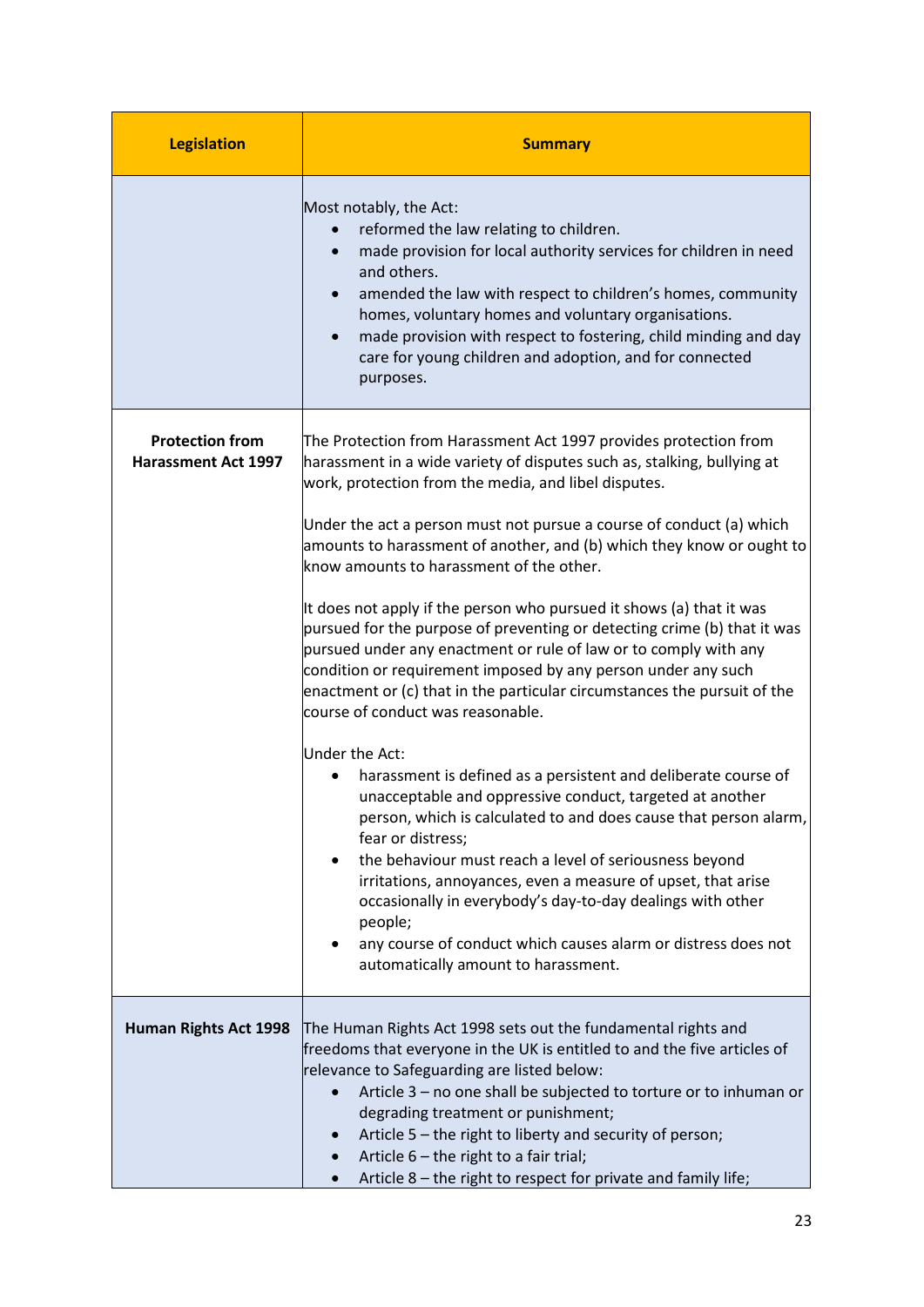| <b>Legislation</b>                                                                                                  | <b>Summary</b>                                                                                                                                                                                                                                                                                                                                                                                   |  |
|---------------------------------------------------------------------------------------------------------------------|--------------------------------------------------------------------------------------------------------------------------------------------------------------------------------------------------------------------------------------------------------------------------------------------------------------------------------------------------------------------------------------------------|--|
|                                                                                                                     | Article 14 - freedom from discrimination in the enjoyment of<br>Convention rights.                                                                                                                                                                                                                                                                                                               |  |
| <b>Education Act 2002</b>                                                                                           | The Act places a duty on local authorities, independent schools,<br>maintained schools, further education institutions including sixth form<br>colleges, to carry out their function with a view to Safeguarding and<br>promoting the welfare of children and young people.                                                                                                                      |  |
|                                                                                                                     | Sexual Offences Act 2003 The Sexual Offences Act 2003 (SOA 2003) came into force on 1 May 2004<br>and repealed most sections of the Sexual Offences Act 1956. It<br>represented 'a large-scale revision of the law of sexual offences.' The Act<br>applies to England and Wales only. Scotland is covered by the Sexual<br>Offences (Scotland) Act 2009.                                         |  |
|                                                                                                                     | The SAO 2003 has redefined and clarified a few terms as well as<br>introduced new types of sexual offences, including widening the<br>definition of rape, providing a revised definition of consent, created new<br>types of sexual offences and offered stronger protection to children.                                                                                                        |  |
| The Rehabilitation of<br><b>Offenders Act 1974</b><br>(Exceptions)<br>(Amendment) (England<br>and Wales) Order 2003 | The Rehabilitation of Offenders Act 1974 was designed to provide a<br>'clean slate" to individuals with a criminal history by giving people with<br>spent convictions and cautions the right not to disclose them to<br>potential employers.                                                                                                                                                     |  |
|                                                                                                                     | An exceptions order was granted in 1975 which gave some employers<br>the right to know about convictions (whether spent or unspent) which<br>may impact on an applicant's suitability to work in a particular field or to<br>carry out particular work. The exemptions order applies to schools,<br>meaning that roles in schools are "exempt" from the Rehabilitation of<br>Offenders Act 1974. |  |
|                                                                                                                     | In simple terms this means that schools have a right to know about the<br>criminal history of job applicants and can take this into account when<br>making recruitment decisions. Therefore, it requires an individual to be<br>subject to an 'Enhanced Disclosure and Barring Service (DBS) Check with<br>Barring'.                                                                             |  |
|                                                                                                                     | The Act also outlines when people with criminal convictions can work<br>with children.                                                                                                                                                                                                                                                                                                           |  |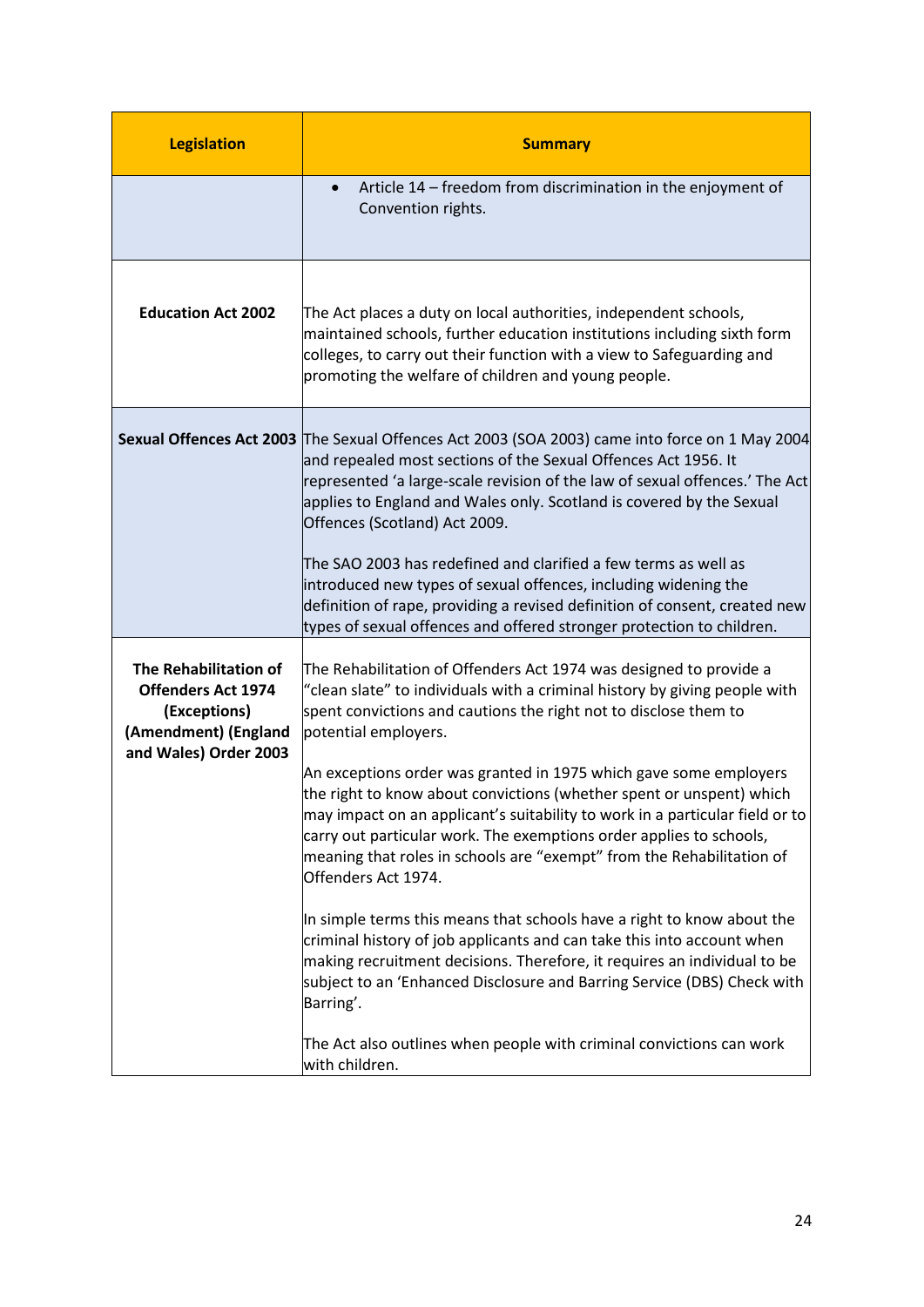| <b>Legislation</b>                                                                     | <b>Summary</b>                                                                                                                                                                                                                                                                                                                                                                                                                                                                                                                                                                                                                                                                                                                                                                                                                                                                                                                                                                                                                                                                                                                                                                                                                                                                                           |  |
|----------------------------------------------------------------------------------------|----------------------------------------------------------------------------------------------------------------------------------------------------------------------------------------------------------------------------------------------------------------------------------------------------------------------------------------------------------------------------------------------------------------------------------------------------------------------------------------------------------------------------------------------------------------------------------------------------------------------------------------------------------------------------------------------------------------------------------------------------------------------------------------------------------------------------------------------------------------------------------------------------------------------------------------------------------------------------------------------------------------------------------------------------------------------------------------------------------------------------------------------------------------------------------------------------------------------------------------------------------------------------------------------------------|--|
| <b>Safer Recruitment in</b><br><b>Education 2007</b>                                   | Safeguarding Children and Safeguarding Children and Safer Recruitment in Education came into<br>force in 2007. It looks at the recruitment and selection processes,<br>recruitment and vetting checks, and duties for Safeguarding and<br>promoting the welfare of children in education.                                                                                                                                                                                                                                                                                                                                                                                                                                                                                                                                                                                                                                                                                                                                                                                                                                                                                                                                                                                                                |  |
|                                                                                        | Schools and Further Education (FE) colleges must keep a single<br>central record detailing a range of checks that have been<br>carried out on their staff (for FE colleges this relates to staff<br>providing education).<br>All new appointments to the school workforce and new staff<br>providing education at FE colleges who have lived outside the UK<br>are subject to such additional checks as are deemed appropriate<br>where the required CRB Enhanced Disclosure is not considered<br>sufficient to establish suitability to work with children and young<br>people.<br>Schools and FE colleges (for staff providing education) must<br>satisfy themselves that supply staff have undergone the<br>necessary checks to assess their suitability for the post.<br>Identity checks must be carried out on all appointments to the<br>$\bullet$<br>school workforce and to the FE college workforce (for staff<br>providing education) before the appointment is made.<br>Schools and Local Authorities also need to ensure they are<br>$\bullet$<br>satisfied that appropriate checks and child protection<br>procedures are in place for those staff that work with young<br>people outside of the school, e.g., 14-16 years old studying at<br>college as part of their Key Stage 4 studies. |  |
| <b>Safeguarding Vulnerable</b><br>Groups Act 2006<br>(amended in 2012)<br>(Schedule 4) | The Safeguarding Vulnerable Groups Act 2006 established the Vetting<br>and Barring Scheme and sets out the activities and work which are<br>Regulated Activity' which a person who is barred by the Independent<br>Safeguarding Authority must not undertake. The Safeguarding<br>Vulnerable Groups Act 2006 has been amended by the Protection of<br>Freedoms Act 2012. Please also see 'The Protection of Freedoms Act<br>2012' below. The primary aim of the scheme is to bar individuals from<br>working in situations where evidence suggests that they present a risk of<br>harm, to children or adults.                                                                                                                                                                                                                                                                                                                                                                                                                                                                                                                                                                                                                                                                                           |  |
| <b>Equality Act 2010</b>                                                               | Equality Act 2010 protects learners and staff members from<br>discrimination on the basis of protected characteristics namely:<br>Age<br>Disability<br>Gender reassignment<br>$\bullet$<br>Pregnancy and maternity<br>Race<br>Religion or belief<br>Sex<br>Sexual orientation                                                                                                                                                                                                                                                                                                                                                                                                                                                                                                                                                                                                                                                                                                                                                                                                                                                                                                                                                                                                                            |  |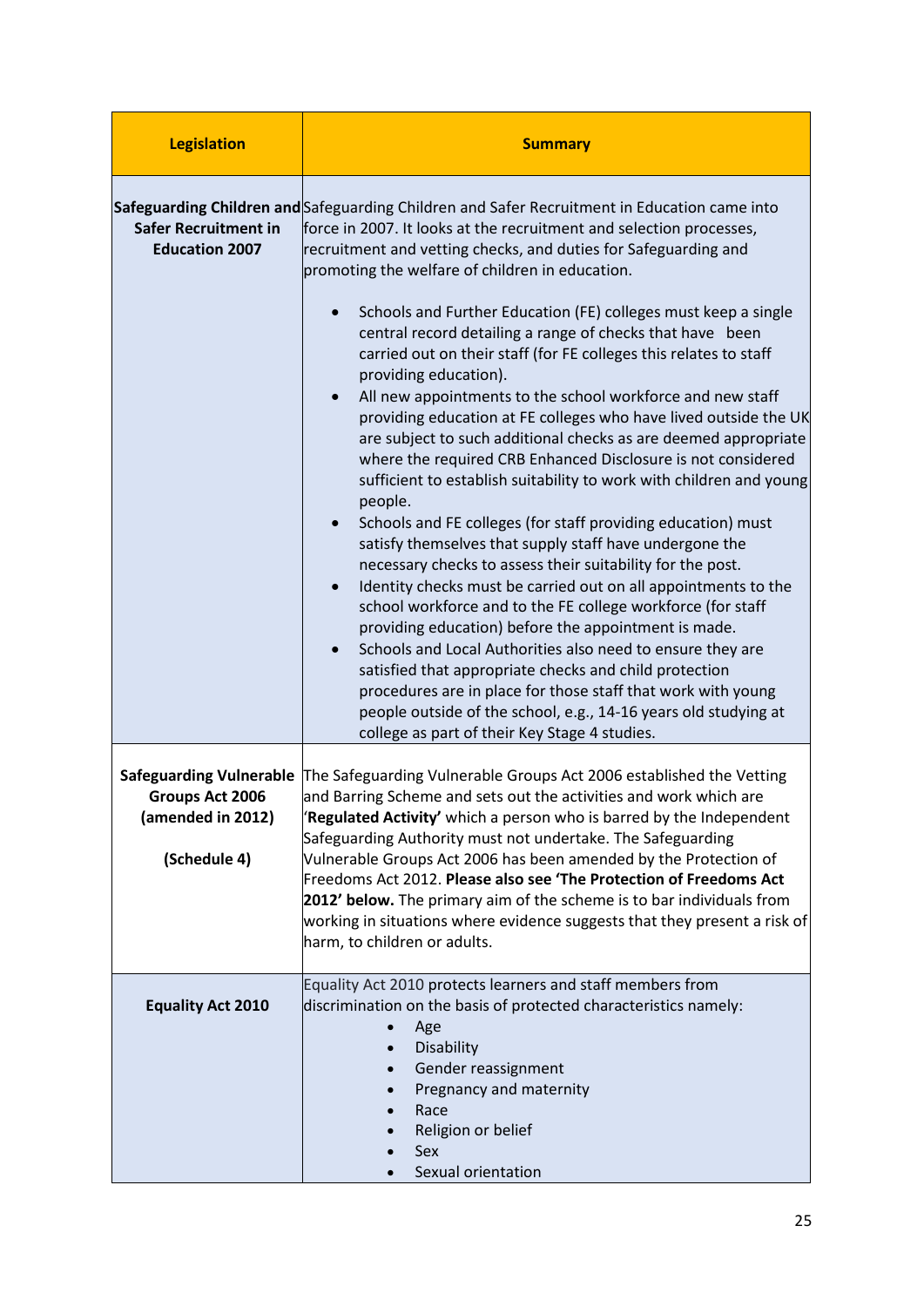| <b>Legislation</b>                                   | <b>Summary</b>                                                                                                                                                                                                                                                                                                                                                                                                                                                                                                                                                                                                                                                                  |
|------------------------------------------------------|---------------------------------------------------------------------------------------------------------------------------------------------------------------------------------------------------------------------------------------------------------------------------------------------------------------------------------------------------------------------------------------------------------------------------------------------------------------------------------------------------------------------------------------------------------------------------------------------------------------------------------------------------------------------------------|
|                                                      | The Act reinforces key aspects of Safeguarding such as the need to<br>eliminate 'bullying and harassment and tackling discrimination as well as<br>foster good relations amongst those with 'protected characteristics' and<br>those without 'protected characteristics'. The Act can help regulate how<br>Safeguarding policy and practice is implemented.                                                                                                                                                                                                                                                                                                                     |
| <b>The Protection of</b><br><b>Freedoms Act 2012</b> | The Protection of Freedoms Act 2012 made provision for the<br>introduction of the Disclosure and Barring Service [DBS] and amended<br>the Safeguarding Vulnerable Groups Act 2006 (in terms of the scope of<br>the vetting and barring scheme). It further amended the system of<br>criminal records. ArtsEd continues to:<br>refer employees or volunteers to the DBS in appropriate<br>circumstances;<br>carry out checks on individuals before allowing them to<br>undertake 'Regulated Activity'.                                                                                                                                                                           |
| Care Act 2014                                        | The Care Act introduced a national framework to determine whether a<br>person has eligible needs and strengthens the rights of people with<br>learning disabilities / autism and their family carers. It promotes fairer,<br>more personalised care and shifts the focus of local authorities from<br>providing services for specific groups, to supporting individuals to achieve<br>the outcomes that matter to them by promoting a person's wellbeing<br>when making any decision about that person. Anyone receiving care and<br>support from a regulated provider which has been arranged by the council<br>will be covered by the Human Rights Act 1998.                  |
| <b>Serious Crime Act 2015</b>                        | The Serious Crime Act gives powers to pursue, disrupt and bring to<br>justice people involved in serious and organised crime and gang related<br>activity and consists of six parts:<br>Proceeds of crime;<br>Computer misuse;<br>Organised, serious and gang-related crime;<br>Seizure and forfeiture of drug-cutting agents;<br>Protection of children and others;<br>Miscellaneous and general.<br>The Act also places a statutory duty on teachers to report to the police<br>where they discover that 'Female Genital Mutilation' (FGM) appears to<br>have been carried out on a girl under 18. In line with Section 5B (11) of<br>the Female Genital Mutilation Act 2003. |
| <b>Statutory guidance for</b><br><b>FGM</b>          | The Serious Crime Act 2015 amended the FGM Act to provide for<br>statutory guidance on FGM. This guidance is intended to help to:<br>further increase awareness of FGM and improve compliance<br>with good practice;<br>increase referrals and reports to the police;                                                                                                                                                                                                                                                                                                                                                                                                           |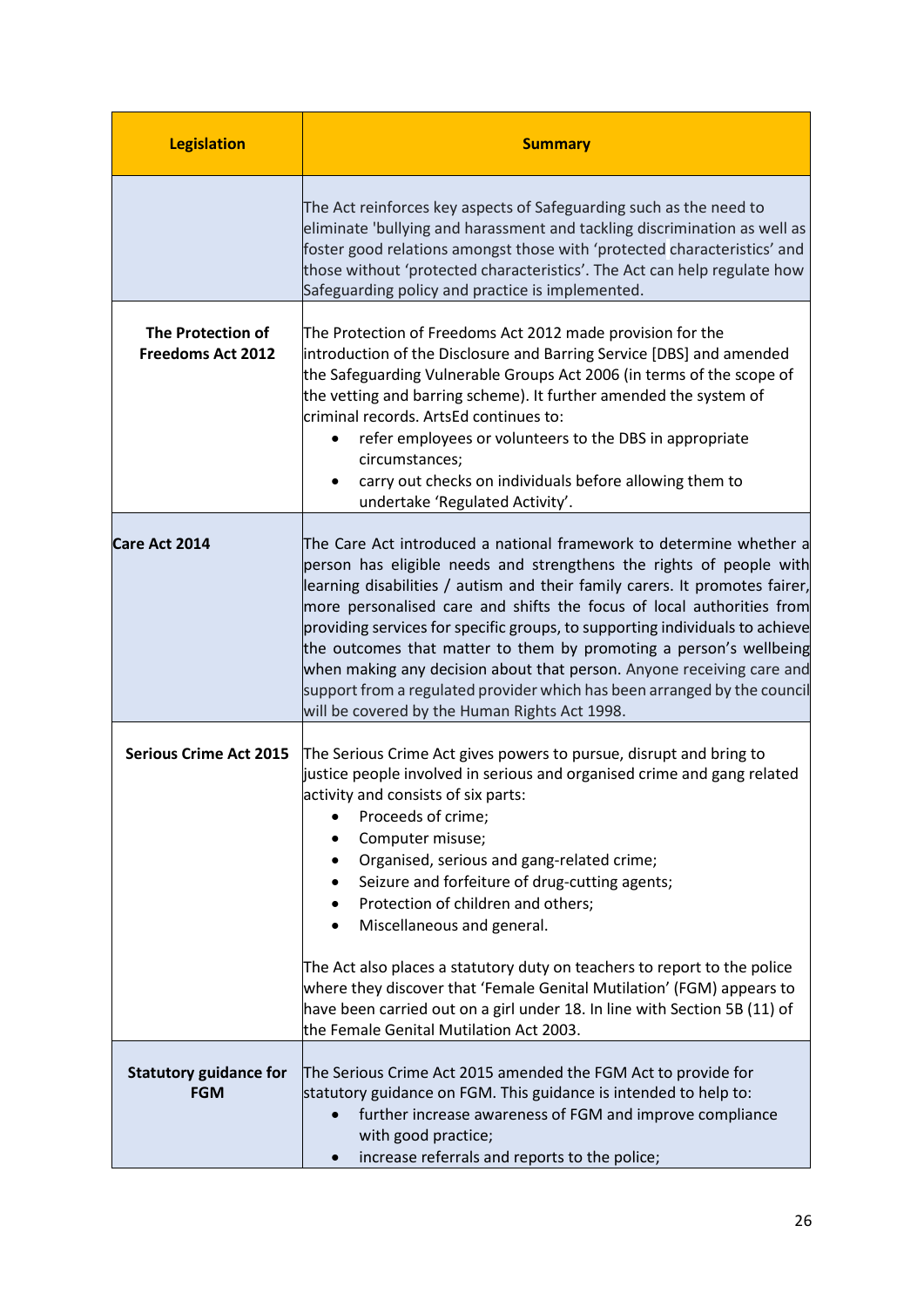| <b>Legislation</b>                                           | <b>Summary</b>                                                                                                                                                                                                                                                                                                                                                                                                                                                                                                                                                                                                                                                                                                                                                                                                                                               |
|--------------------------------------------------------------|--------------------------------------------------------------------------------------------------------------------------------------------------------------------------------------------------------------------------------------------------------------------------------------------------------------------------------------------------------------------------------------------------------------------------------------------------------------------------------------------------------------------------------------------------------------------------------------------------------------------------------------------------------------------------------------------------------------------------------------------------------------------------------------------------------------------------------------------------------------|
|                                                              | afford victims and survivors of FGM the greatest possible<br>protection.<br>The guidance draws on the previous FGM multi-agency practice<br>guidelines and was updated to capture the legal changes introduced by<br>the Serious Crime Act 2015, new guidance for health professionals, new<br>sources of data on FGM, wider safeguarding responsibilities, duties and<br>resources for professionals, and other minor changes. It also includes<br>information on the FGM mandatory reporting duty.                                                                                                                                                                                                                                                                                                                                                         |
| <b>Working Together to</b><br><b>Safeguard Children 2015</b> | The Working Together to Safeguard Children guidance of 2015 aims to<br>protect children from neglect and abuse. It aims to help professionals<br>understand what they need to do, and what they can expect of one<br>another, to safeguard children. It focuses on core legal requirements,<br>making it clear what individuals and organisations should do to keep<br>children safe.<br>This guidance updates the previous version, Working Together to<br>Safeguard Children (2013). The 2015 guidance includes changes around:<br>How to refer allegations of abuse against those who work with<br>children;<br>Clarification of requirements on local authorities to notify<br>serious incidents;<br>The definition of serious harm for the purposes of serious case<br>reviews.                                                                         |
| Working together to<br><b>Safeguard Children 2018</b>        | Working Together to Safeguard Children is statutory guidance on inter-<br>agency working to safeguard and promote the welfare of children in<br>accordance with the Children Act 1989 and Children Act 2004.<br>The guidance covers the legislative requirements and expectations on<br>individual services to safeguard and promote the welfare of children,<br>and provides a clear framework for Safeguarding Children Partnerships<br>to monitor the effectiveness of local services.<br>The guidance aims to help professionals understand what they need to<br>do, and what they can expect of one another, to safeguard children. It<br>focuses on core legal requirements, making it clear what individuals and<br>organisations should do to keep children safe. In doing so, it seeks to<br>emphasise what makes an effective safeguarding system. |
| Keeping Children Safe in<br><b>Education 2021</b>            | Keeping Children Safe in Education (KCSIE) 2021 is statutory guidance<br>from the Department for Education (DfE). It sets out the legal duties that<br>govern all schools and colleges in England when carrying out their duties<br>to safeguard and promote the welfare of children under the age of 18.                                                                                                                                                                                                                                                                                                                                                                                                                                                                                                                                                    |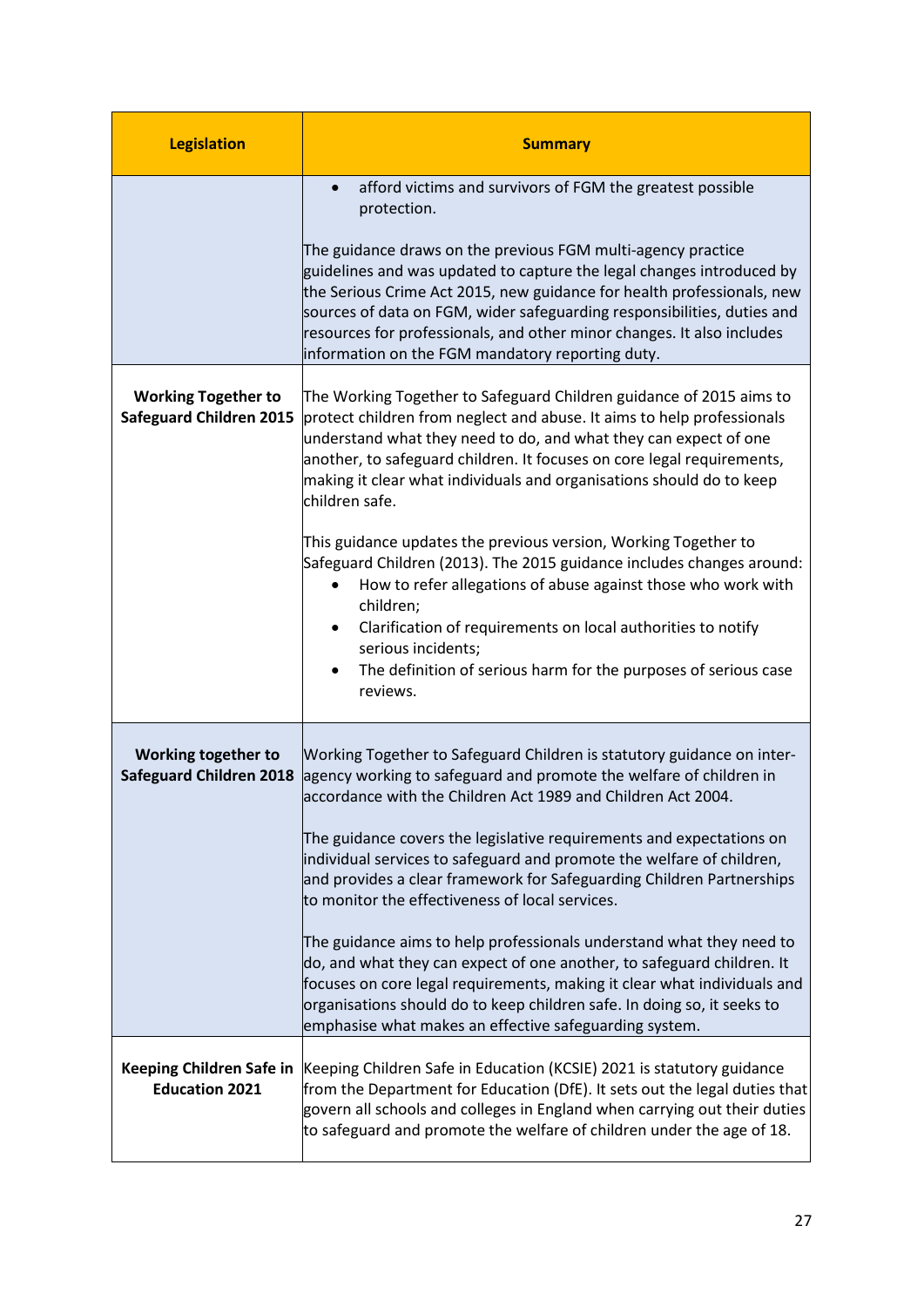| <b>Legislation</b>                                                         | <b>Summary</b>                                                                                                                                                                                                                                                                                                                                                                                                                                                                                                  |
|----------------------------------------------------------------------------|-----------------------------------------------------------------------------------------------------------------------------------------------------------------------------------------------------------------------------------------------------------------------------------------------------------------------------------------------------------------------------------------------------------------------------------------------------------------------------------------------------------------|
|                                                                            | For the first time in its publication history, the guidance makes it clear<br>that KCSIE now applies to providers of post-16 education, as set out by<br>the Education and Training (Welfare of Children) Act 2021.                                                                                                                                                                                                                                                                                             |
| <b>Counter-Terrorism and</b><br><b>Security Act 2015</b><br>(Prevent duty) | The Counter-Terrorism and Security Act 2015, puts a responsibility on<br>schools, colleges, and other specified authorities to participate in work<br>to prevent people from being drawn into terrorism, and to challenge<br>extremist ideas that support, or are shared by, terrorist groups.<br>Being drawn into terrorism includes not just violent extremism but also<br>non-violent extremism, which can create an atmosphere conducive to<br>terrorism and can popularise views which terrorists exploit. |
|                                                                            | The Government's Prevent duty guidance states that relevant higher<br>education institutions need to balance their legal duties in terms of both<br>freedom of speech and academic freedom, while also protecting student<br>and staff welfare.                                                                                                                                                                                                                                                                 |
| harassment between<br>children in schools and<br>colleges (May 2018)       | Sexual violence and sexual Issued by the Department for Education. Its focus is child on child sexual<br>violence and sexual harassment at schools and colleges.<br>The advice covers children of all ages, from primary through to<br>secondary stage and into colleges and online. (For the purposes of this<br>advice, a child is anyone under the age of 18.)                                                                                                                                               |
|                                                                            | Whilst the focus of the advice is on protecting and supporting children,<br>schools and colleges should of course protect any adult students and<br>engage with adult social care, support services and the police as<br>required.                                                                                                                                                                                                                                                                              |
|                                                                            | The advice sets out what sexual violence and sexual harassment is, how<br>to minimise the risk of it occurring and what to do when it does occur or<br>is alleged to have occurred.                                                                                                                                                                                                                                                                                                                             |

## **Table 2: Safeguarding Legal Framework for ArtsEd**

## **ii. Regulated Activity**

74. Regulated activity excludes family arrangements, and personal, non-commercial arrangements.

## • **Children:**

- **75.** The definition of regulated activity relating to children comprises only:
	- a. Unsupervised activities: teach, train, instruct, care for or supervise children, or provide advice/guidance on well-being, or drive a vehicle only for children;
	- b. Work for a limited range of establishments ('specified places'), with opportunity for contact for example, schools, children's homes, childcare premises. Not work by supervised volunteers;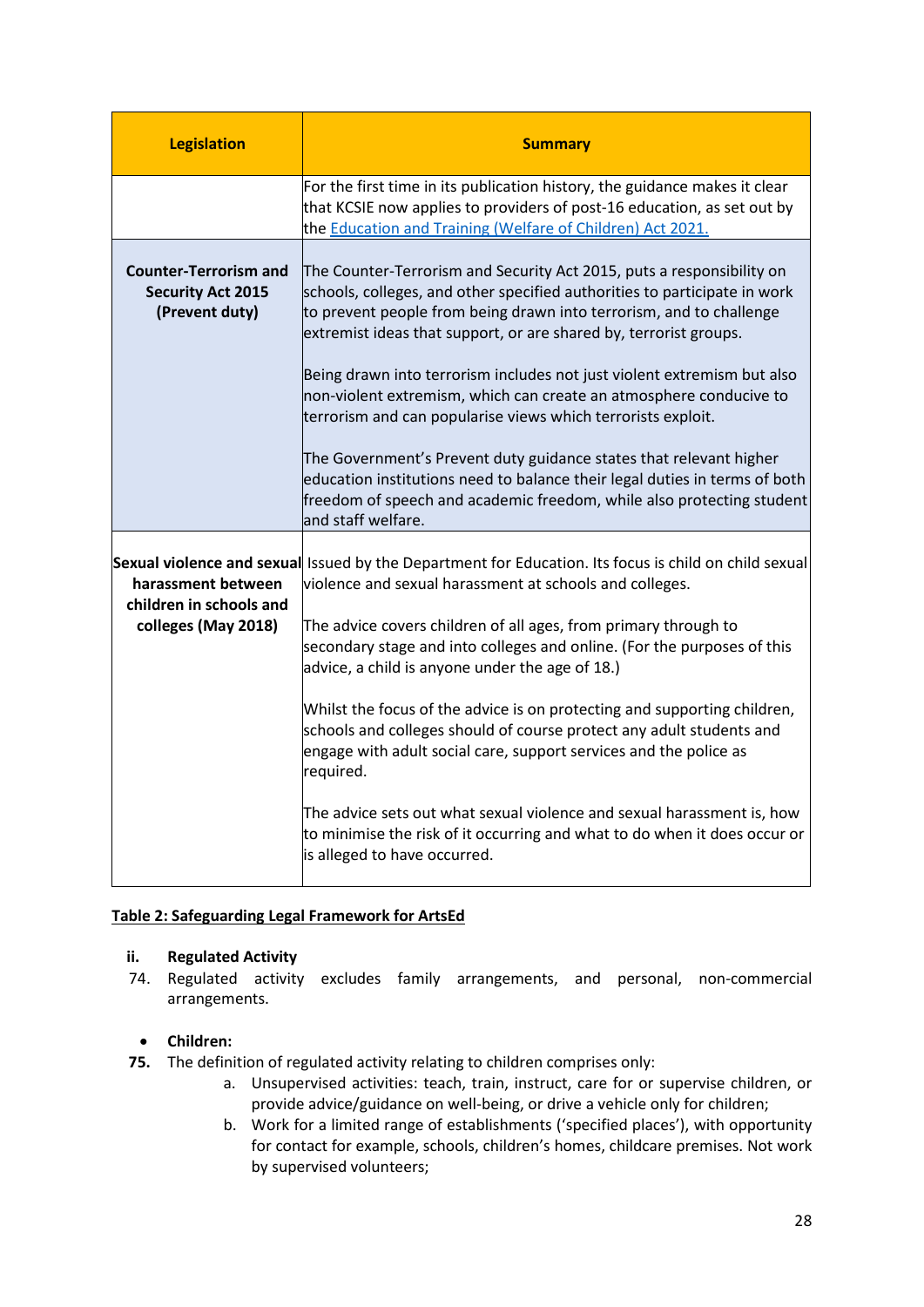- c. Relevant personal care, for example washing or dressing, or health care by or supervised by a professional;
- d. Registered childminding, and foster carers.
- 76. Work under **75 (a) or 75 (b)** is regulated activity only if done regularly by the same person. The definition of whether a 'regulated activity' is done regularly is if:
	- a. It is done frequently [once a week or more];
	- b. It is done on 4 or more nights in a 30-day period;
	- c. It takes place overnight [at any point between the hours of 2am and 6am].

# • **Adults**

- 77. The definition of regulated activity relating to adults no longer labels adults as 'vulnerable'. Instead, the definition identifies the activities which, if any adult requires them, lead to that adult being considered vulnerable at that particular time. There are six categories of people who will fall within the current definition of regulated activity. A list of these categories is set out below:
	- a. Providing health care;
	- b. Providing personal care;
	- c. Providing social work;
	- d. Assistance with cash, bills and/or shopping;
	- e. Assistance in the conduct of a person's own affairs;
	- f. Conveying (a person who transports an adult because of their age, illness, or disability).

## **iii. Duty to Refer to the Disclosure and Barring Service (DBS)**

- 78. It is a criminal offence to knowingly allow a barred person to work in 'regulated activity'. ArtsEd is legally required to forward information about anyone who has been dismissed or removed from 'regulated activity' [or would have done had they not already left] because they harmed or posed a risk of harm to vulnerable groups to the DBS.
- 79. Where the Institution has concerns that an individual has caused harm or poses future risk of harm to vulnerable groups including children, it will need to complete a **[DBS Referral Form.](https://www.gov.uk/government/publications/dbs-referrals-form-and-guidance)** If ArtsEd believes that the person has committed a criminal offence, then such information will be passed to the police. For further information on the duty to refer to the DBS please clic[k](https://www.gov.uk/government/publications/dbs-referrals-form-and-guidance) **[HERE.](https://www.gov.uk/government/publications/dbs-referrals-form-and-guidance)**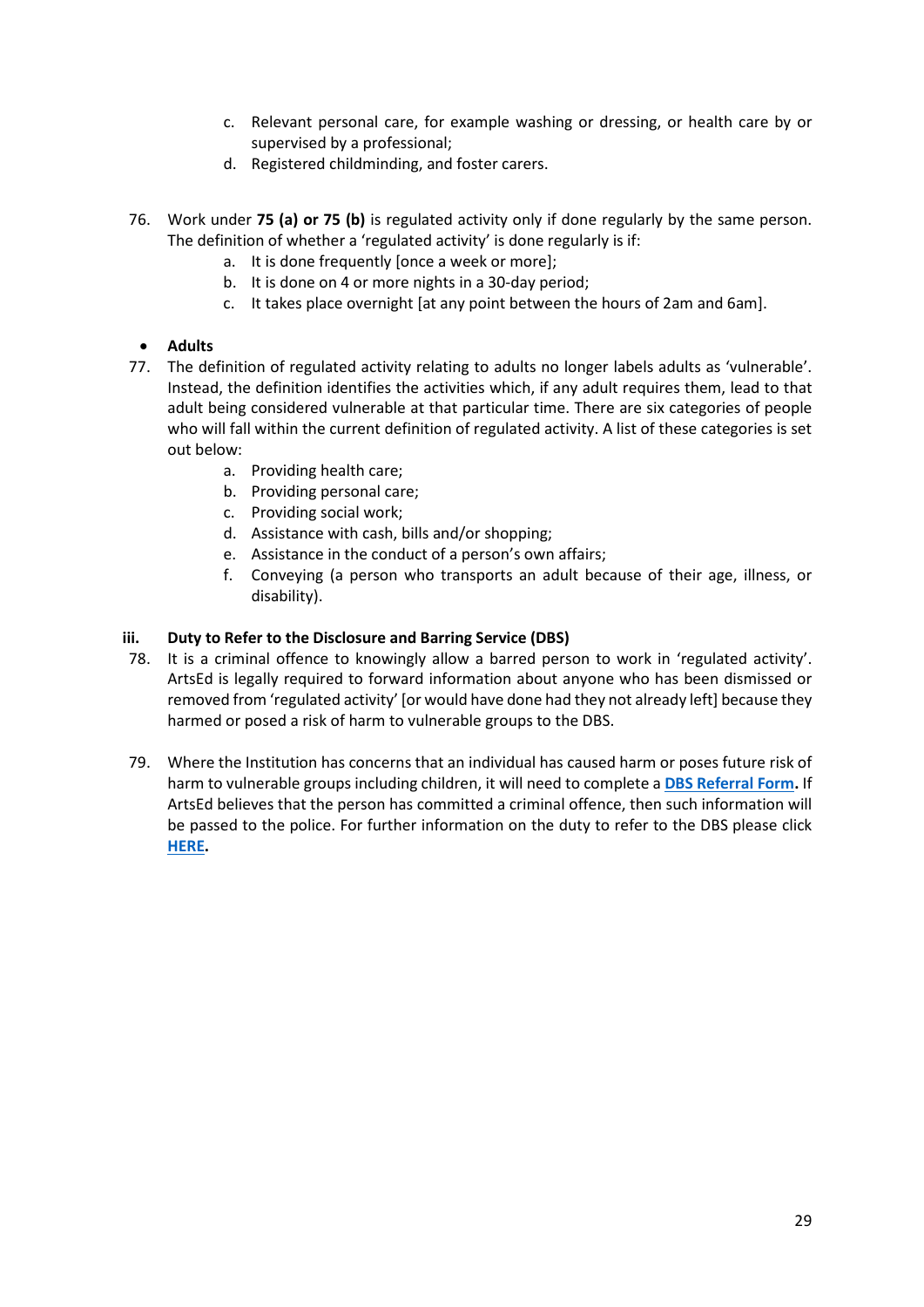## **Appendix 1: Role Description for Designated Institutional Safeguarding Lead**

ArtsEd is committed to Safeguarding and promoting the welfare of children, young people and 'individuals at risk', including 'adults at risk', across its functions/provisions and throughout the Institution. The Institution expects all pupils, students, staff and volunteers to share this commitment.

The Designated Institutional Safeguarding Lead (DISL) is responsible for co-ordinating the ArtsEd's Safeguarding practices including:

- 1. Being accountable to ArtsEd's Board of Trustees for ArtsEd's Safeguarding (including Prevent);
- 2. Keeping abreast of regulatory and statutory changes;
- 3. Ensuring there is a staff structure and committee structure in place to fulfil Safeguarding (including Prevent) responsibilities;
- 4. Chair ArtsEd's Designated Safeguarding and Welfare Operational Group and be a member of ArtEd's Safeguarding, Health and Safety Committee;
- 5. Ensuring ArtsEd's Safeguarding (including Prevent) Policies and Procedures are up to date and robust;
- 6. Liaising with the Human Resources Department about safe recruitment procedures, Disclosure and Barring Service matters, induction of new staff and training, where relevant;
- 7. Liaising with other ArtsEd Departments about safe procedures relating to learners' (pupils and students) administration including Disclosure and Barring Service matters and training;
- 8. Ensuring procedures are in place for managing allegations against staff, protection, whistleblowing and safe recruitment practices;
- 9. Ensuring procedures are in place for raising awareness of ArtsEd's Safeguarding and Prevent approach;
- 10. Ensuring that secure records of protection concerns are stored and shared appropriately;
- 11. Developing and implementing Institutional-wide procedures/practices and guidance for Safeguarding and welfare, taking into account any local Safeguarding guidance;
- 12. Creating and maintaining links with the local Social Services department teams;
- 13. Participating in a network of Principal/Institutional Safeguarding Officers/Leads externally;
- 14. Participating in a network of Principal/Institutional Prevent Officers/Leads externally;
- 15. Ensuring procedures are in place for managing disclosures to a member of ArtsEd staff against someone in the child's or 'individual at risk's' including 'adults at risk' family or someone involved in their home, school or social life;
- 16. Ensuring that monitoring review systems are in place to incorporate new guidance and legislation and to test out existing systems;
- 17. Referring any suspected cases of abuse to the relevant investigating agency and where necessary working with DSL for the Day School and Sixth Form;
- 18. In conjunction with Human Resources, ensuring that staff and Trustees undertake training appropriate to their roles in relation to Safeguarding;
- 19. Undertaking required training appropriate to the role including training L3 Safeguarding Children training, Prevent Awareness Training and training to identify signs of abuse and when it is appropriate to make a referral;
- 20. Attending any relevant refresher training;
- 21. Implement Institutional policies and procedures on Safeguarding and welfare;
- 22. Understanding how statutory/legal requirements apply to student/staff case management;
- 23. Working with the Head of Facilities, Deputy Head of Day School and Sixth Form, Head of Human Resources and any other relevant staff to ensure everyone at ArtsEd and those using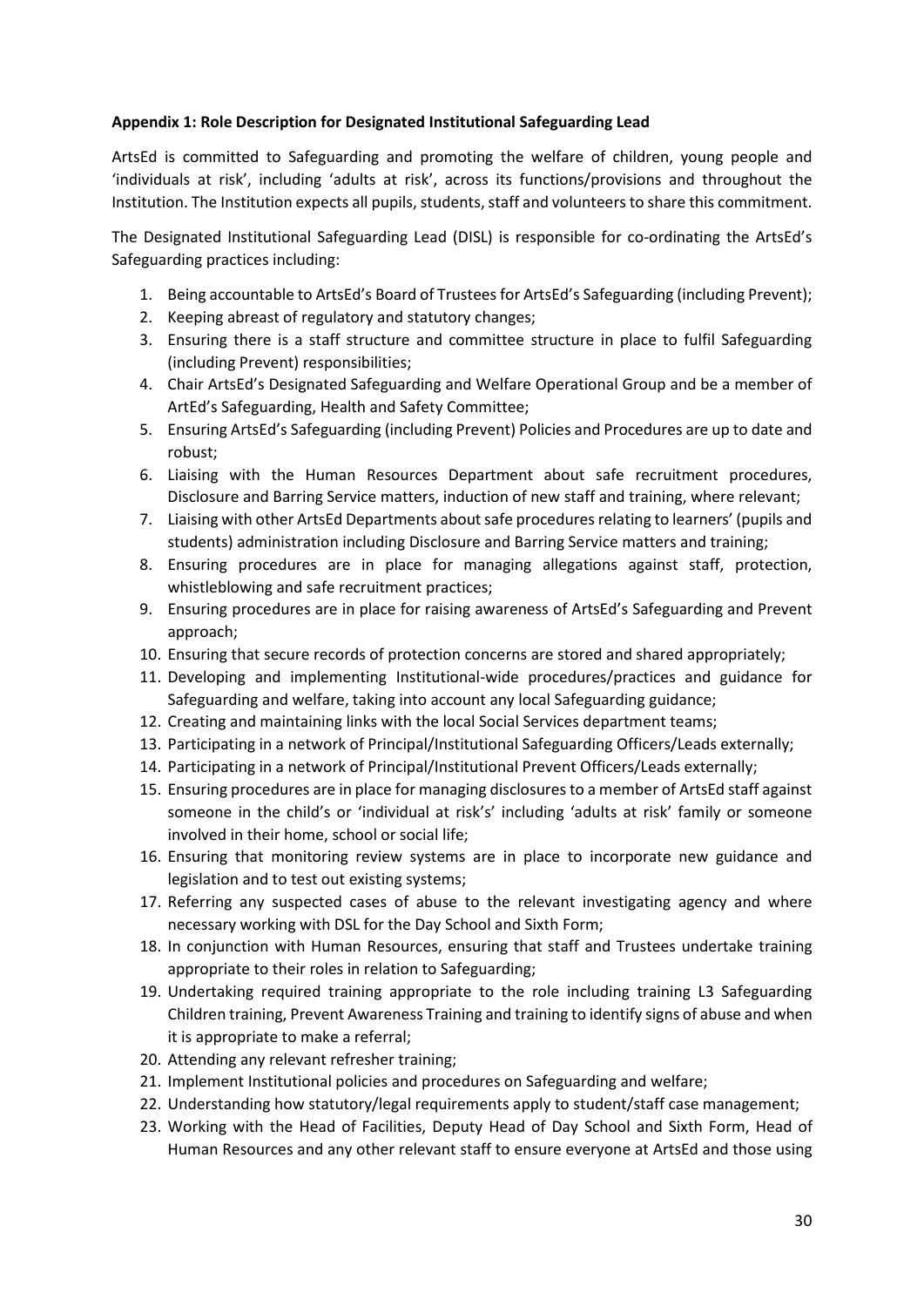its premises/facilities understand the full scope of their responsibilities concerning Safeguarding and welfare at ArtsEd.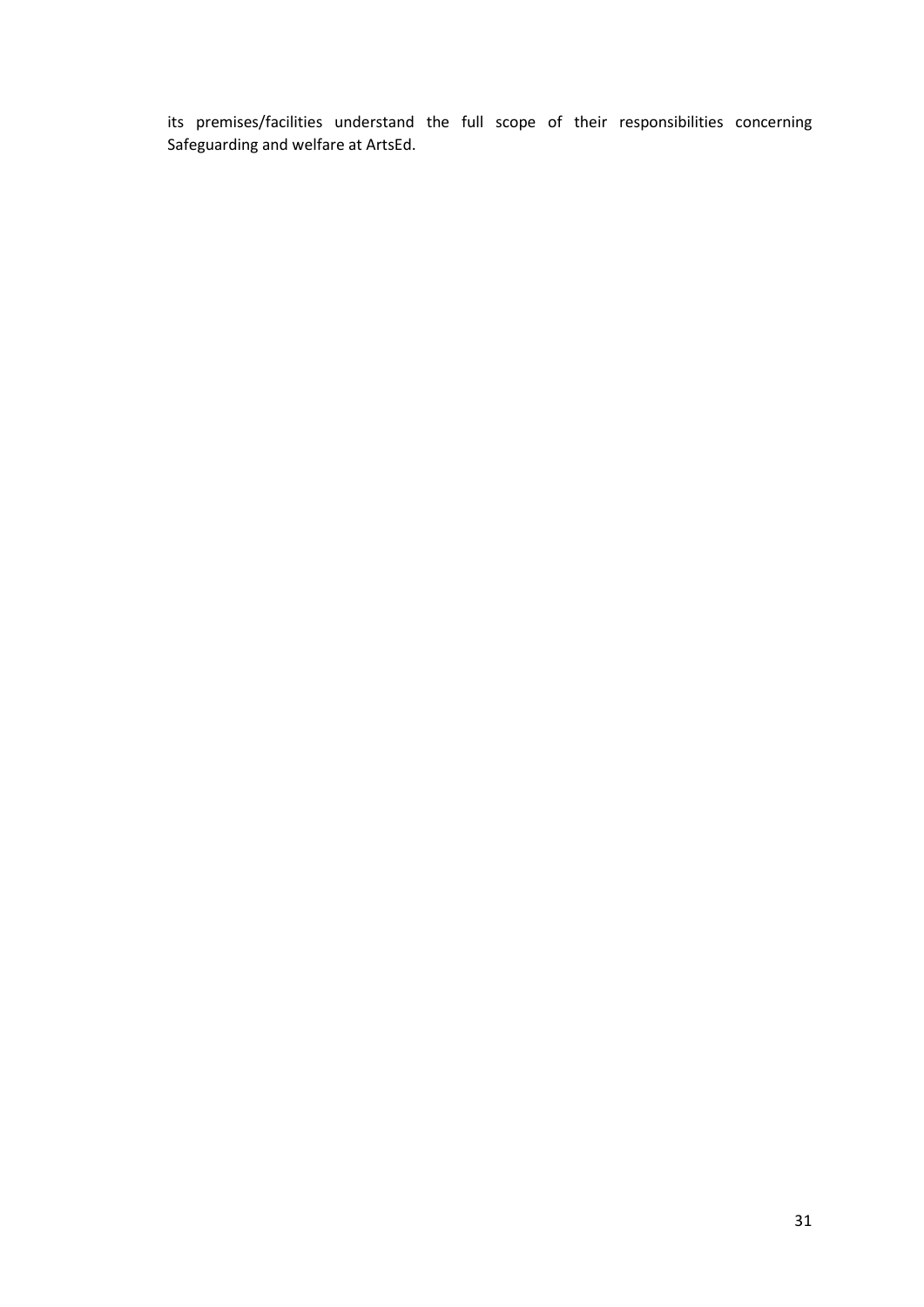## **Appendix 2: Role Description for Deputy Designated Safeguarding Leads (DDSLs ArtsEd Extra)**

ArtsEd is committed to Safeguarding and promoting the welfare of children, young people and 'individuals at risk' including 'adults at risk' across its functions and provisions including ArtsEd Extra. The Institution expects all pupils, students, staff and volunteers to share this commitment.

**Deputy Designated** Safeguarding Leads (ArtsEd Extra) (DDSLs ArtsEd Extra) will report to the Designated Institutional Safeguarding Lead (DISL). They have primary responsibilities for ArtsEd Extra's Safeguarding and welfare matters (including those relating to child protection and 'individuals at risk', including adults).

The **(DDSLs ArtsEd Extra)** have responsibility for supporting all ArtsEd Extra staff in dealing with any Safeguarding concerns that arise including:

- 1. Being accountable to the Designated Institutional Safeguarding Lead (DISL) for assigned Safeguarding (including Prevent duty) practices for their area of responsibility;
- 2. Acting as a source of support, advice and expertise to ArtsEd Extra staff members for Safeguarding and welfare of children and 'individuals at risk' including 'adults at risk';
- 3. Having status and authority within ArtsEd Extra to carry out the duties of the post including, where appropriate, supporting and directing other staff to safeguard and promote the welfare of children and 'individuals at risk' including 'adults at risk';
- 4. Acting as the first point of contact for parents, pupils, teaching and support staff and external agencies in all matters relating to Safeguarding and the Prevent duty at ArtsEd Extra;
- 5. Promoting and Safeguarding the welfare of children, young persons and individuals at risk' who come into contact with ArtsEd Extra;
- 6. Referring all cases of suspected abuse of any pupil at ArtsEd Extra to children's Social Care;
- 7. Referring cases to the Channel programme where there is a radicalisation concern as required;
- 8. Working with the DISL and Human Resources to make referrals to the Disclosure and Barring Service (**DBS**) where a member of staff is dismissed or resigns in circumstances where there has been actual harm, or risk of harm, to a child and/or vulnerable person;
- 9. Making referrals to the police where a crime may have been committed which involves a child and/or an 'individual at risk' including 'adults at risk';
- 10. Ensuring that parents are aware that referrals about suspected abuse or neglect may be made to children's social care, clarifying ArtsEd Extras role in this;
- 11. Meeting with the DISL fortnightly and provide regular updates about Safeguarding and welfare practices in ArtsEd Extra;
- 12. Where relevant, liaising with Local Authority Designated Officer (LADO) on child protection matters which concern a staff member as well as work with staff on matters of safety, welfare and Safeguarding when deciding whether to make a referral by liaising with the relevant agencies;
- 13. Ensuring ArtsEd's Safeguarding and Child Protection Policy (which also applies to ArtsEd Extra) is publicly available, understood and used appropriately as well as supporting the annual (or as required) review of ArtsEd's Safeguarding Policy;
- 14. Ensuring regular process reviews take place with regards to Safeguarding and welfare procedures at ArtsEd Extra and that changes are implemented appropriately;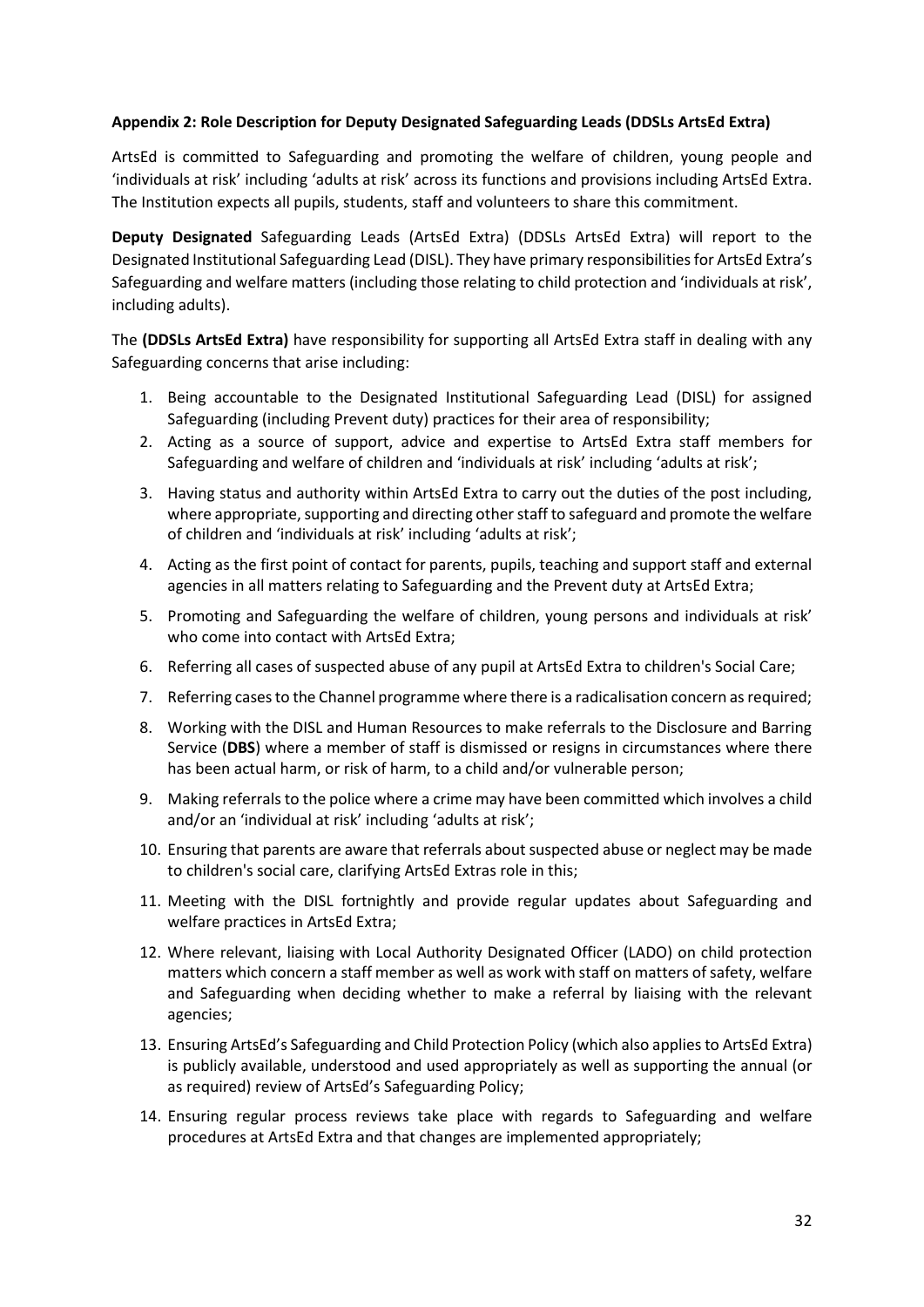- 15. Being always available during ArtsEd Extra hours for staff to discuss any safeguarding concerns and making appropriate cover arrangements for out of hours / out of term activities in liaison with the DISL;
- 16. Undertaking required training appropriate to the role including L3 Safeguarding Children training, Prevent Awareness training and training to identify signs of abuse and when it is appropriate to make a referral;
- 17. Committing to personal development to ensure knowledge and skills relating to Safeguarding and welfare are refreshed at regular intervals;
- 18. Providing Safeguarding and welfare induction training for all new ArtsEd Extra staff and refresher updates to all ArtsEd Extra staff;
- 19. Attending fortnightly Safeguarding and Welfare Meetings for ArtsEd Extra and maintain and update ArtsEd Extra's Case Management Reporting tool;
- 20. Being a member of the Designated Safeguarding and Welfare Operational Group and attend the Group's meeting once a term;
- 21. Keep detailed, accurate and secure written records of referrals, concerns and incidents and ensuring that these are passed to the DISL, as required;
- 22. Understanding how statutory/legal requirements apply to pupil/student case management;
- 23. Ensuring confidential record keeping and storage in relation to Safeguarding and welfare;
- 24. Assist with the development of Institution-wide procedures/practices and guidance for safeguarding, taking into account any local Safeguarding guidance and identified trends and themes;
- 25. Understanding relevant data protection legislation and regulations, especially the Data Protection Act 2018 and the General Data Protection Regulation and the requirements of the Equality Act 2010 and the Equality duty;
- 26. Working collaboratively with all ArtsEd staff with assigned Designated Safeguarding functions.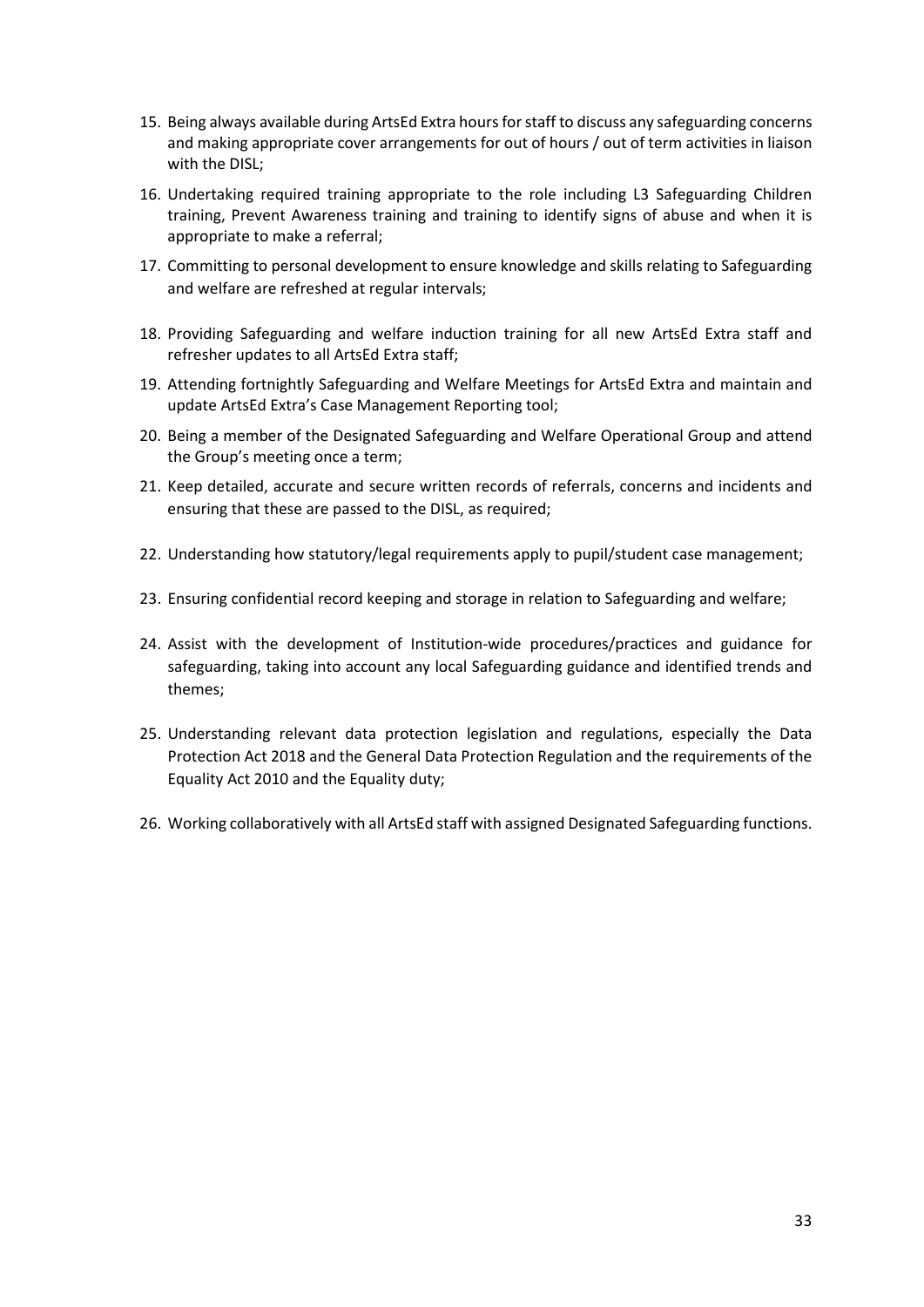# **Appendix 3: Role Description for Designated Safeguarding and Welfare Leads (DSWLs) and Designated Safeguarding and Welfare Officers (DSWOs) for Higher Education Schools**

ArtsEd is committed to Safeguarding and promoting the welfare of children, young people and 'individuals at risk' including 'adults at risk' across its functions and provisions including when making provision for Higher Education students. The Institution expects all pupils, students, staff and volunteers to share this commitment.

**Designated Safeguarding and Welfare Officers (DSWOs) for Higher Education Schools** will report to the Designated Safeguarding and Welfare Leads (DSWLs) and have primary responsibilitie**s for** their relevant Higher Education School's Safeguarding and welfare matters with regards to student cases (including those relating to child protection and 'individuals at risk' including 'adults at risk').

**Designated Safeguarding and Welfare Leads (DSWLs) for Higher Education Schools** will be accountable to the Designated Institutional Safeguarding Lead (DISL) for assigned Safeguarding (including Prevent duty) practices relating to their respective Schools. They will also Chair their School's Weekly Safeguarding and Welfare meetings.

The **DSWLs and DSWOs for Higher Education Schools** have responsibility for supporting their respective Higher Education Schools with dealing with any Safeguarding concerns that arise with regards to students including:

- 1. Acting as the first point of contact/expert for staff and students, providing support and advice on Safeguarding and welfare cases involving students (including where it involves children and 'individuals at risk' including 'adults at risk') and when required to make referral by liaising with the relevant/external agencies such as Social Services;
- 2. Raise awareness to staff and students of safeguarding and welfare in their School;
- 3. Having status and authority to carry out the duties of the post including, where appropriate, supporting and directing other staff members to safeguard and promote the welfare of children and individuals at 'risk';
- 4. Attending weekly Safeguarding and Welfare Meetings for their School;
- 5. Maintaining and updating their School's Student Case Management Reporting Tool;
- 6. Being a member of the Designated Safeguarding and Welfare Operational Group and attend the Group's meeting once a term;
- 7. Referring cases of suspected abuse or allegations regarding children and 'individuals at risk' including 'adults at risk' to the relevant investigating agencies (such as Local Authority Designated Officer (LADO), Channel etc.,) and to the DISL or DSL (Day School and Sixth Form), where appropriate;
- 8. Liaising with LADO on child protection matters which concern a staff member as well as work with staff on matters of safety, welfare and Safeguarding;
- 9. Acting as a source of support, advice and expertise within the relevant Higher Education School and assigned area of responsibility;
- 10. Working with other School's Safeguarding and Welfare Lead/Officers to ensure there is always cover for their area of responsibility;
- 11. Liaising with, and informing, the DISL of any issues and on-going investigations/ student cases, where relevant;
- 12. Where appropriate, triaging or invoking relevant processes aimed at supporting students with Safeguarding needs such as Fitness to Study and/or counselling;
- 13. Where appropriate, working with the DISL and Human Resources to make referrals to the Disclosure and Barring Service (DBS) where a member of staff is dismissed or resigns in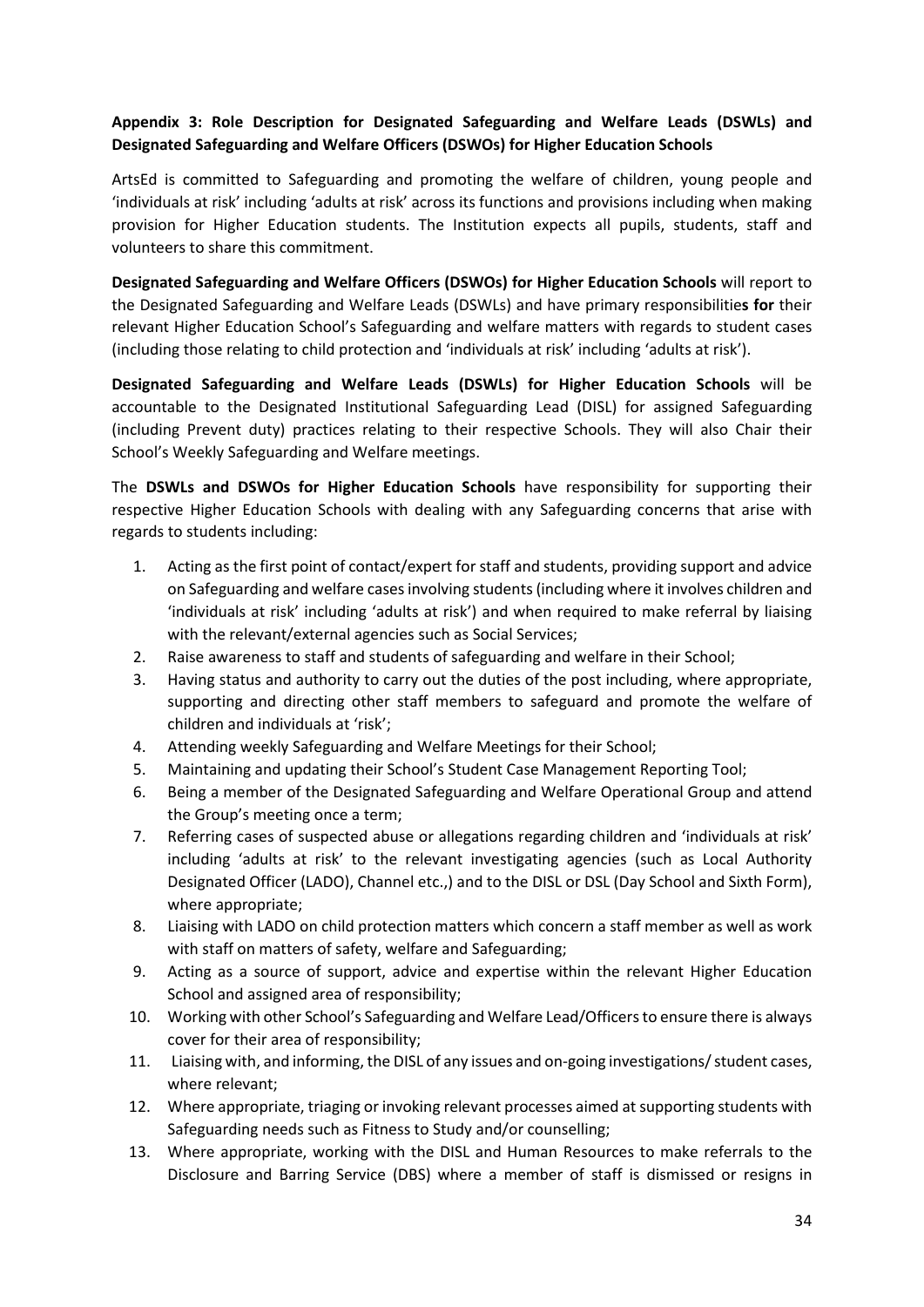circumstances where there has been actual harm, or risk of harm, to a child and/or 'individuals at risk' including 'adults at risk';

- 14. Liaising with Human Resources for any Disclosure and Barring Service matter as required (for example, pending arrival of Disclosure and Barring Service checks);
- 15. Where appropriate, seeking expert advice (from the central Student Support and Wellbeing Team, IT, and Health and Safety Team) aimed at Safeguarding and supporting students etc.;
- 16. Acting as a source of support, advice and help to other staff involved with a Safeguarding or welfare matter;
- 17. Assisting with the development of Institution-wide procedures/practices and guidance for safeguarding, taking into account any local Safeguarding guidance and identified trends and themes;
- 18. Raising awareness of ArtsEd's Safeguarding and Child Protection Policy (amongst staff) and helping staff to know about and understand the Policy as well as support the annual (or as required) review of ArtsEd's Safeguarding Policy;
- 19. Supporting regular process reviews with regards to Safeguarding and welfare procedures at ArtsEd and ensuring changes are implemented appropriately;
- 20. Keeping detailed, accurate and secure written records of referrals, concerns and incidents ensuring that these are passed to the DISL, as required;
- 21. Ensuring confidential record keeping and storage in relation to Safeguarding and welfare;
- 22. Undertaking required training appropriate to the role including L3 Safeguarding Children training, Prevent Awareness training and training to identify signs of abuse and when it is appropriate to make a referral;
- 23. Where required, assisting with promoting training to staff members;
- 24. Understanding how statutory/legal requirements apply to student case management;
- 25. Committing to personal development to ensure knowledge and skills relating to Safeguarding and welfare are refreshed at regular intervals;
- 26. Understanding relevant data protection legislation and regulations, especially the Data Protection Act 2018 and the General Data Protection Regulation and the requirements of the Equality Act 2010 and the Equality duty;
- 27. Working collaboratively with all ArtsEd staff with assigned Designated Safeguarding functions.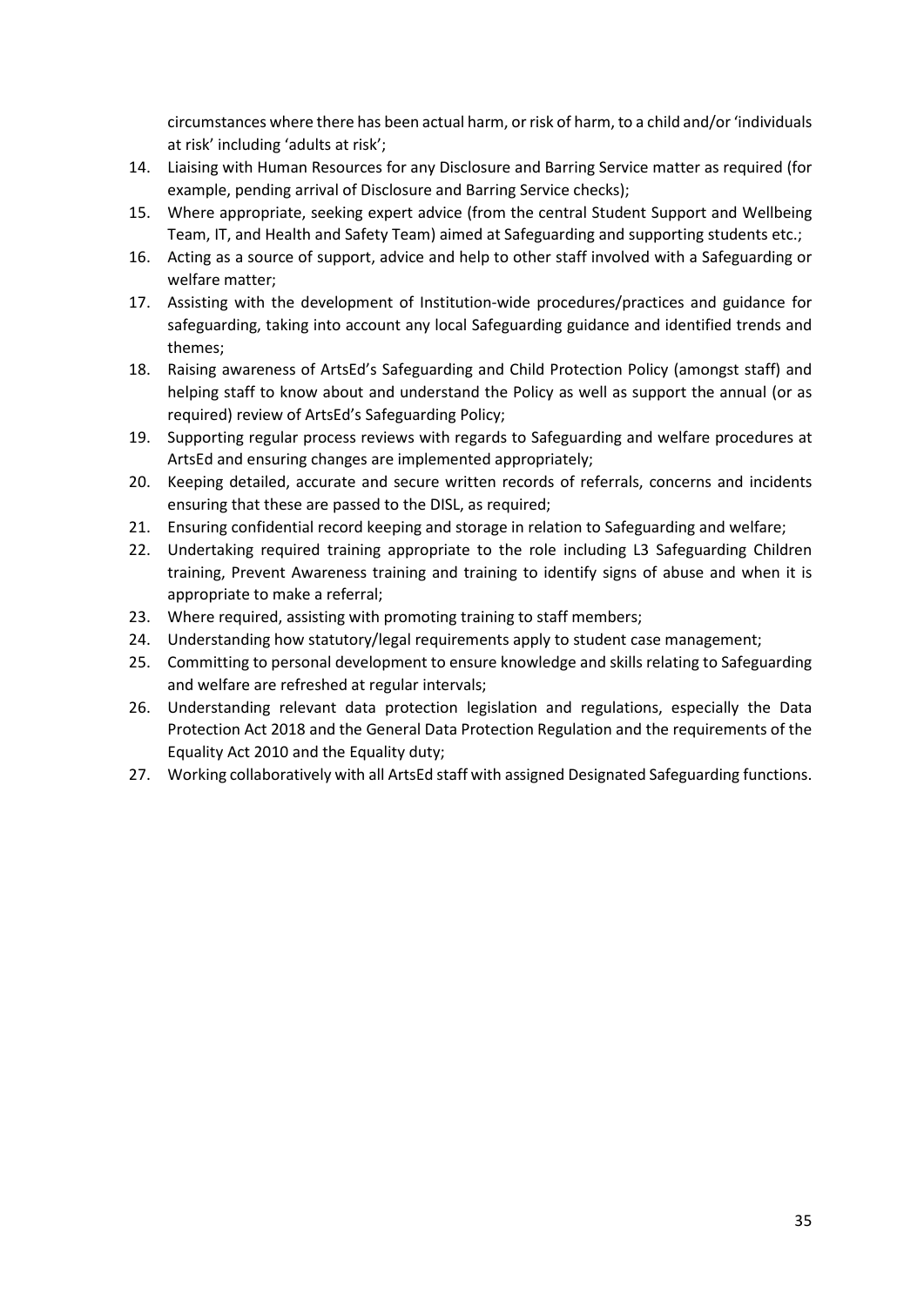## **Appendix 4: Role Description for Designated Safeguarding and Welfare Officers (Staff)**

ArtsEd is committed to Safeguarding and promoting the welfare of children, young people and 'individuals at risk' including 'adults at risk' across its functions and provisions including its staff members and staff members/volunteers working on behalf of ArtsEd. The Institution expects all pupils, students, staff and volunteers to share this commitment.

**Designated Safeguarding and Welfare Officers (DSWOs for Staff)** will report to the Designated Institutional Safeguarding Lead (DISL) and are responsible for staff Safeguarding and welfare matters (including matters relating to child protection and 'individuals at risk', including 'adults at risk').

The **DSWOs for Staff** are responsible for supporting staff in dealing with any Safeguarding concerns that arise including:

- 1. Being accountable to the Designated Institutional Safeguarding Lead (DISL) for assigned Safeguarding activities (including Prevent duty) relating to staff;
- 2. Liaising regularly with the DISL to inform them of any issues and on-going investigations;
- 3. Working with the DISL and the DSWO (Staff) team to ensure there is always cover for their roles;
- 4. Where appropriate, seeking expert advice from the Human Resources Team, Health and Safety Team etc. aimed at safeguarding and supporting staff;
- 5. Raise awareness of safeguarding and welfare with staff across ArtsEd;
- 6. Acting as the first point of contact/expert providing support and advice on Safeguarding and welfare cases involving staff members (including where it involves children and 'individuals at risk' including 'adults at risk') and when required to make referral by liaising with the relevant/external agencies such as Social Services;
- 7. Refer cases of suspected abuse or neglect of children and/or vulnerable individuals at risk to the relevant investigating agencies and to the DISL and/or DSL (Day School and Sixth Form);
- 8. Having status and authority to carry out the duties of the post including, where appropriate, supporting and directing other staff members to safeguard and promote the welfare of children and 'individuals at risk' including 'adults at risk';
- 9. Being a member of the Designated Safeguarding and Welfare Operational Group and attend the Group's meeting once a term;
- 10. Attending any other Safeguarding and welfare related meetings as required such as Safeguarding and welfare case conferences involving staff, triaging where as necessary;
- 11. Where appropriate, triaging or invoking relevant processes aimed at supporting staff with Safeguarding issues such as referrals to mediation or counselling;
- 12. Where appropriate, working with the DISL and Human Resources to make referrals to the Disclosure and Barring Service (**DBS**) where a member of staff is dismissed or resigns in circumstances where there has been actual harm, or risk of harm, to a child and/or vulnerable person;
- 13. Where required, assisting with promoting training to staff members;
- 14. Keeping detailed, accurate and secure written records of referrals, concerns and incidents and ensuring that these are passed to the DISL and Human Resources, where required;
- 15. Assisting with the development of Institution-wide procedures/practices and guidance for Safeguarding, taking into account any local Safeguarding guidance and identified trends and themes;
- 16. Raising awareness amongst staff of ArtsEd's Safeguarding and Child Protection Policy and helping staff to know about and understand the Policy as well as support the annual (or as required) review of ArtsEd's Child Protection Policy;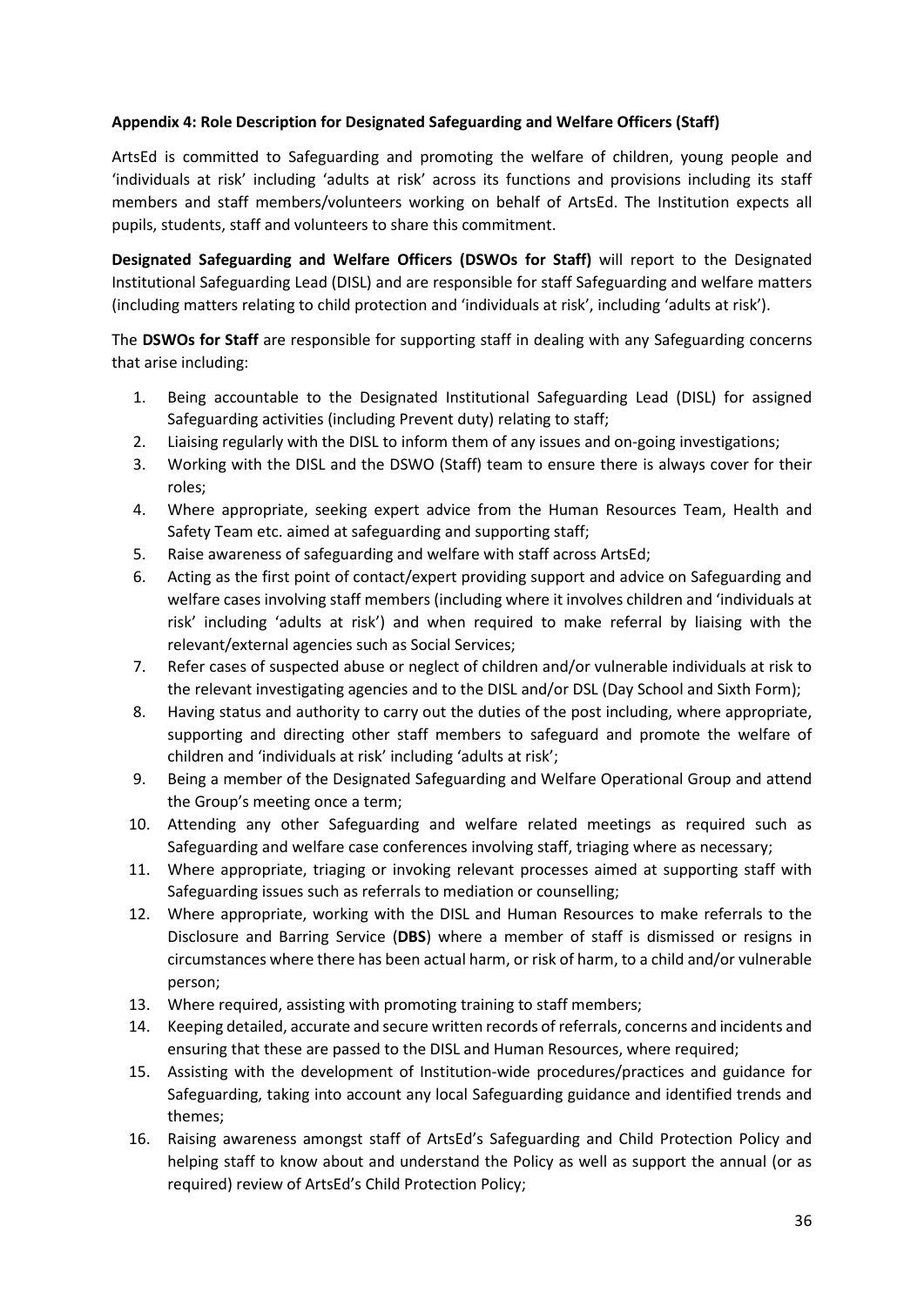- 17. Supporting regular process reviews with regards to Safeguarding and welfare procedures at ArtsEd and ensuring changes are implemented appropriately;
- 18. Ensuring confidential record keeping and storage in relation to Safeguarding and welfare;
- 19. Liaising with Local Authority Designated Officer (LADO) on child protection matters which concern a staff member as well as work with staff on matters of safety, welfare and Safeguarding;
- 20. Undertaking required training appropriate to the role including L3 Safeguarding Children training, Prevent Awareness training and training to identify signs of abuse and when it is appropriate to make a referral;
- 21. Committing to personal development to ensure knowledge and skills relating to Safeguarding and welfare are refreshed at regular intervals;
- 22. Understanding how statutory/legal requirements apply to staff case management;
- 23. Understanding relevant data protection legislation and regulations, especially the Data Protection Act 2018 and the General Data Protection Regulation and the requirements of the Equality Act 2010 and the Equality duty;
- 24. Working collaboratively with ArtsEd's staff with assigned Designated Safeguarding functions.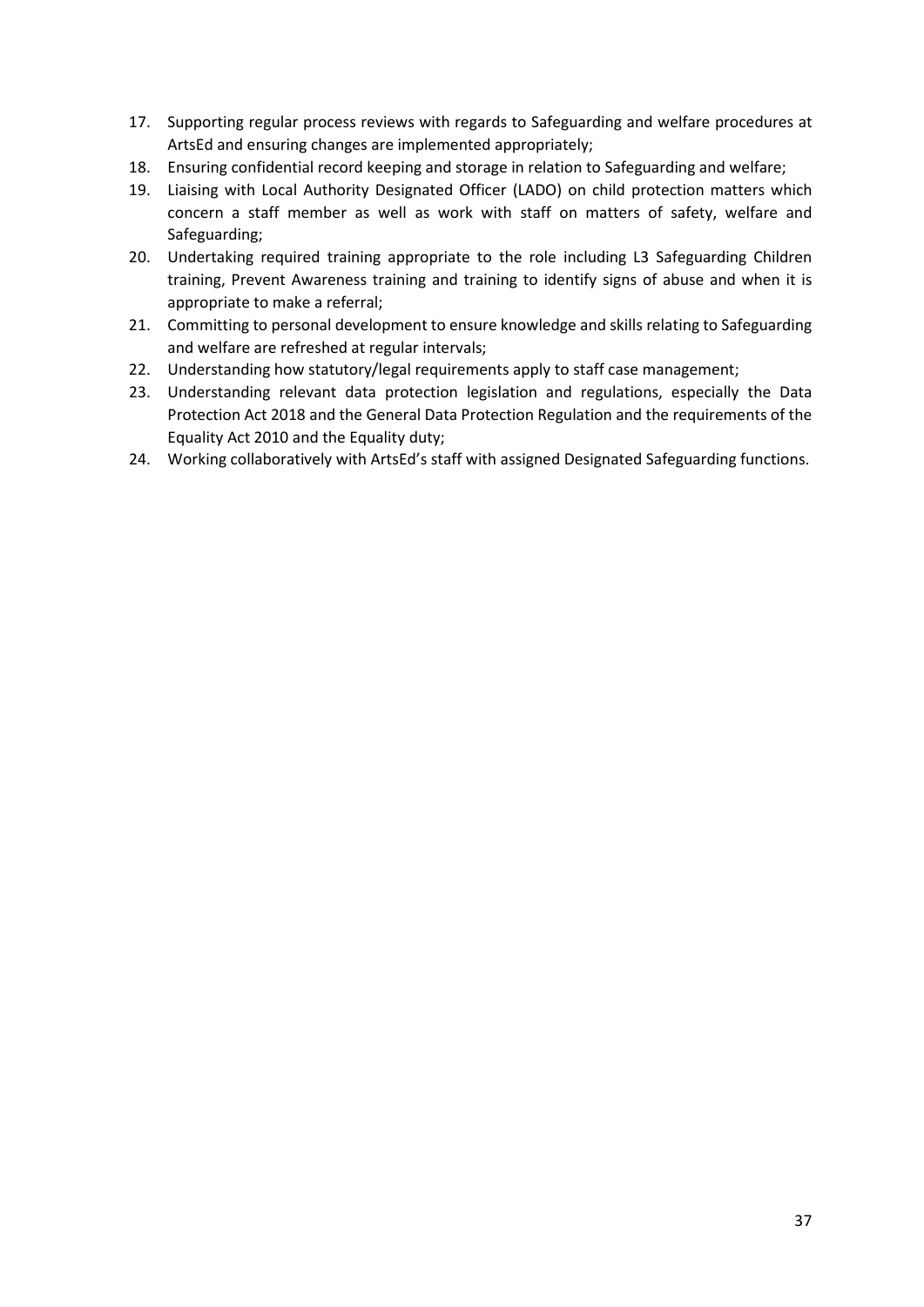# **Appendix 5: Role Description for Designated Safeguarding and Welfare Officers (Specialist/Professional Support Services)**

ArtsEd is committed to safeguarding and promoting the welfare of children, young people and 'individuals at risk' including 'adults at risk' across its functions and provisions including when making provision for higher education students. The Institution expects all pupils, students, staff and volunteers to share this commitment.

**Designated Safeguarding and Welfare Officers (DSWOs - Specialist/Professional Services)** will report to the Designated Institutional Safeguarding Lead (DISL) and are responsible for supporting the Institution and staff members with designated Safeguarding and welfare responsibilities by providing specialist advice and support when managing and triaging Safeguarding and welfare matters (including matters relating to child protection and 'individuals at risk', including 'adults at risk').

**DSWOs (Specialist/Professional Services)** are responsible for supporting staff with any safeguarding concerns that arise including:

- 1. Being accountable to and working collaboratively with the Designated Institutional Safeguarding Lead (DISL) for assigned Safeguarding (including Prevent duty) when providing specialist advice;
- 2. Being the lead specialist with regard to their area of expertise when providing professional advice about Safeguarding and welfare;
- 3. Acting as the first point of contact for expert advice to staff managing Safeguarding and welfare cases involving pupils, students, staff members, Trustees and visitors (including where it involves children and 'individuals at risk');
- 4. Having status and authority to carry out the duties of the post including, where appropriate, supporting and directing other staff members to safeguard and promote the welfare of children and 'individuals at risk' including 'adults at risk';
- 5. Where necessary, refer cases of suspected abuse or neglect of children and/or 'individuals at risk' including 'adults at risk' to the relevant investigating agencies (such as LADO) and to the DISL and/or DSL (Day School and Sixth Form);
- 6. Being co-opted, as required, to be a temporary/permanent member of any of the ArtsEd's Safeguarding Groups/Committees. DSWOs (Specialist/Professional Services) may also be asked to be 'in attendance' at any of the ArtsEd's Safeguarding Groups/Committees to give advice and expert opinion on matters relating to Safeguarding and welfare at the Institution;
- 7. Providing expert/specialist advice and support (such asto Human Resources, Student Support, IT and/or Health and Safety) to staff managing Safeguarding and welfare cases and external referrers;
- 8. Where appropriate, working with the DISL and Human Resources to make referrals to the Disclosure and Barring Service (DBS) where a member of staff is dismissed or resigns in circumstances where there has been actual harm, or risk of harm, to a child and/or vulnerable person;
- 9. Ensuring confidential record keeping and storage in relation to Safeguarding and welfare cases they are involved in;
- 10. Assisting with the development of Institution-wide procedures/practices and guidance for Safeguarding, taking into account any local Safeguarding guidance and identified trends and themes;
- 11. Being a member of the Designated Safeguarding and Welfare Operational Group and attend the Group's meeting once a term;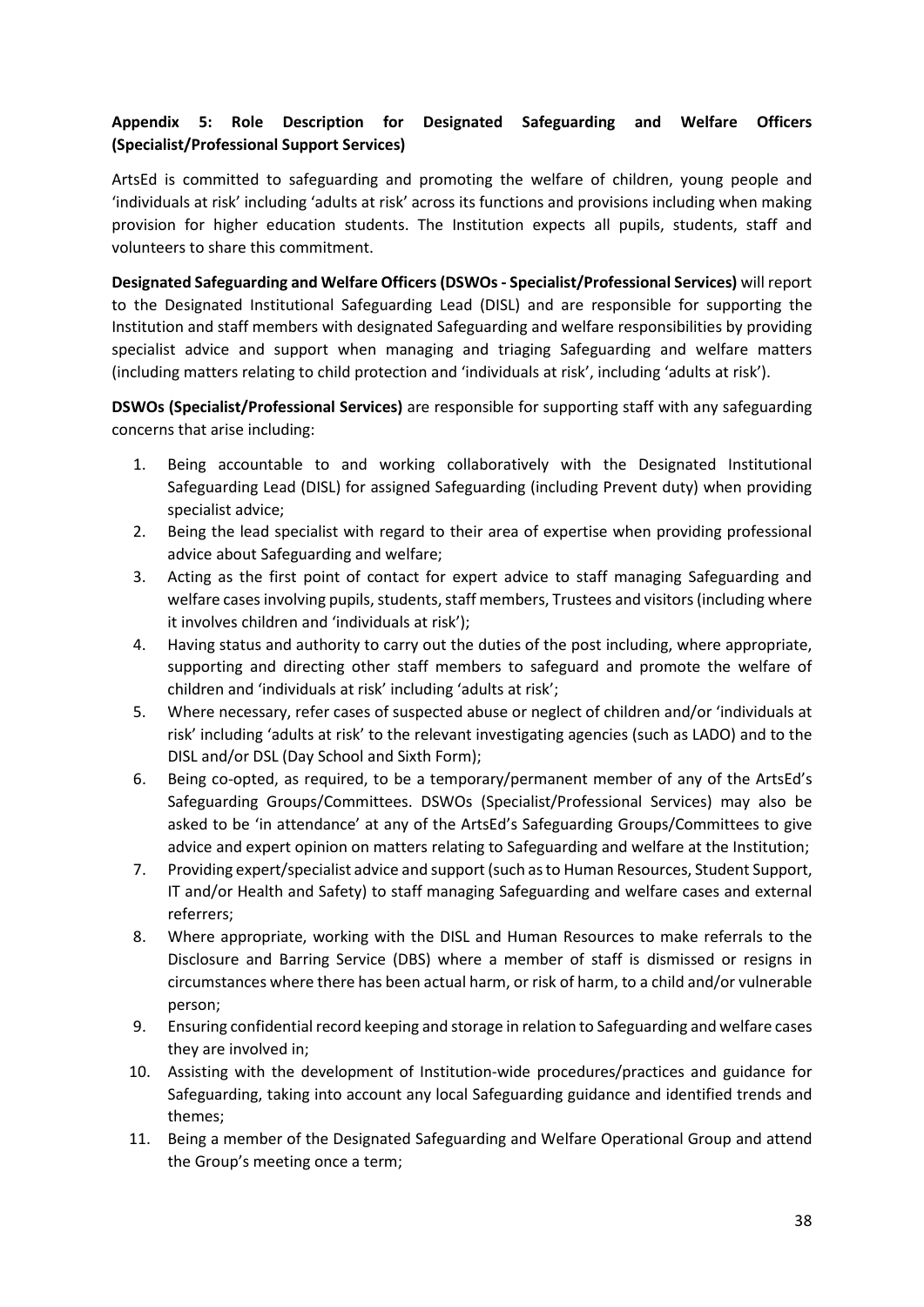- 12. Where required, supporting data and information gathering to assist with investigation and referrals internally and externally;
- 13. Where required, identifying and/or assisting with promoting training to staff members;
- 14. Keeping detailed, accurate and secure written records of referrals, concerns and incidents and ensuring that these are passed to the DISL and/or DSL (Day School and Sixth Form), where required;
- 15. Ensuring Safeguarding and welfare requirements are embedded into all processes and procedures relating to the relevant professional area of responsibility as well as ensuring staff members are suitably trained to meet any Safeguarding and welfare requirements;
- 16. Supporting regular process reviews with regards to Safeguarding and welfare procedures at ArtsEd and ensuring changes are implemented appropriately;
- 17. Raising awareness amongst staff of ArtsEd's Safeguarding and Child Protection Policy and helping staff to learn about and understand the Policy as well as support the annual (or as required) review of ArtsEd' Safeguarding Policy;
- 18. Undertaking required training appropriate to the role including L3 Safeguarding Children training, Prevent Awareness training and training to identify signs of abuse and when it is appropriate to make a referral;
- 19. Committing to personal development to ensure knowledge and skills relating to Safeguarding and welfare are refreshed at regular intervals;
- 20. Understanding relevant data protection legislation and regulations, especially the Data Protection Act 2018 and the General Data Protection Regulation and the requirements of the Equality Act 2010 and the Equality duty;
- 21. Understanding how statutory/legal requirements apply to staff and/or student case management;
- 22. Working collaboratively with ArtsEd's staff with assigned Designated Safeguarding functions.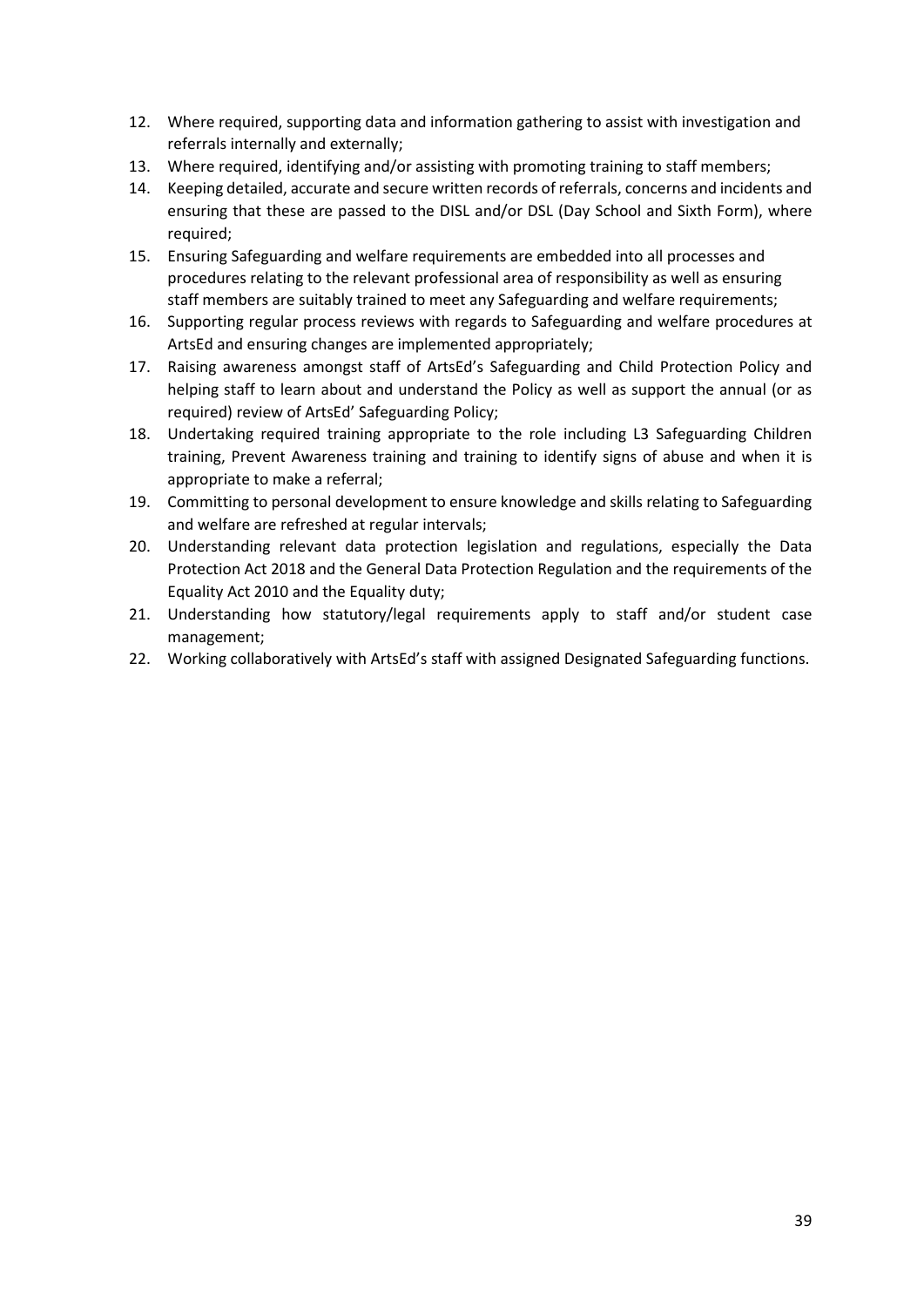# **Appendix 6A: Terms of Reference – Weekly Safeguarding and Welfare Group (School of Musical Theatre and School of Acting)**

## **Purpose**

The Weekly Safeguarding and Welfare Group is the operational Group responsible for undertaking student Safeguarding and Welfare case review with the aim of finding solutions for students. The Group aims to, where possible, identify and provide support to students, ensuring students are fully able to engage with their studies.

## **Powers, Duties and Functions**

- 1. To review and undertake weekly student Safeguarding and welfare case review;
- **2.** To keep detailed, accurate and secure written records of referrals, concerns and incidents within the Student Case Management Tool;
- 3. To undertake required training appropriate to the role, including L3 Safeguarding Children training, Prevent Awareness training and training to identify signs of abuse and when it is appropriate to make a referral;
- 4. Identify themes and trends and areas for improvements within the School and report to the Safeguarding and Welfare Operational Group;
- 5. Triage students, as required, into other Institutional processes or procedure such as fitness to study and Counselling Services;
- 6. Where appropriate, triage students for support externally such as with the Samaritans;
- 7. Where appropriate and required, liaise with external agencies such as the police and LADO;
- 8. Promote the Safeguarding and welfare of students within the School;
- 9. Ensuring confidential record keeping and storage in relation to Safeguarding and welfare;
- 10. Work closely with the Head of Student Support and Wellbeing Services and Deputy Principal to find the appropriate support for students;
- 11. Promote a culture of listening to students and responding to their needs and raise awareness of the School's Safeguarding and Welfare Officers/Lead;
- 12. Investigate and resolve alleged cases involving students such as where an allegation of harassment, bullying and discrimination or any other issues which may cause concern has been made;
- 13. Promote positive mental health for all;
- 14. Apply statutory/legal requirements when undertaking student case management;
- 15. Feedback the outcomes of case reviews following a reported incident/referral concerning a child or vulnerable person or student welfare case;
- 16. Review and implement recommendations within the School as directed by ArtsEd's Safeguarding and Welfare Operational Group, Safeguarding, Health and Safety Committee or external authorities such as the local authority's child/'adult at risk' protection bodies and the Department of Education;
- 17. Apply relevant Safeguarding principles to case management decision making and triaging;
- 18. Apply relevant data protection legislation and regulations, especially the Data Protection Act 2018 and the General Data Protection Regulation and the requirements of the Equality Act 2010 and the Equality duty when undertaking student case management;
- 19. Ensure that any referrals to children's Social Care is made immediately if there is a risk of immediate serious harm to a child;
- 20. Provide a safe environment for students to learn and achieve, actively promote the welfare of students, and identify students who may be at risk of being drawn into terrorism/extremism;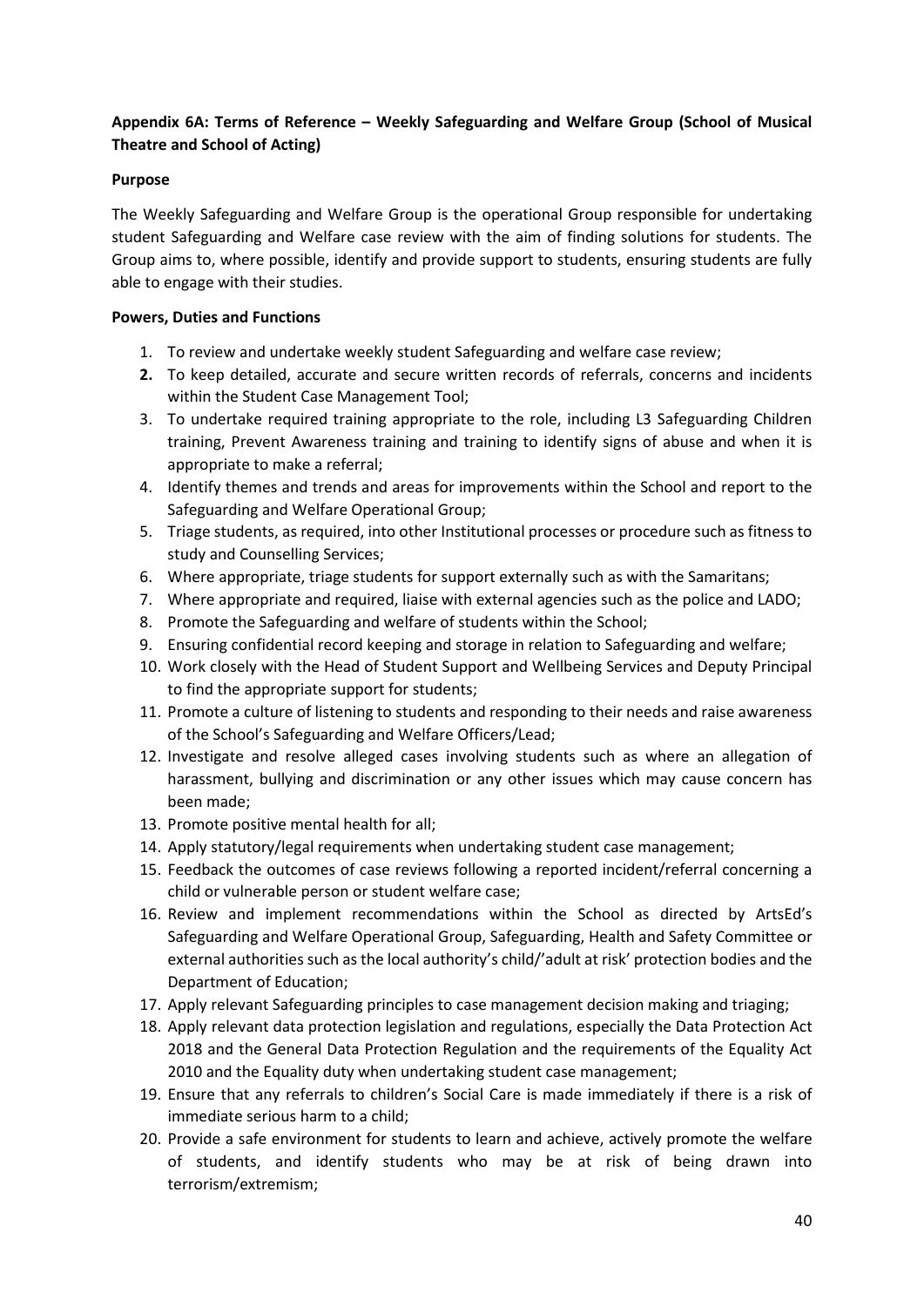21. Identify students who may be in need of extra support, or who are suffering or likely to suffer abuse or significant harm during their studies (including online) and in their interactions with other students/staff.

# **The objectives referred to above are achieved through developing systems within the School aimed at:**

- Establishing a safe environment in which students can learn, develop and achieve;
- Raising awareness of individual responsibilities in identifying and reporting possible cases of abuse;
- Providing a systematic means of monitoring, recording and reporting of concerns and cases;
- Providing guidance on recognising and dealing with suspected abuse or significant harm;
- Promoting safe practice and challenging poor and unsafe practice;
- Providing a framework for inter-agency communication and effective liaison;
- Identifying strategies and interventions available to support students at risk;
- Ensuring we practice safe recruitment in checking the suitability of staff and visiting practitioners to work with students;
- Ensuring we comply with our duties under the Prevent duty; and
- Promoting and respecting confidentiality, data protection, equality, diversity and inclusion, the rule of law, mutual respect and individual liberty when dealing with students.

## **Membership**

- Each School's Designated Safeguarding and Welfare Lead (DSWLs);
- All Designated Safeguarding and Welfare Officers (DSWOs) from each School;
- Co-opted members *\*Staff within each School with specialist roles aimed at Safeguarding students and supporting students and their welfare. All co-opted members must undertake all required training.*
- Head of Student Support and Wellbeing Services (in their capacity as DSWO for student Support)
	- Student Support and Wellbeing Officer (in their capacity as DSWO for Student Support)

*\*Please see the membership of for School of Musical Theatre (Appendix 6B) and School of Acting (Appendix 6C) below.* 

## **Appointment of Chair and Secretary**

The School's Designated Safeguarding and Welfare Lead for the School shall Chair the relevant Group.

The Student Support and Wellbeing Officer will provide the secretariat support to the Group and will work with the Chair to ensure effective running of the Group and its meetings.

#### **Frequency of Meetings**

The Group shall meet once a week but may consider urgent matters through correspondence.

#### **Quorum**

The Chair and two members of the Group shall constitute a quorum.

#### **Reporting and Deliverables**

The Group will formally report to the **Safeguarding and Welfare Operational Group** and where appropriate, make recommendations to the Safeguarding, Health and Safety Committee, HE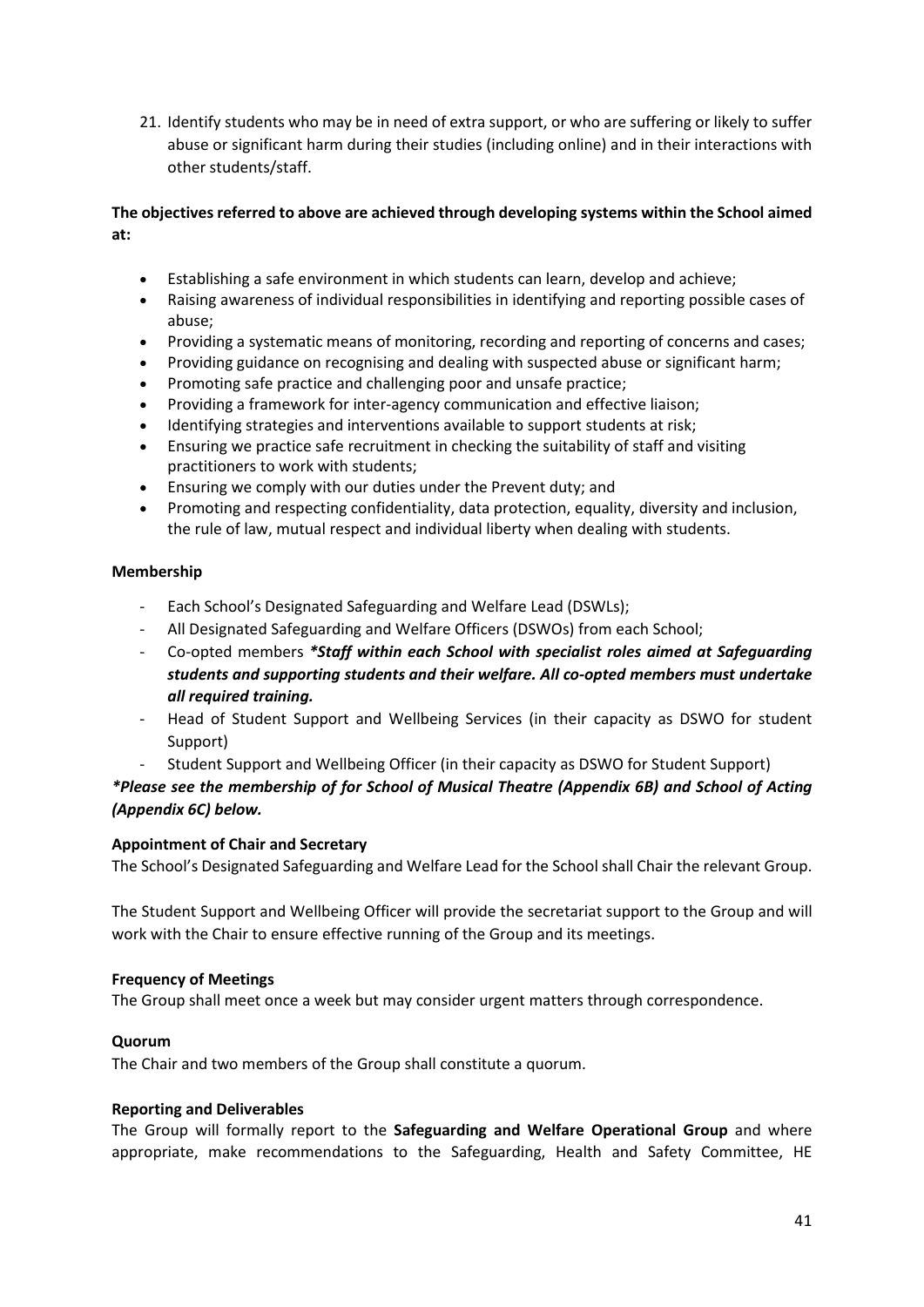Committee and the Board of Trustees on the enhancement of the development, review, implementation and dissemination of Safeguarding and welfare provision at the Institution.

#### **Approval and Review**

The Terms of Reference for the **Weekly Safeguarding and Welfare Group** was approved by its members in March 2022. The Terms of Reference will be reviewed at the first meeting of each academic year, and sooner if required.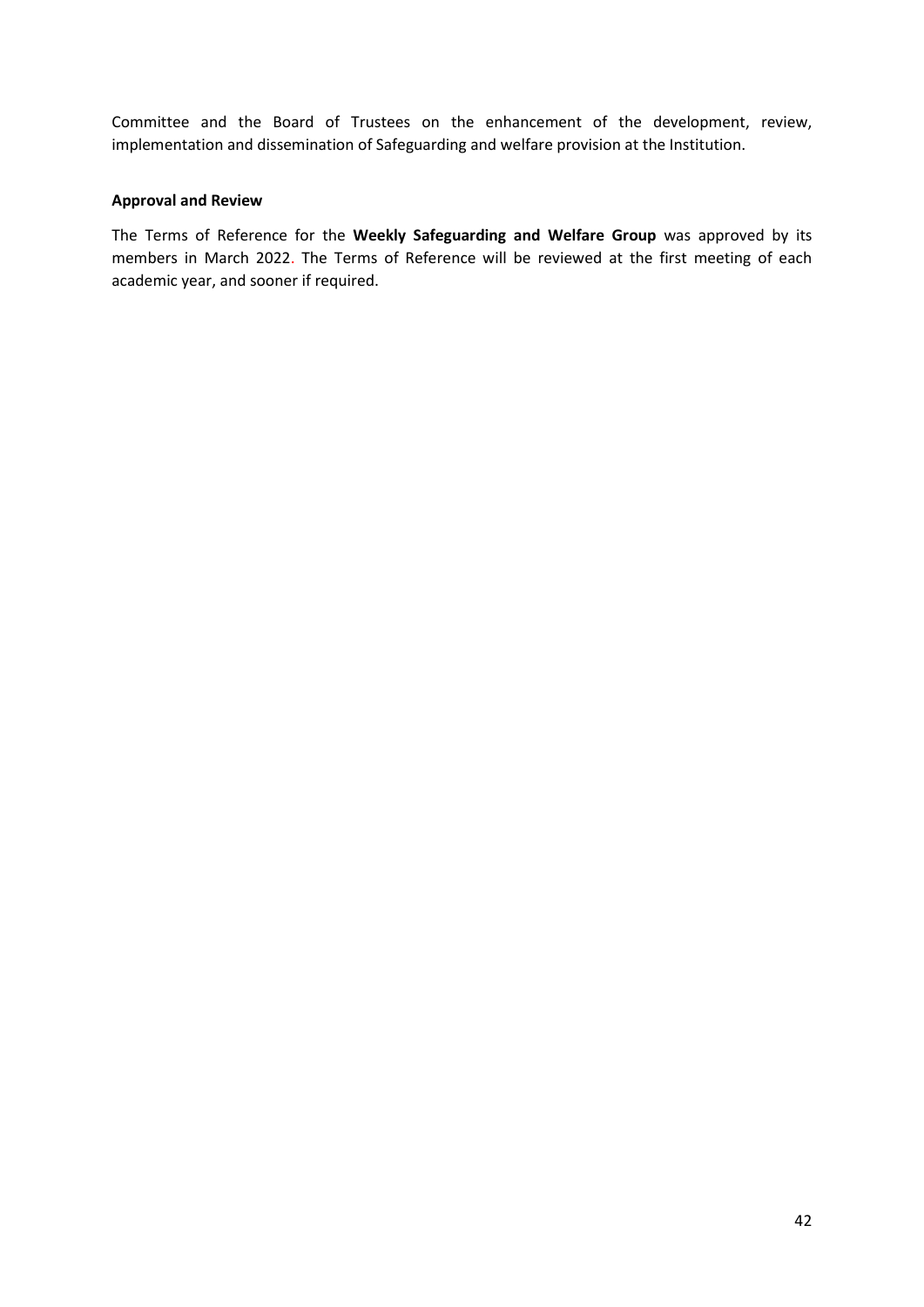## **Appendix 6B: Membership - Weekly Safeguarding and Welfare Group School of Musical Theatre**

- Tim Whiting, Safeguarding and Welfare Lead (MT)
- Heather Robbins, Safeguarding and Welfare Officer (Foundation)
- Dan Bird, Safeguarding and Welfare Officer (Year 1)
- Caitlin Stegemoller, Safeguarding and Welfare Officer (Year 2)
- Karen Edwards, Safeguarding and Welfare Officer (Year 3)
- Chris Whitehead, Safeguarding and Welfare Officer (Co-opted Member)
- Rohan Tickall (Co-opted Member)
- Simon Robinson, Secretary

## **Appendix 6C: Membership - Weekly Safeguarding and Welfare Group School of Acting**

- Aundrea Fudge, Safeguarding and Welfare Lead (Acting)
- Steven Kavuma, Safeguarding and Welfare Officer (Foundation)
- Gabrielle Nimo, Safeguarding and Welfare Officer (Year 1)
- Marcus Ellard, Safeguarding and Welfare Officer (Year 2)
- Kim Vithana, Safeguarding and Welfare Officer (Year 3)
- Heather Hartnett, Safeguarding and Welfare Officer (MA)
- Justin Pierre, Safeguarding and Welfare Officer (Co-opted Member)
- Mike Hayden (Co-opted Member)
- Simon Robinson, Secretary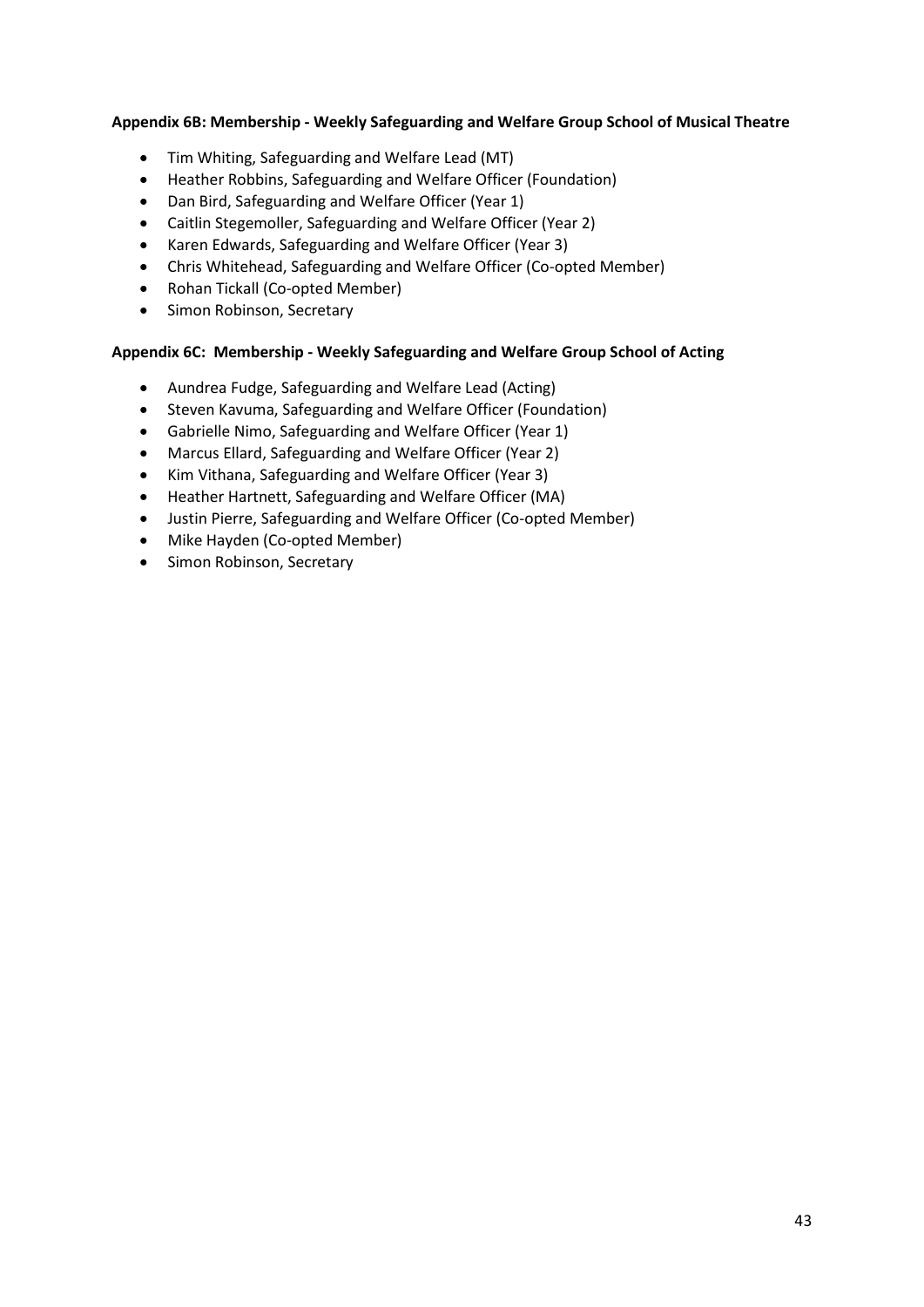## **Appendix 7: Terms of Reference - Safeguarding and Welfare Operational Group**

#### **Purpose and Procedure**

The Safeguarding and Welfare Operational Group will serve as a cross-institution Safeguarding and Welfare Specialist Group. The Group will provide operational oversight to support ArtsEd's strategic direction and ensure legal compliance for Safeguarding and welfare matters across ArtsEd. The Group will ensure relevant Safeguarding (including those relating to Prevent) and welfare policies and procedures are up-to-date, robust, and in operation in order to safeguard and promote the welfare of children and young people under the age of 18 at ArtsEd and 'individuals at risk' including 'adults at risk'.

The Group shall regulate its own procedures for the conduct of its meetings, but all matters raised will be treated with the strictest confidence.

## **Powers, Duties and Functions**

The Safeguarding and Welfare Operational Group will:

- 1. oversee the development, implementation and monitoring of systems, processes and policies relating to Safeguarding and welfare at ArtsEd.
- 2. ensure pupils, students, staff members, Trustees of ArtsEd and those entering its premises or using its facilities understand the full scope of their responsibilities concerning Safeguarding children and 'individuals at risk' including 'adults at risk';
- 3. advise on the operational implementation of legislation, policy and guidance in relation to Safeguarding children and 'individuals at risk' including 'adults at risk' at ArtsEd;
- 4. monitor the effectiveness / implementation of legislation, policy and guidance in relation to Safeguarding and welfare at ArtsEd;
- 5. discuss and where appropriate identify themes and trends with regards to managed cases and incidents at ArtsEd;
- 6. agree quality standards and support the development of audit tools and training plans, to ensure effective arrangements for Safeguarding children and 'individuals at risk' including 'adults at risk';
- 7. confidentially (where appropriate) receive and discussthe outcomes of case reviews following a reported incident/referral concerning a child or 'individuals at risk' including 'adults at risk';
- 8. receive details of key themes and issues raised at the weekly Safeguarding and Welfare Meeting for HE and ArtsEd Extra as well as from the Day School and Sixth Form's weekly meetings.
- 9. receive details of key themes and issues relating to staff Safeguarding and welfare;
- 10. implement and review recommendations in relation to practice as directed by the Board of Trustees and/or ArtsEd's Safeguarding, Health and Safety Committee or the local authority's child/vulnerable protection bodies (such as Hounslow Social Services and the Department of Education).
- 11. identify, respond to and escalate, as appropriate, any organisational risk relating to Safeguarding and welfare at ArtsEd;
- 12. report regularly to ArtsEd's Safeguarding, Health and Safety Committee and the Board of Trustees advising on themes and issues relating to Safeguarding children and 'individuals at risk' including 'adults at risk' as well as on any general welfare matters and how they might impact on the responsibilities of the Board;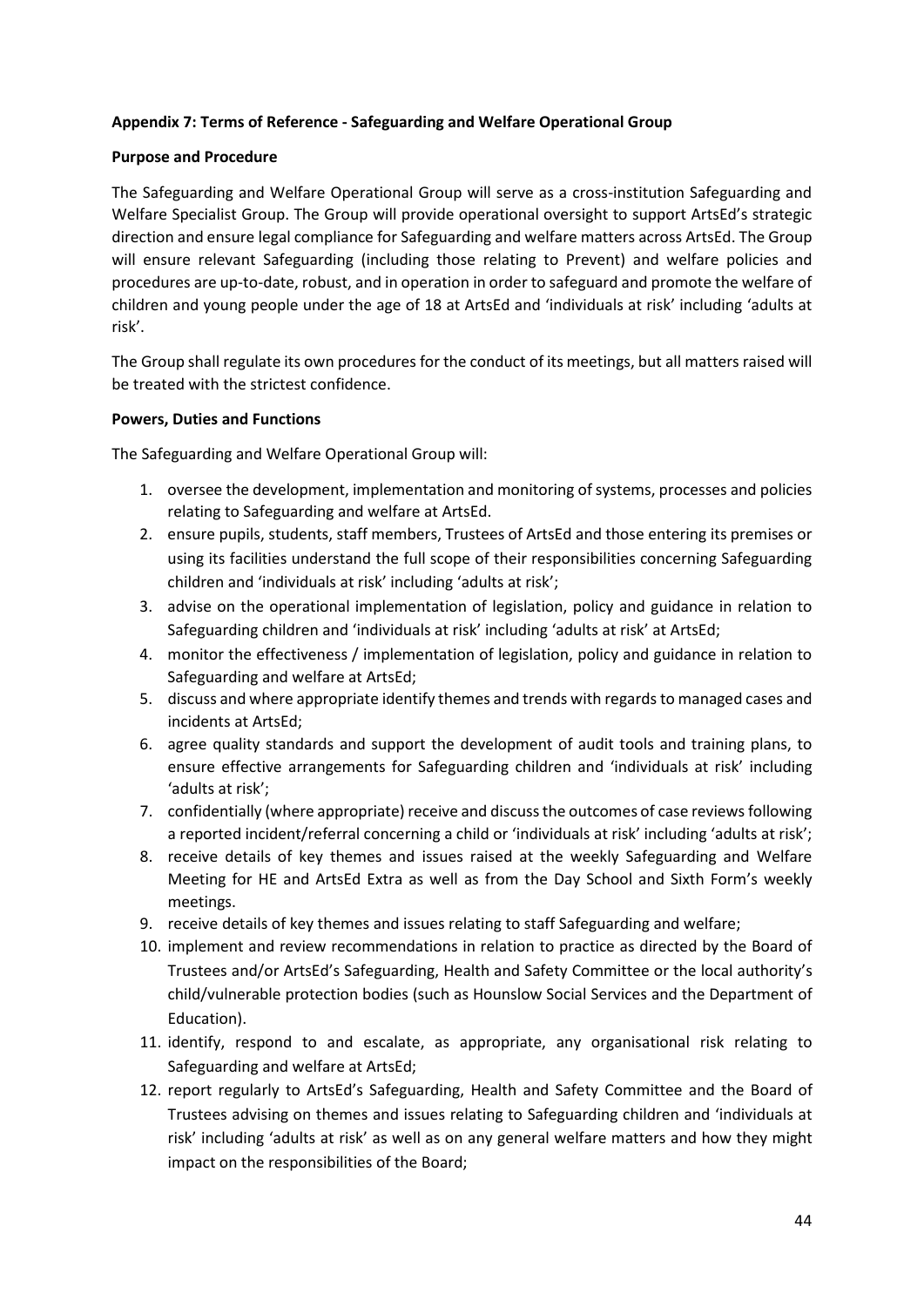13. Apply relevant data protection legislation and regulations, especially the Data Protection Act 2018 and the General Data Protection Regulation and the requirements of the Equality Act 2010 and the Equality duty.

## **Membership**

Members of the Safeguarding and Welfare Operational Group are appointed based on their roles in their Schools and Departments. In most cases, the membership of the Group is role determined and/or experience related and as such, most members represent their areas because of their assigned Safeguarding roles/responsibilities locally.

## **Appointment of Chair and Secretary**

The Deputy Principal (in their capacity as the Designated Institutional Safeguarding Lead) shall Chair the Group.

The Deputy Head of the Day School and Sixth Form (in their capacity as Designated Safeguarding Lead) shall act as the Deputy Chair.

## **Frequency of Meetings**

The Group shall meet three times a year, once in each academic term. The Group may consider urgent matters through correspondence or an *ad hoc* meeting.

Minutes, agendas and papers will normally be circulated to members of the Group at least five working days in advance of the meeting. Late papers may be circulated up to two days before the meeting. Only in the case of urgent matters and with the agreement of the Chair will papers be tabled at meetings of the Group.

Formal minutes will be kept of proceedings and submitted for approval at the next meeting of the Group. The Student Support and Wellbeing Officer will provide the secretariat support to the Group and will work with the Chair to ensure effective running of the Group and its meetings.

The secretary will ensure all members of the Committee have undertaken all relevant training courses including Safeguarding, Prevent, Health and Safety, Anti-Harassment and Bullying, and Equality and Diversity.

#### **Quorum**

The Chair and four members of the Group shall constitute a quorum.

#### **Reporting and Deliverables**

The approved minutes of each meeting of the Group will be reported to the Safeguarding, Health and Safety Committee.

The Group will produce a yearly report on its activities to the Safeguarding, Health and Safety Committee and Board of Trustees. Where necessary, the Group will make recommendations to the Safeguarding, Health and Safety Committee and the Board of Trustees on the enhancement of the development, review, implementation and dissemination of Safeguarding and welfare provision at the Institution.

#### **The Group will also report termly (following each meeting) to:**

i. Board of Trustees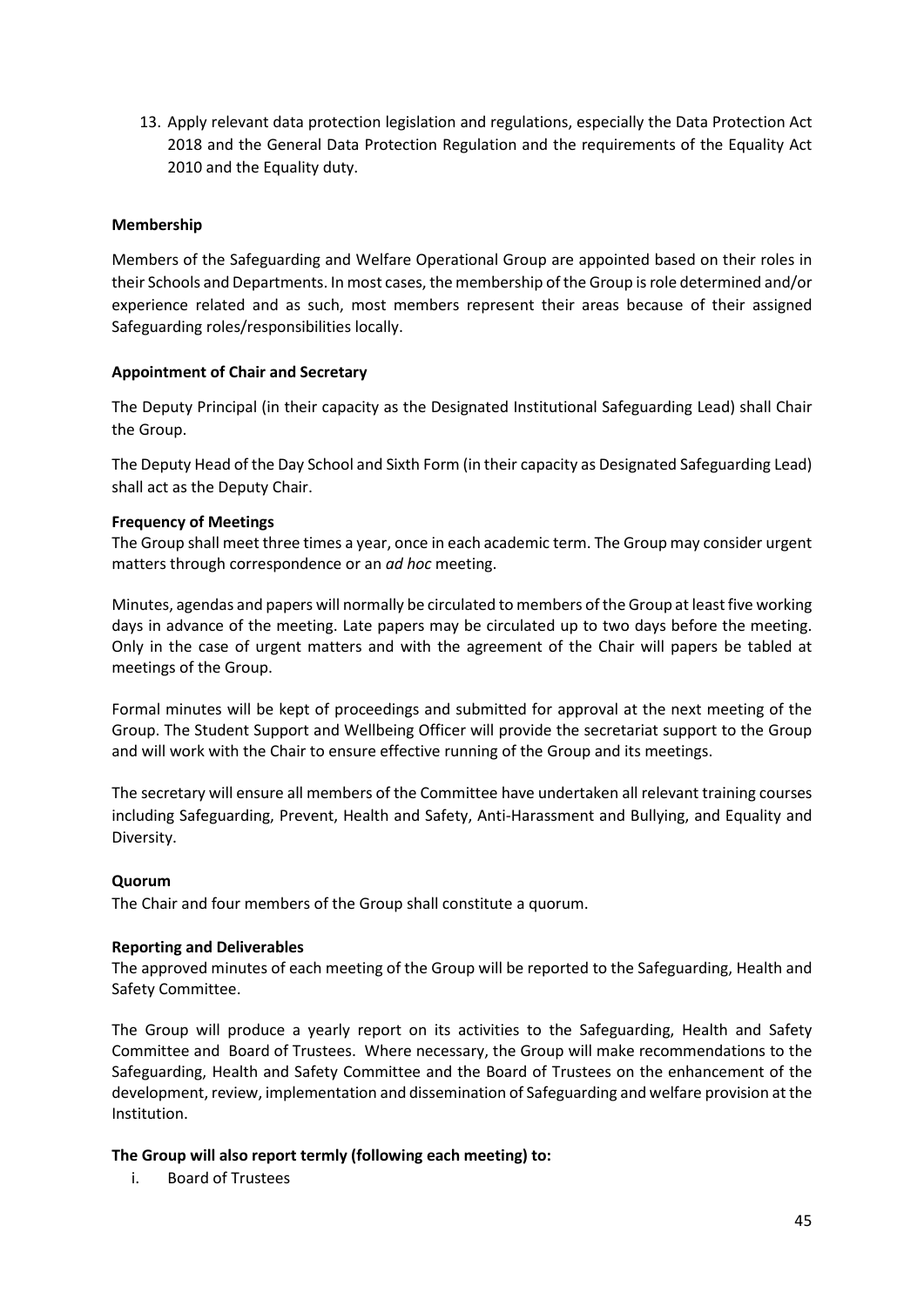- ii. Day School and Sixth Form Governors
- iii. Health, Safety and Safeguarding Committee
- iv. Higher Education Committee

#### **The Group will receive termly reports at every meeting on:**

- i. The Day School and Sixth Form Safeguarding provision
- ii. MT Safeguarding and welfare provision
- iii. Acting Safeguarding and welfare provision
- iv. Higher Education Student Support Services provision
- v. ArtsEd Extra provision
- vi. Staff Safeguarding and welfare provision

## **Approval and Review**

The Terms of Reference for the Safeguarding and Welfare Operational Group were approved by its members in March 2022. These Terms of Reference will be reviewed at the first meeting of each academic year, and sooner if required.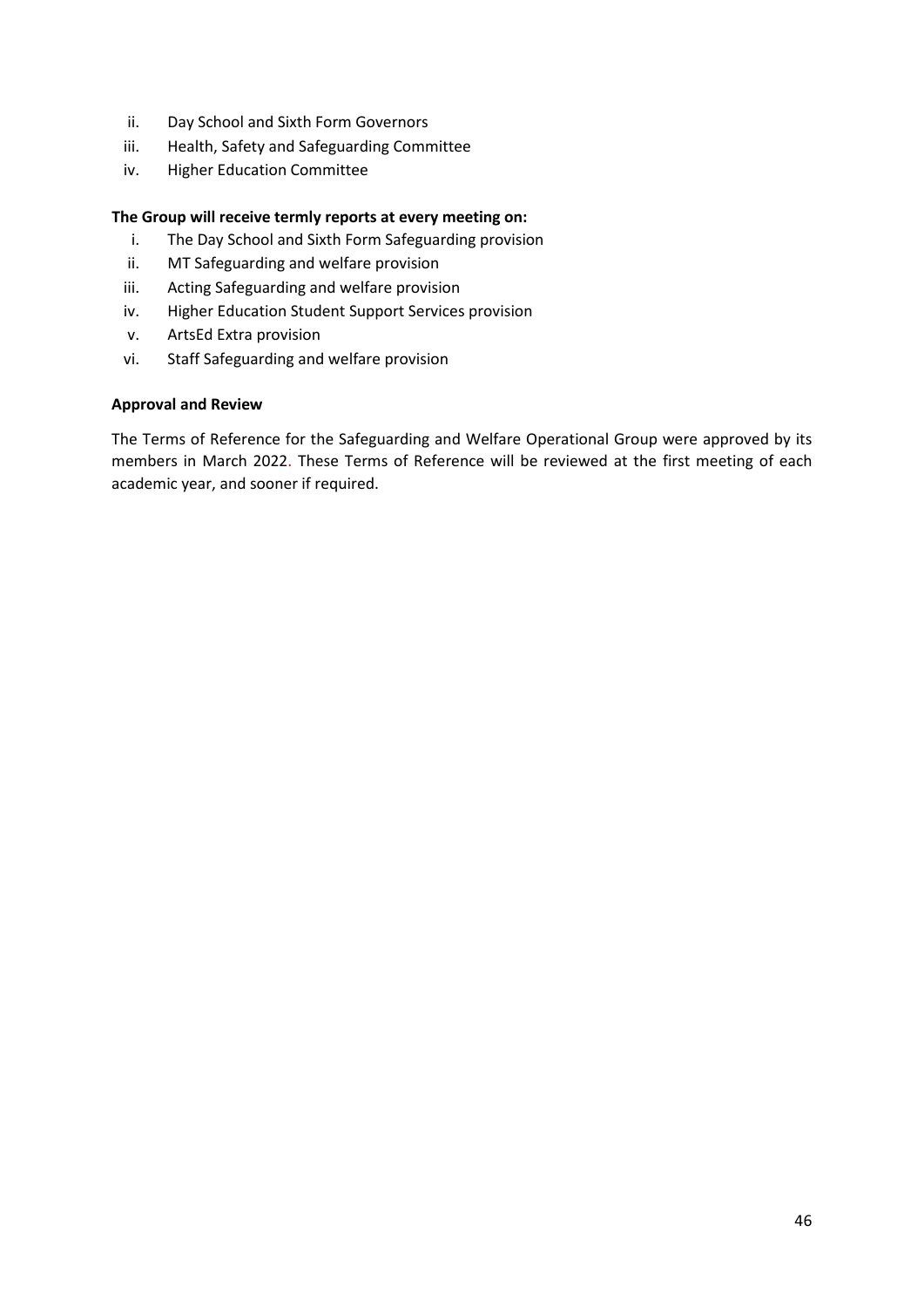| Category                                         | <b>Guidance</b>                                                                                                                                                                                                                                                                                                                                                                                                                                                                                                                                                                                                                                                                  |
|--------------------------------------------------|----------------------------------------------------------------------------------------------------------------------------------------------------------------------------------------------------------------------------------------------------------------------------------------------------------------------------------------------------------------------------------------------------------------------------------------------------------------------------------------------------------------------------------------------------------------------------------------------------------------------------------------------------------------------------------|
| <b>Assault</b>                                   | The incident involves a student(s) being assaulted physically such as being<br>hit, pushed, dragged, spat at etc. or verbally assaulted such as by swearing,<br>screaming or making verbal threats of harm.                                                                                                                                                                                                                                                                                                                                                                                                                                                                      |
| <b>Bullying</b>                                  | The incident involves a student(s) being verbally bullied such as teasing,<br>shaming and name calling or emotionally bullied by such means as<br>possessiveness, jealousy, or emotional blackmail.                                                                                                                                                                                                                                                                                                                                                                                                                                                                              |
| <b>Discrimination</b>                            | The unjust or prejudicial treatment of different categories of people,<br>especially on the grounds of: 'Age'; 'Disability'; 'Ethnicity'; 'Gender'; 'Marital<br>Status'; 'National Origin'; 'Race'; 'Religion', and 'Sexual Orientation'                                                                                                                                                                                                                                                                                                                                                                                                                                         |
| <b>Domestic Violence</b>                         | The incident involves a student(s) who has suffered or is suffering from any<br>form of violence, assault or bullying that has or is occurring from a member<br>of the household which they are living in.                                                                                                                                                                                                                                                                                                                                                                                                                                                                       |
| <b>Drugs</b>                                     | The incident involves a student(s) in possession of, being under the<br>influence of, or having misused, sold, or bought any illegal substances.<br>Please be aware so-called 'legal highs' are illegal in the UK.                                                                                                                                                                                                                                                                                                                                                                                                                                                               |
| <b>Female Genital</b><br><b>Mutilation (FGM)</b> | The incident involves a student(s) who may be at risk of, has suffered from<br>or has parents/family members who have been subjected to Female Genital<br>Mutilation. Female genital mutilation (FGM) is a procedure where the<br>female genitals are deliberately cut, injured or changed, but where there's<br>no medical reason for this to be done. It is also known as "female<br>circumcision" or "cutting", and by other terms such as sunna, gudniin,<br>halalays, tahur, megrez and khitan, among others.                                                                                                                                                               |
| <b>Forced Marriage</b>                           | The incident involves a student(s) who may be at risk of, has participated in<br>or has parents/family members who have been subjected to a marriage or<br>legal union against their will.                                                                                                                                                                                                                                                                                                                                                                                                                                                                                       |
| <b>Gender Based</b><br><b>Violence</b>           | The incident involves a student(s) who has suffered or is suffering from any<br>form of violence, assault or bullying that has or is occurring specifically due<br>to their gender.                                                                                                                                                                                                                                                                                                                                                                                                                                                                                              |
| Grooming                                         | The incident involves a student(s) who is at risk of or may be being<br>manipulated for criminal intent. Grooming involves someone who builds an<br>emotional connection with a student(s) to gain their trust for the purposes<br>of sexual abuse, sexual exploitation, trafficking and terrorism. Please be<br>aware that students can be groomed both online or face-to-face, by a<br>stranger or by someone they know - for example a family member, friend or<br>professional. Please note that if you have concerns that a student is at risk<br>you must inform a member of the designated safeguarding team<br>immediately as this category can often be time sensitive. |
| <b>Harassment</b>                                | The incident involves a student(s) being made to feel unsafe due to any<br>aggressing pressure or intimidation, including stalking.                                                                                                                                                                                                                                                                                                                                                                                                                                                                                                                                              |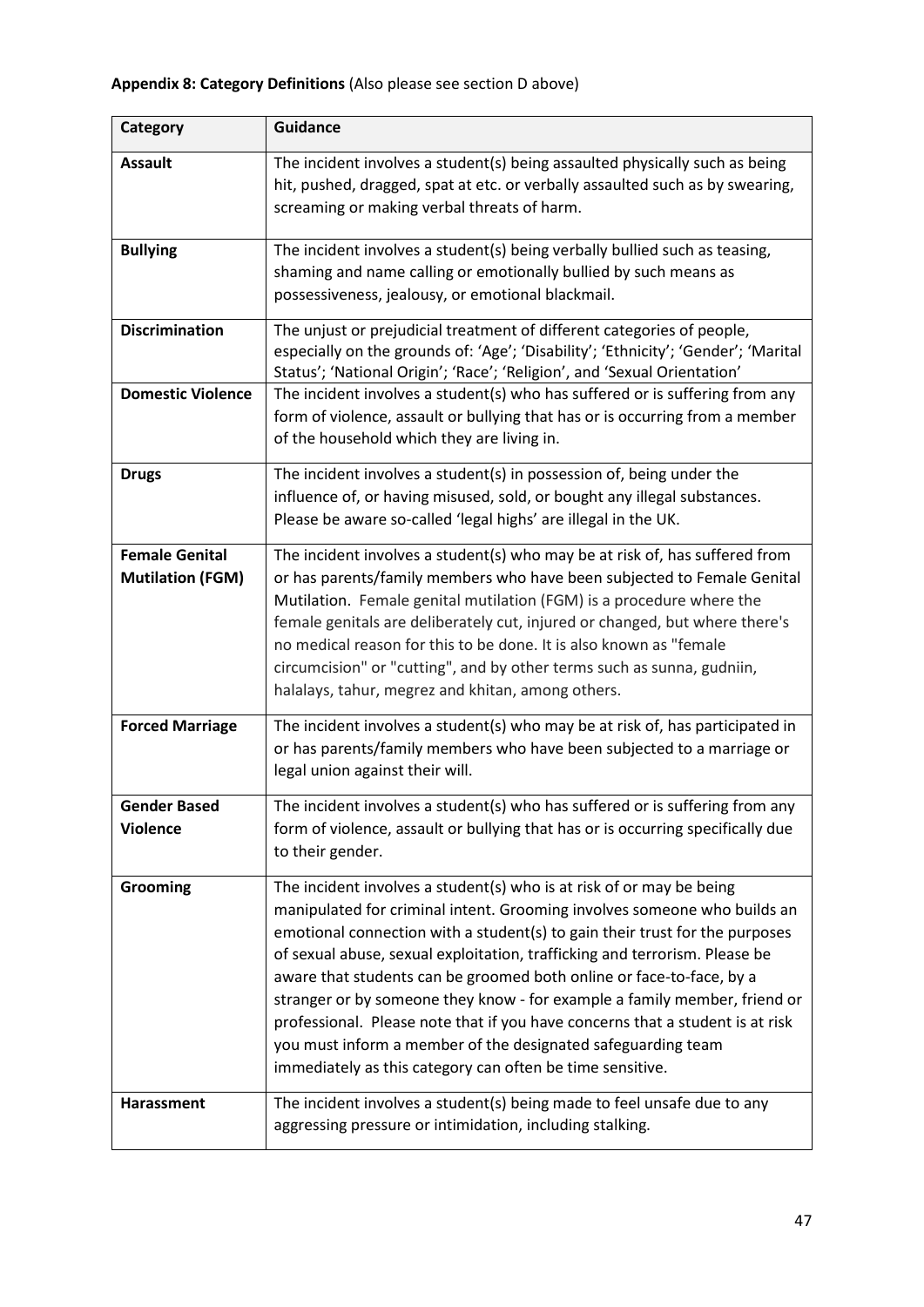| <b>Hate Crime</b>                 | The incident involves a student(s) who may be at risk of or has suffered<br>from a crime motivated by racial, sexual or other prejudice. Please note that<br>this category should only be used if the incident involved the authorities<br>and can be categorised as a crime.                                                                                                                                                                                                                                                                                                                                                                                                                                                                                                                                                                                                                                                                                                                                                                                                              |
|-----------------------------------|--------------------------------------------------------------------------------------------------------------------------------------------------------------------------------------------------------------------------------------------------------------------------------------------------------------------------------------------------------------------------------------------------------------------------------------------------------------------------------------------------------------------------------------------------------------------------------------------------------------------------------------------------------------------------------------------------------------------------------------------------------------------------------------------------------------------------------------------------------------------------------------------------------------------------------------------------------------------------------------------------------------------------------------------------------------------------------------------|
| <b>Homelessness</b>               | The incident involves a student(s) who has nowhere to live due to eviction<br>or unsuitable living arrangements and is currently sleeping on the streets or<br>has arranged temporarily accommodation with a friend.                                                                                                                                                                                                                                                                                                                                                                                                                                                                                                                                                                                                                                                                                                                                                                                                                                                                       |
| Inappropriate<br><b>Behaviour</b> | The incident involves a student(s) who is behaving in a manner which is<br>deemed to be rude, offensive and/or vile. This includes crude/inappropriate<br>messages, gestures and use of inappropriate language.                                                                                                                                                                                                                                                                                                                                                                                                                                                                                                                                                                                                                                                                                                                                                                                                                                                                            |
| <b>Mental Health</b>              | Please note that Mental Health is frequently an underlying cause of many<br>concerns linked to categories where the incident involves student(s) who<br>are displaying behaviours such as but not limited to:<br>Eating too much or too little;<br>Sleeping too much or too little;<br>Pulling away from people and usual activities;<br>Having uncharacteristically low or no energy;<br>٠<br>Feeling numb or like nothing matters;<br>٠<br>Having unexplained aches and pains;<br>Feeling helpless or hopeless;<br>Smoking, drinking, or using drugs more than usual;<br>Feeling unusually confused, forgetful, on edge, angry, upset,<br>$\bullet$<br>worried, or scared;<br>Yelling or fighting with family and friends;<br>Experiencing severe mood swings;<br>Having persistent thoughts and/or memories they can't get out<br>of their head;<br>Hearing voices or believing things that are not true thinking of<br>harming themselves or others;<br>Inability to perform daily tasks like taking care of themselves,<br>taking care of their children or getting to work or study. |
| <b>Missing</b>                    | The incident involves a student(s) who may be at risk of or has already been<br>classified as missing. Please note that 'missing' is anyone whose<br>whereabouts cannot be established and where the circumstances are out of<br>character, or the context suggests the person may be the subject of a crime<br>or at risk of harm to themselves or another. Where you are worried about a<br>student/pupil please make sure all emergency contacts have been<br>exhausted.                                                                                                                                                                                                                                                                                                                                                                                                                                                                                                                                                                                                                |
| <b>Neglect</b>                    | The incident involves a student(s) who may be at risk of or is suffering from<br>a state of uncare. This includes physical neglect such as unsuitable/dirty<br>clothing and not being provided with food or water and or emotional<br>neglect such as being deliberately made to feel scared, humiliated, isolated<br>or ignored.                                                                                                                                                                                                                                                                                                                                                                                                                                                                                                                                                                                                                                                                                                                                                          |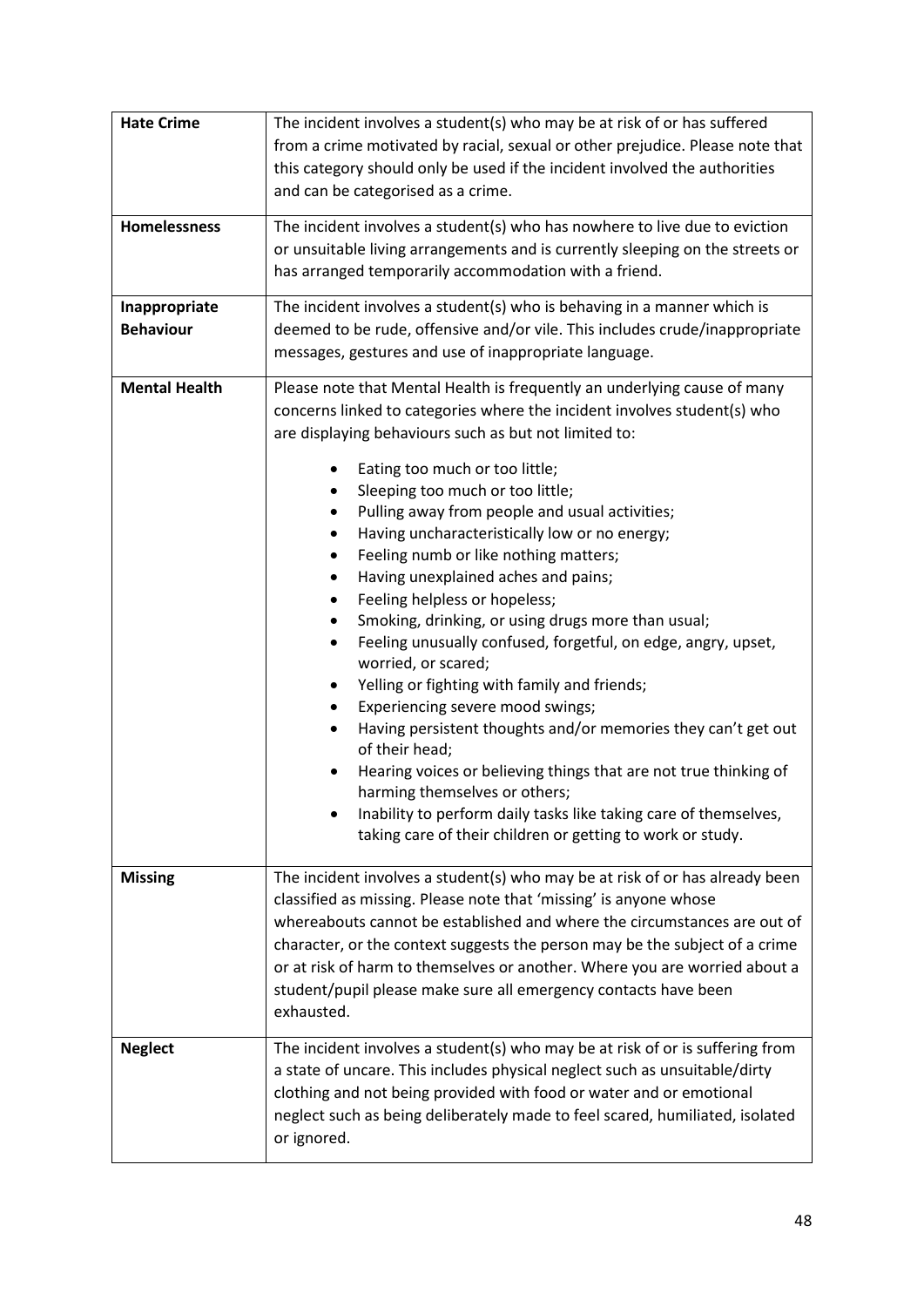| <b>Physical Violence</b> | The incident involves a student(s) who has suffered from or has                                                                                           |
|--------------------------|-----------------------------------------------------------------------------------------------------------------------------------------------------------|
|                          | instigated/caused any form of physical abuse such as hitting, pushing,                                                                                    |
|                          | punching and brandishing or using a weapon.                                                                                                               |
| Racial                   | The incident involves a student(s) who has suffered or is suffering from any                                                                              |
| <b>Discrimination</b>    | form of violence, assault or bullying that has or is occurring specifically due                                                                           |
|                          | to their race and ethnic background.                                                                                                                      |
| Self-Harm                | The incident involves a student(s) who may be at risk of or has already                                                                                   |
|                          | subjected themselves to any purposefully self-inflicted injuries or harm with                                                                             |
|                          | or without the intention of suicide.                                                                                                                      |
|                          | Self-harm can include, but is not limited to, cutting or burning of skin,                                                                                 |
|                          | punching or hitting, poisoning with tablets or toxic chemicals,                                                                                           |
|                          | misusing alcohol or drugs, deliberately starving and food avoidance                                                                                       |
|                          | (anorexia nervosa), binge eating (bulimia nervosa) and excessively                                                                                        |
|                          | exercising.                                                                                                                                               |
| <b>Sexual Concern</b>    | The incident involves a student(s) who has displayed or been involved with                                                                                |
|                          | any inappropriate sexual behaviour such as inappropriate sexual comments,                                                                                 |
|                          | rude gestures, fascination or fixation with sex, over sexualised behaviour,                                                                               |
|                          | pornography, public masturbation, and nymphomania. It can also involve a                                                                                  |
|                          | student(s) who has displayed behaviour suggesting they are sickened or                                                                                    |
|                          | frightened by any discussions regarding sex.                                                                                                              |
| <b>Sexting</b>           | The incident involves a student who is sending sexually explicit photographs                                                                              |
|                          | or messages via mobile phone/ by electronic means/online. Sharing of                                                                                      |
|                          | nudes and semi-nudes (also known as sexting or youth produced sexual<br>imagery) is where children share nude or semi-nude images, videos or live         |
|                          | streams.                                                                                                                                                  |
|                          |                                                                                                                                                           |
|                          |                                                                                                                                                           |
| <b>Social Media</b>      | The incident involves a student(s) who may be at risk of or is already                                                                                    |
| Issues                   | participating in any form on online bullying, online harassment, has been a                                                                               |
|                          | victim of or participated in the illegal sharing of nudes or pornographic<br>imagery, or has been the victim or participated in the hacking of any social |
|                          | media accounts.                                                                                                                                           |
|                          |                                                                                                                                                           |
| <b>Substance Misuse</b>  | The incident involves a student(s) who may be at risk of or is already                                                                                    |
|                          | suffering from a drug, alcohol or other substance overdose or addiction.                                                                                  |
|                          | Please be aware that if you are concerned that a student has overdosed or<br>is suffering from alcohol poisoning you must call an ambulance immediately   |
|                          | and alert a designated member of the Safeguarding Team.                                                                                                   |
|                          |                                                                                                                                                           |
| <b>Weapons</b>           | The incident involves a student(s) who has deliberately brandished or used                                                                                |
|                          | a weapon in order to inflict harm to themselves or others, or where a                                                                                     |
|                          | student(s) is carrying, selling or buying illegal weapons on or off premises.                                                                             |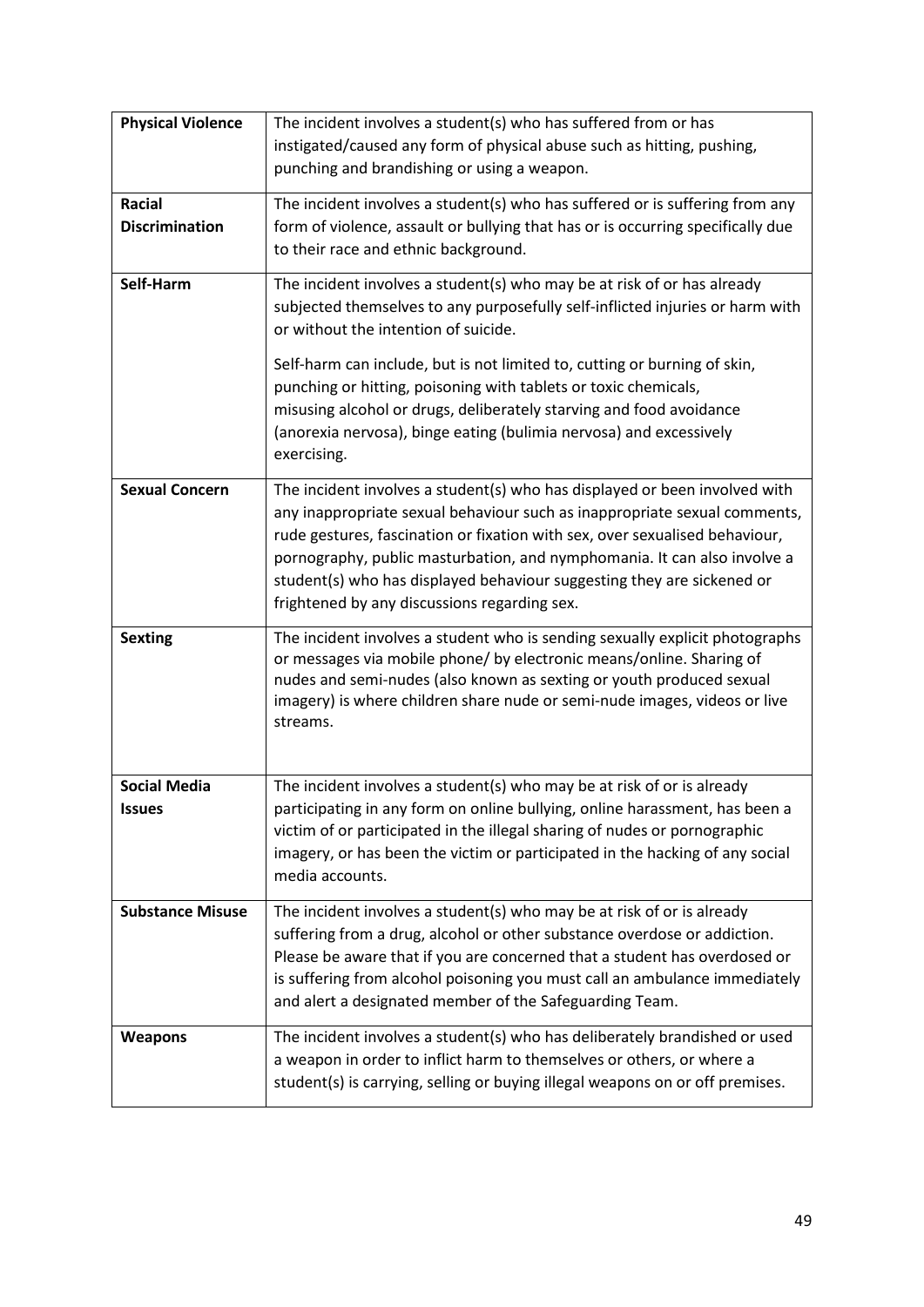**Appendix 10: ArtsEd Lanyard and Colours** 



ArtsEd

**Contractors**